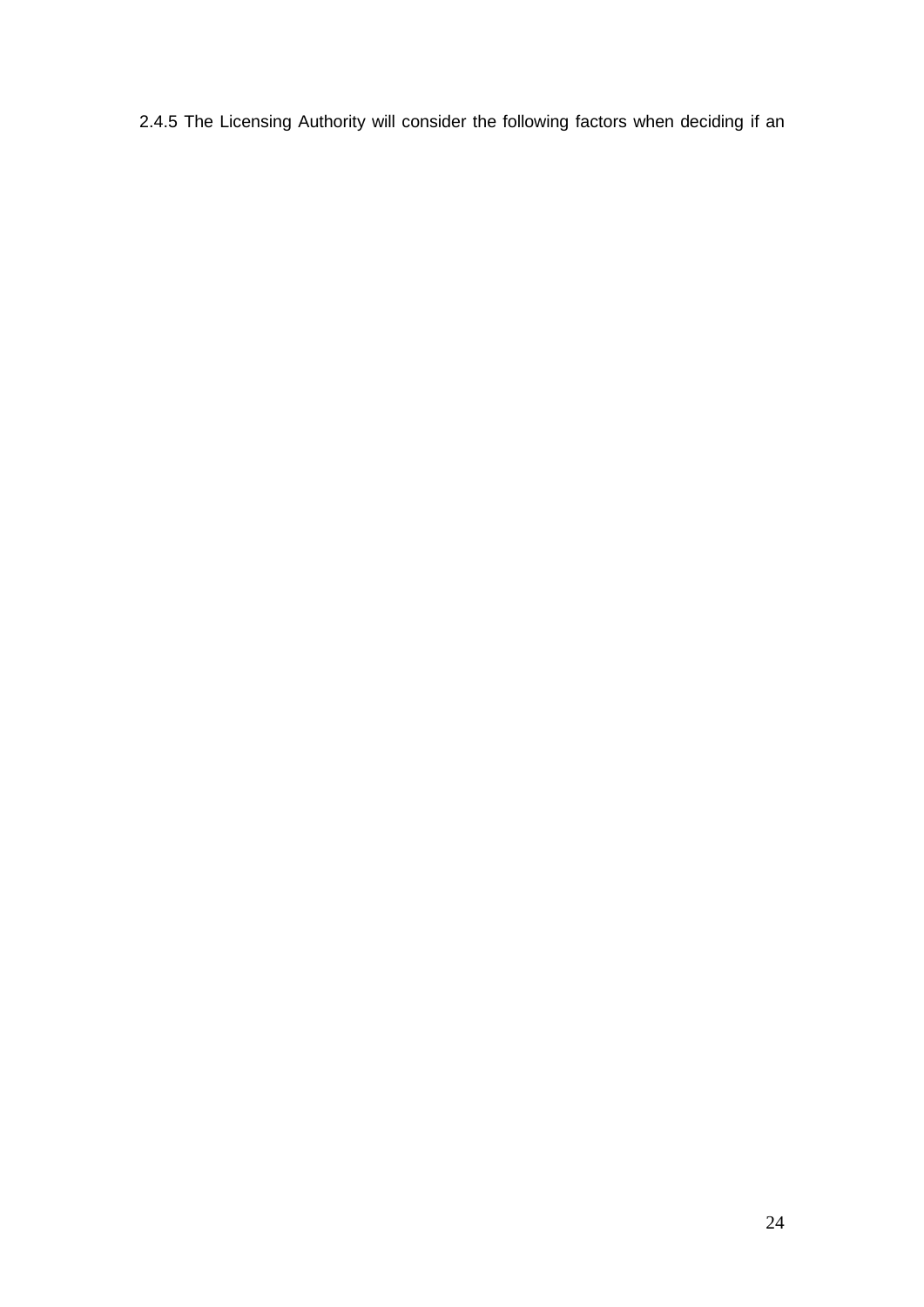# **2.6 Licensing Objectives**

2.6.1 Premises licences granted must be reasonably consistent with the licensing objectives. With regard to these objectives, the Council has considered the Gambling Commission's Guidance to local authorities and these are referred to in 2.6.2, 2.6.5 and 2.6.7 below. Applicants are encouraged to discuss the crime prevention procedures in their premises with the Council's Licensing Officer and South Yorkshire Police before making a formal application.

# 2.6.2 Licensing Objective: **'Preventing gambling from being a source of crime or disorder, being associated with crime or disorder or being used to support crime'**

The Council is aware that the Gambling Commission takes a leading role in preventing gambling from being a source of crime. The Gambling Commission does however envisage that licensing authorities should pay attention to the proposed location of gambling premises in terms of this licensing objective. Thus, where an area has known high levels of organised crime the Council will consider carefully whether gambling premises are suitable to be located there and whether conditions may be suitable such as the provision of door supervisors. The Council is aware of the distinction between disorder and nuisance and will consider factors such as whether police assistance is required and how threatening the behaviour was to those who could see it, so as to make that distinction. Issues of nuisance cannot be addressed via the Gambling Act provisions.

2.6.3 Considerations when determining whether the grant of a Premises licence will result in an increase in crime and disorder will include;

- The location of the premises
- Whether the premises has a history of crime and disorder, or has been associated with crime and/or disorder and whether there are any potential future risks of this occurring (including violence, public nuisance, public order or other crimes and policing problems)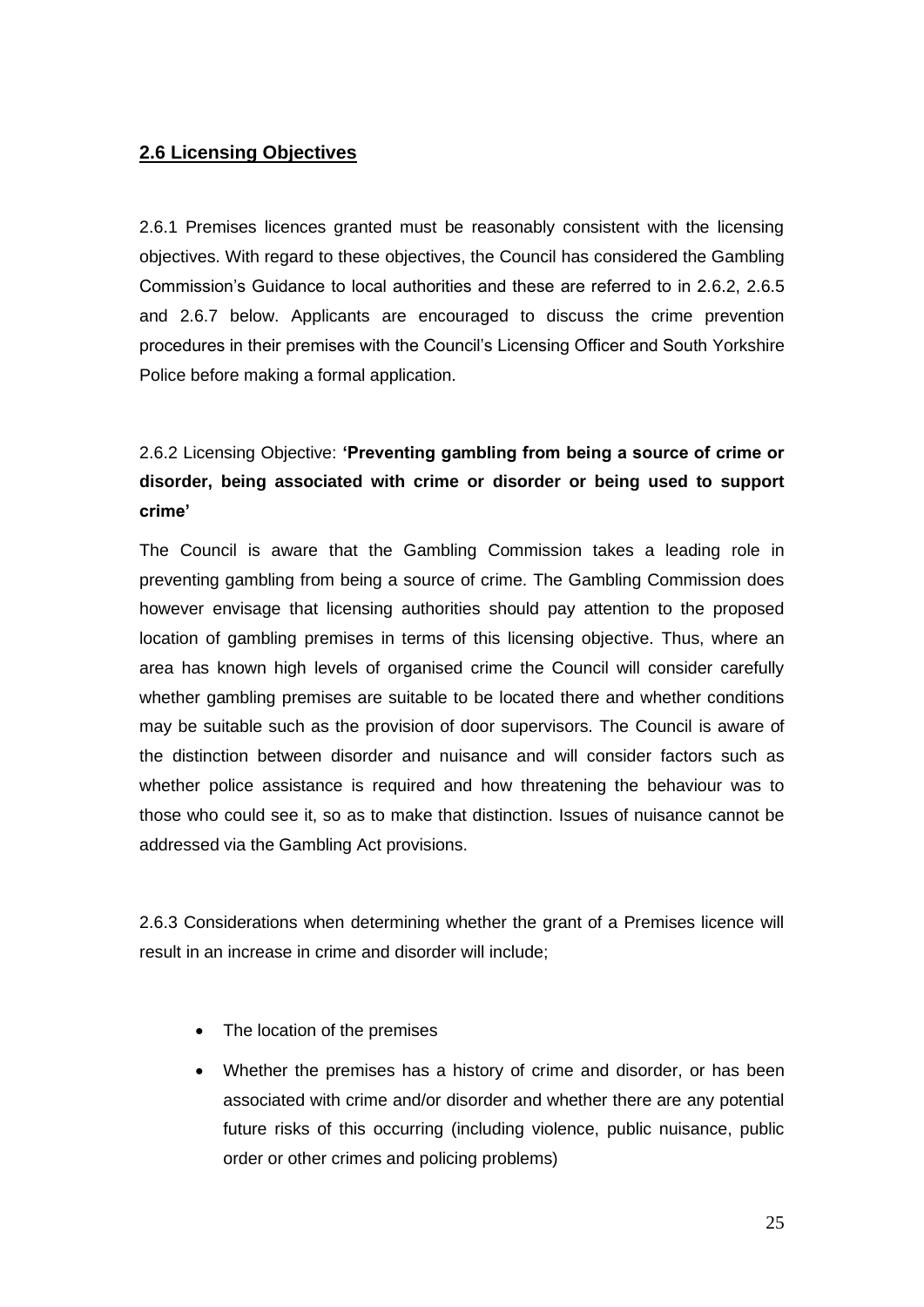- Whether the premises has been designed, laid out and fitted to minimise conflict and opportunities for crime and disorder (eg. physical security features, position of cash tills, CCTV etc.).
- What management measures are proposed to promote this licensing objective
- Have local supporting strategies, schemes and plans been assessed and included in the risk assessments to promote this licensing objective?

2.6.4 The Licensing Authority will consider these and other relevant factors in making its decision, depending on all the circumstances of the case.

# 2.6.5 Licensing Objective: **'Ensuring that gambling is conducted in a fair and open way'**

The Council recognises that the Gambling Commission does not generally expect licensing authorities to become concerned with ensuring that gambling is conducted in a fair and open way as this will be addressed via operating and personal licences. There is however, more of a role with regard to tracks (see section 2.15).

2.6.6 When determining an application the following issues and other relevant factors should be considered in the risk assessment;

- Whether sufficient management measures are proposed, eg. is the management and operation of the premises open and transparent. Evidence of compliance with the Gambling Commissions Code of Practice, co-operation with enforcement agencies and relevant protocols and procedures are in place.
- The design, layout, fitting and lighting of the premises.

# 2.6.7 Licensing Objective: **'Protecting children and other vulnerable persons from being harmed or exploited by gambling'**

BMBC recognises the Gambling Commission's guidance that this objective means preventing children from taking part in gambling (as well as restriction of advertising so that gambling products are not aimed at or are, particularly attractive to children).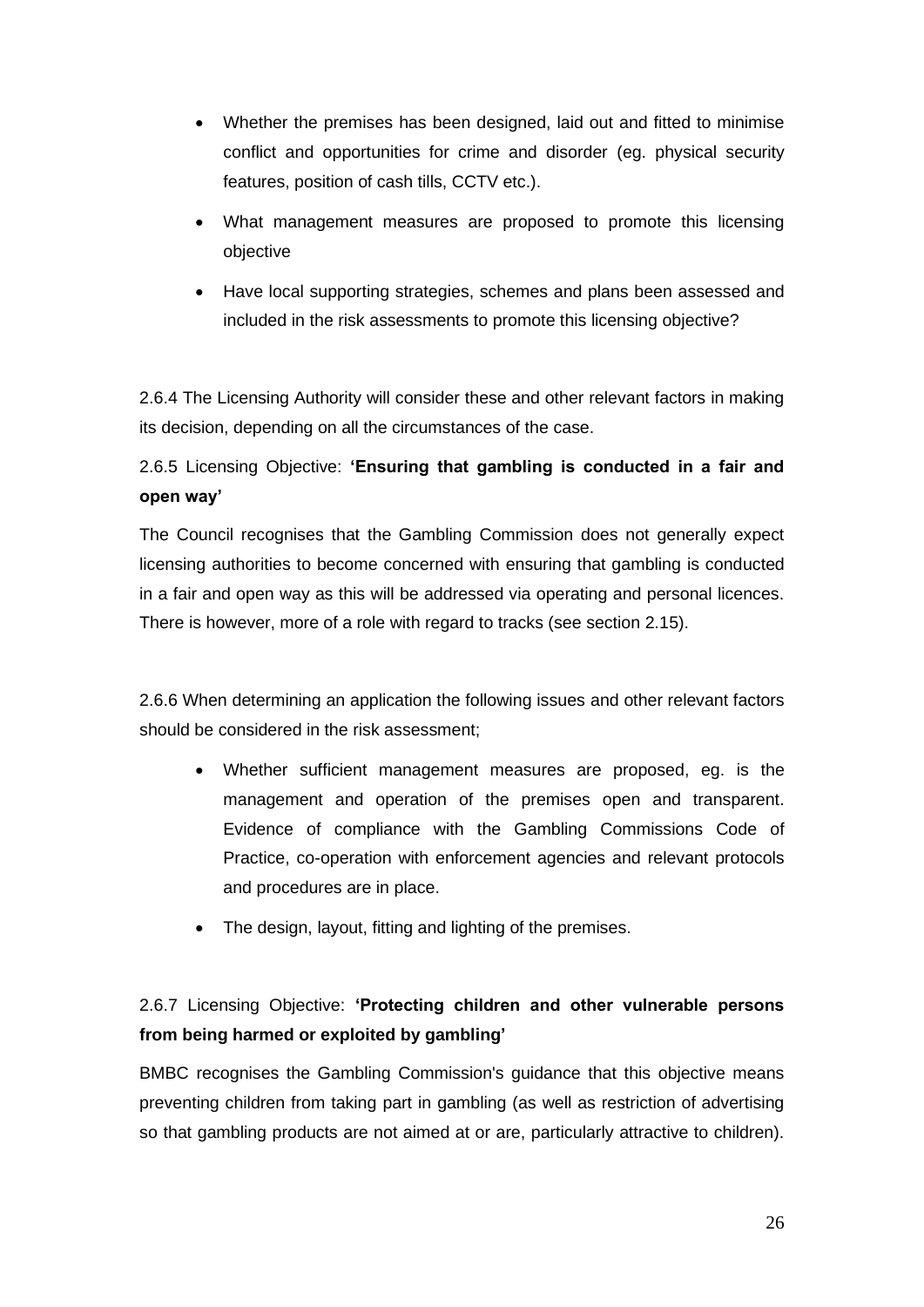The Council will therefore consider whether specific measures are required at particular premises, with regard to this licensing objective.

2.6.8 With regards to "vulnerable persons", the Gambling Commission states that "it will for regulatory purposes assume that this group of people includes those who gamble more than they want to; those who gamble beyond their means; and those who may not be able to make informed or balanced decisions about gambling due to a mental impairment, alcohol or drugs". The Council will consider this licensing objective on a case-by-case basis.

**Can we add a list of vulnerable groups, which expands the operator's understanding of "vulnerable adults" and who's more at risk.** 

**This should be linked to the evidence in terms of which groups are most vulnerable to problem gambling and therefore need to be protected from exposure to gambling products and gambling related-harm e.g.**

There is growing evidence that the prevalence of problem gambling or the vulnerability to developing problem gambling may be higher within certain population sub-groups, particularly:

- o Younger people, particularly men;
- o Those with other addictions (drugs, alcohol, nicotine);
- $\circ$  Those with mental health difficulties:
- o Unemployed, economically inactive, low socio-economic status, deprivation;
- o Some ethnic groups e.g. new migrants;
- o Children of problem gamblers;
- o Offender/arrestee populations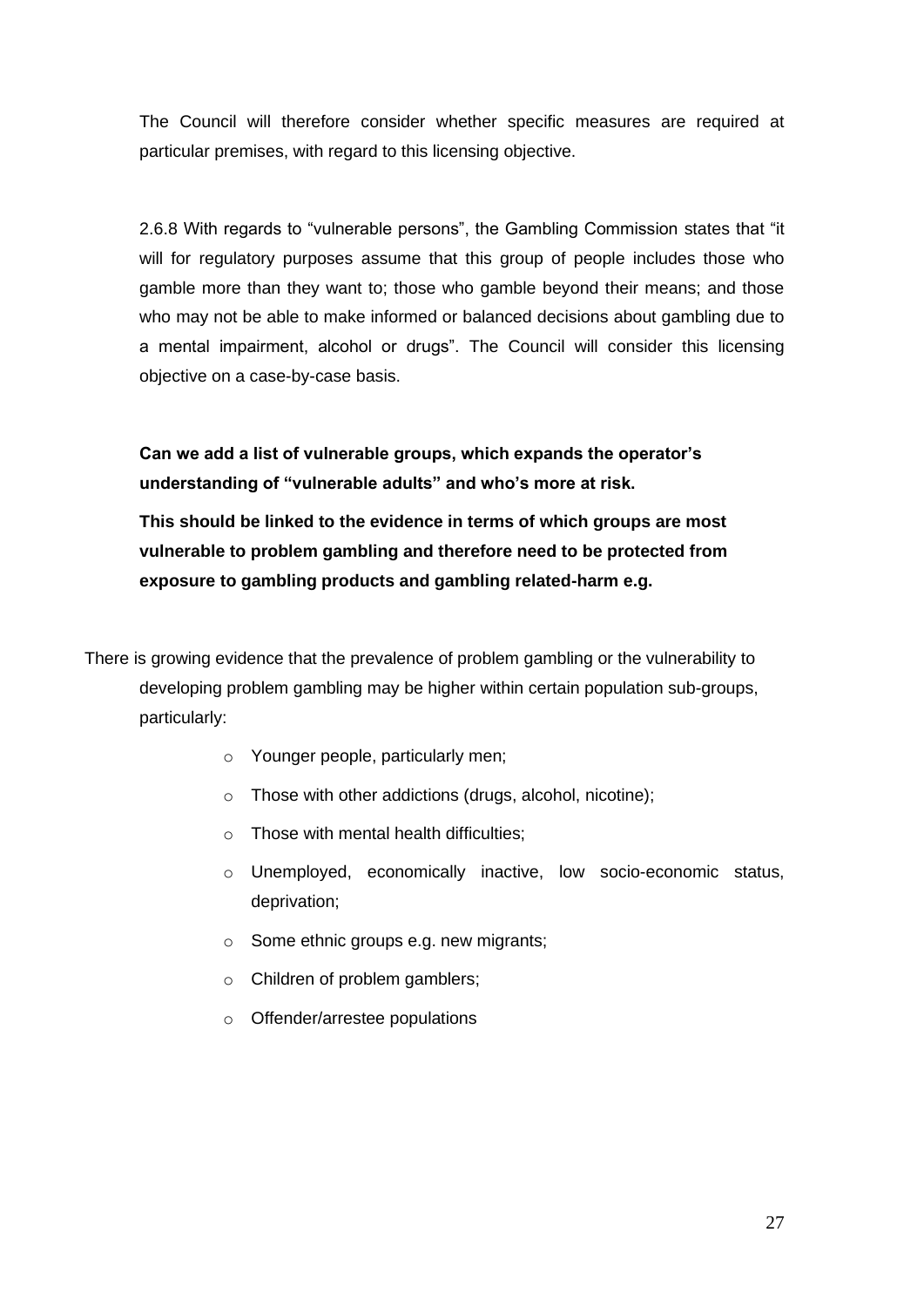# Vulnerable Groups (Geofutures, 2015)

| Key:                 | Supported by<br>evidence |                                    |                                    | <b>Emerging evidence</b>            |  | No/conflicting<br>evidence |
|----------------------|--------------------------|------------------------------------|------------------------------------|-------------------------------------|--|----------------------------|
| Demographic          |                          | Socio-economic                     |                                    | Poor judgement/<br>impairment       |  | <b>Other</b>               |
| Youth                |                          | <b>Unemployment</b>                |                                    | Low educational<br>attainment       |  | Poor mental health         |
| Older people         |                          | Low income                         |                                    | Low IQ                              |  | SMS/alcohol                |
| Women                |                          | <b>Deprived</b>                    |                                    | Under influence of<br>drugs/alcohol |  | <b>Problem gamblers</b>    |
| <b>Ethnic groups</b> |                          |                                    | <b>Financial difficulties/debt</b> | <b>Learning disability</b>          |  |                            |
|                      |                          | <b>Homeless</b><br><b>Migrants</b> |                                    | <b>Personal traits</b>              |  |                            |
|                      |                          |                                    |                                    |                                     |  |                            |
|                      |                          | Prisoners/probation                |                                    |                                     |  |                            |

#### **Protection of vulnerable people**

The council is aware of the difficulty in defining the term "vulnerable person". In most recent literature it is not a term that is used, with the term "adults at risk of abuse or neglect" or "adults at risk" being the preferred terms.

The Gambling Commission, in its Guidance to Local Authorities, does not seek to offer a definition for the term "vulnerable people" but will, for regulatory purposes assume that this group includes people: "who gamble more than they want to, people who gamble beyond their means, elderly persons, and people who may not be able to make informed or balanced decisions about gambling due to a mental impairment, or because of the influence of alcohol or drugs."

The Care Act 2014 imposes a requirement on a local authority to "make enquiries if it has has reasonable cause to suspect that an adult in its area, whether or not ordinarily resident there, has needs for care and support, is experiencing, or is at risk of, abuse or neglect, and as a result of those needs is unable to protect himself or herself against the abuse or neglect or the risk of it".

The local authority must make whatever enquiries it thinks necessary to enable it to decide whether any action should be taken in the adult's case (whether under this Part or otherwise) and, if so, what and by whom. "Abuse" includes financial abuse; and for that purpose "financial abuse" includes having money or other property stolen, being defrauded, being put under pressure in relation to money or other property, and having money or other property misused.

In 2016 Leeds City Council commissioned Leeds Beckett University to undertake research into Problem Gambling in Leeds (*Problem Gambling in Leeds; Kenyon,*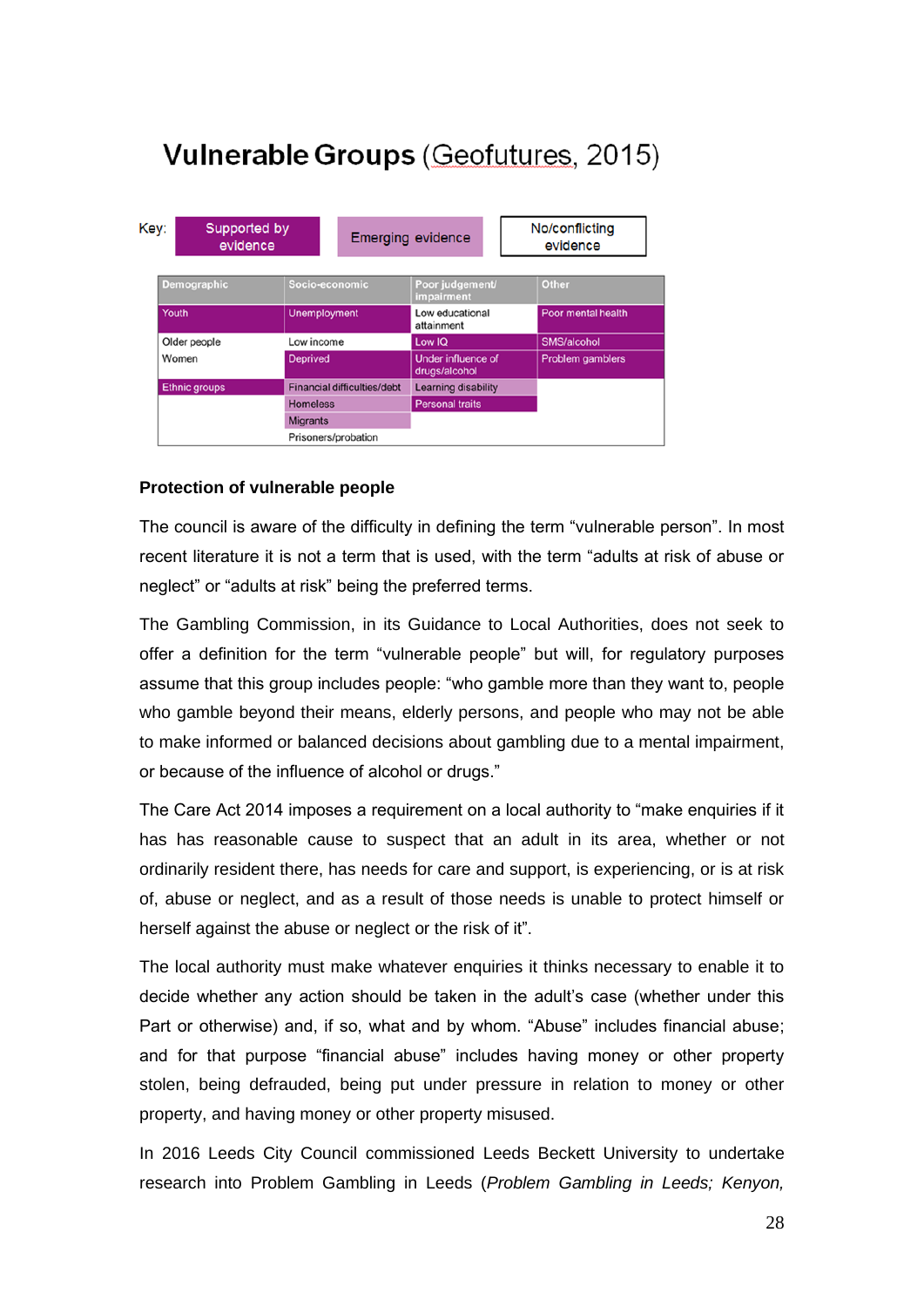*Ormerod, Parsons and Wardle, 2016*). This research looked specifically at identifying groups of the society that could be considered vulnerable to problem gambling the research findings can be applied to regional towns and cities:

- **Young people** rates of problem gambling among young people who gamble are higher than older adults and youth gambling behaviours are consistent with the harm paradox, whereby these age groups are less likely to gamble generally but those that do are more likely to experience difficulties with their behaviour (Wardle, 2015).
- **Minority ethnic groups** There is consistent evidence that those from Asian or Black backgrounds are more vulnerable to gambling problems and there is clear evidence of the harm paradox (Wardle, 2015).
- **Unemployed and constrained economic circumstance** generally those of lower income are less likely to gamble but those that do spend a higher proportion of their income on gambling. This is highlighted as a concern given the lesser ability of lower income households to protect themselves from financial instability (Brown et al, 2011).
- There is evidence that those in debt and those using money lenders and/or pawnbrokers are more likely to be problem or at risk gamblers (Meltzer et al, 2012). The relationship between constrained economic circumstances and gambling problems is likely to be complex and multi-faceted. It may be mediated by other economic opportunities and personal feelings about how well off you are compared with others. Despite this complexity, there is a consistent body of evidence showing that, for whatever reason, those who are unemployed and who gamble are more likely to experience adverse outcomes from their gambling than those in paid employment.
- **Area deprivation** There are a number of British surveys that have consistently shown that those living in more deprived areas are more likely to experience problems with their gambling behaviour. This was despite having roughly the similar levels of past year gambling participation to those who live in less deprived areas.
- Wardle (2015) looked at the distribution of machines and licensed betting offices and argues that there was clear and consistent evidence of a spatial skew, whereby high density machine zones or areas with licensed betting offices are more deprived than others. Recent research has shown that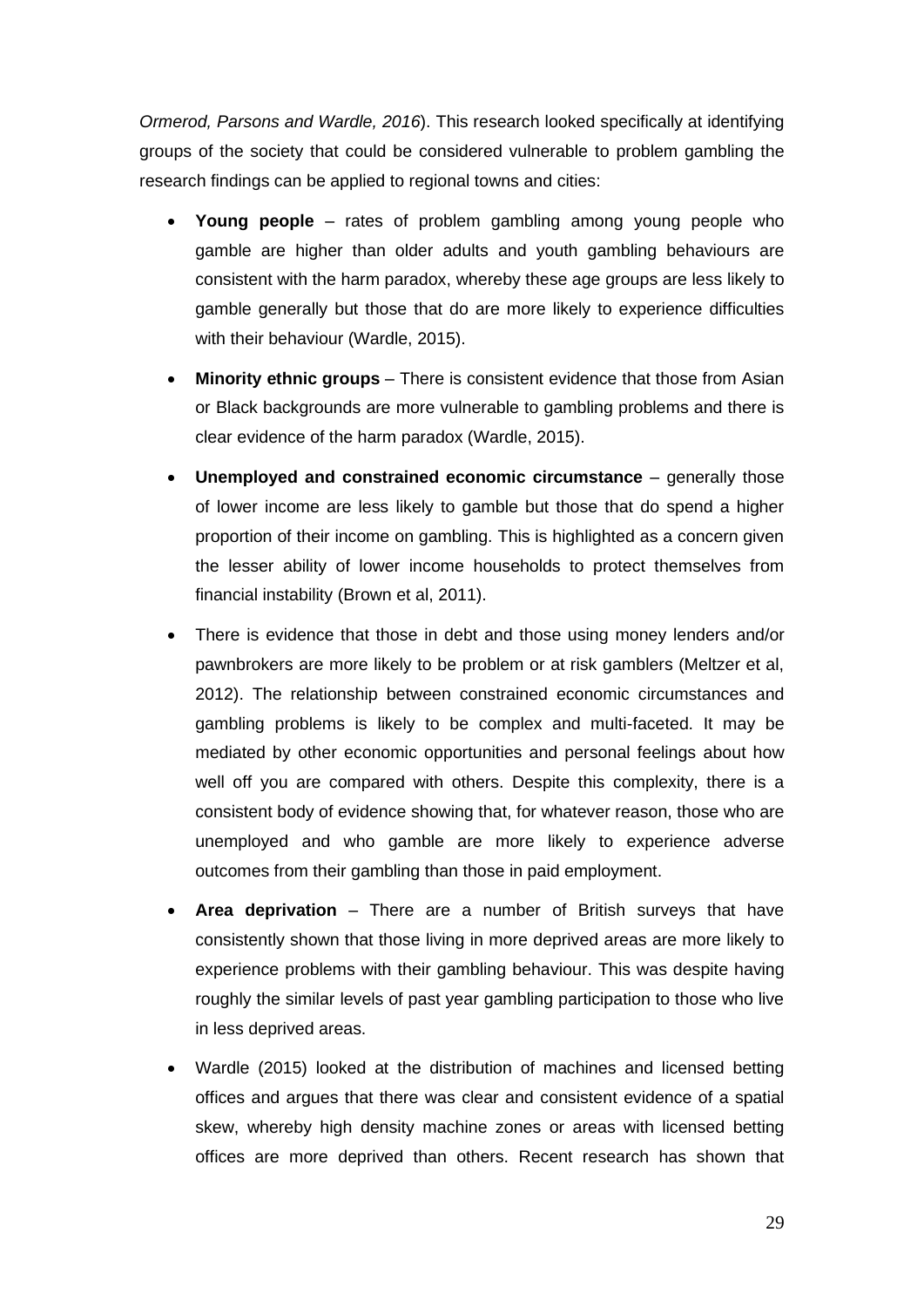among gamblers who held loyalty cards, rates of problem gambling (28%) were higher among those who lived within 400 metres of a concentration of betting offices than those who did not (22%) (Astbury & Wardle, 2016).

- **Homeless** The rates of problem gambling are higher among those who are homeless than those who are not. Although studies are small, they show that there is a significant relationship with gambling preceding homelessness. Little is known about why rates of problem gambling among homeless population groups is higher than the general population but given associations with other mental health conditions, homeless people should be considered a vulnerable group.
- **Mental ill health** There is a strong association between mental ill health and problem gambling, in addition to suicidality. Associations were found between problem gambling and general anxiety disorder, phobia, obsessive compulsive disorder, panic disorders, eating disorders, probably psychosis, attention deficit hyperactivity disorder, post-traumatic stress disorder, harmful and hazardous levels of alcohol consumption and drug addiction. Overall three quarters of problems gamblers seeking treatment also experience comorbid mental health disorders.
- Being a problem or at risk gambler is associated with latter onset of major depressive disorder, alcohol use and dependence, drug use and experience of any mental disorder. Illegal drug use and experience of any mental disorder is also associated with the subsequent onset of at risk and problem gambling. These findings seem to confirm the conclusion that the relationship between problem gambling and mental ill health may be cyclical.
- **Substance abuse/misuse** The evidence base relating to the relationship between substance abuse/misuse and experience of problem gambling broadly measures that of mental ill health. Evidence from British based surveys has shown that rates of problem gambling were higher among those with alcohol dependence (3.4%) or drug dependence (4.4%) that the general population (0.74%) (Wardle, 2015). A systemic review of those seeking treatment for gambling problems showed that 15% also experience alcohol dependence and 7% have other substance abuse disorders (Dowling et al, 2015). There is strong evidence that alcohol and substance misuse are associated with problem gambling. As with other mental health conditions, these conditions can occur at the same time.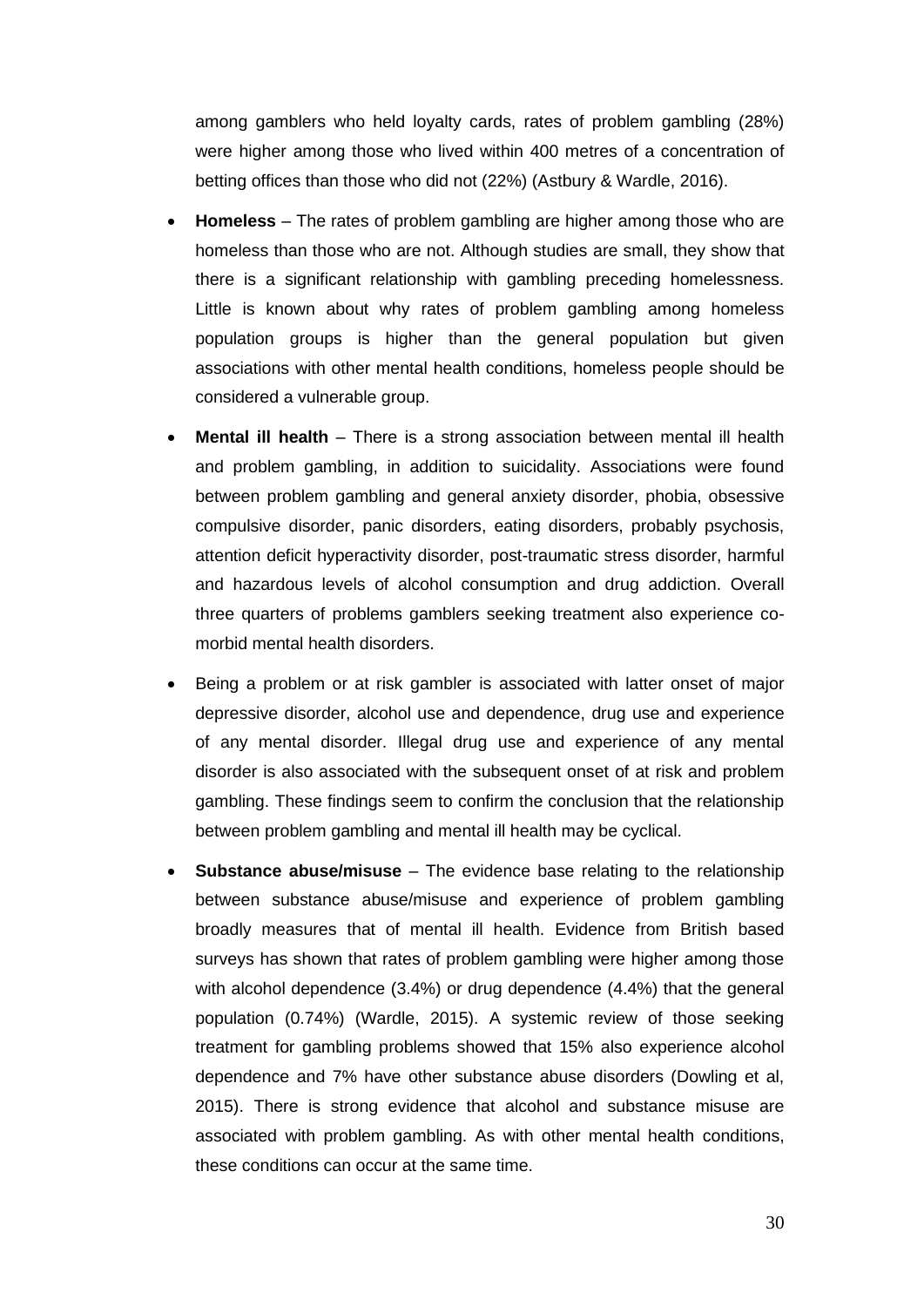- **Personality traits/cognitive distortions** There is a strong body of evidence highlighting the relationship between various personality traits, such as cognitive distortions or impulsivity, with problem gambling. Cognitive distortions, such as erroneous perceptions of gambling and illusion of control are well established risk factors for problem gambling (Johansson et al, 2009). However, little research has been conducted to explore the complex interaction of personality traits with other factors and their combined influence on the experience of broader gambling harms. Certain personality traits and/or cognitive distortions are just one potential aspect of vulnerability which is likely to be affected by a range of other factors.
- **Problem gamblers seeking treatment** Because this group is in the process of attempting to recover from gambling problems they should be treated as a vulnerable group in their own right (Wardle, 2015).
- Problem gambling can affect anyone at any time. Whilst rates of problem gambling among all adults in Britain tend to be less than 1%, there are some groups that are more likely to experience problems. These groups could all be considered vulnerable to gambling problems. Barnsley Council already works with many of these groups however operators should consider these groups in their Local Risk Assessments, especially in relation to identifying the people in these groups, and mitigating harm experienced by them.
- In the case of premises licences the council is aware of the extensive requirements set out for operators in the Gambling Commission's Code of Practice regarding social responsibility. In this document the Gambling Commission clearly describe the policies and procedures that operators should put in place regarding:
	- o Combating problem gambling
	- o Access to gambling by children and young people
	- o Information on how to gamble responsibly and help for problem gamblers
	- o Customer interaction
	- o Self-exclusion
	- o Employment of children and young people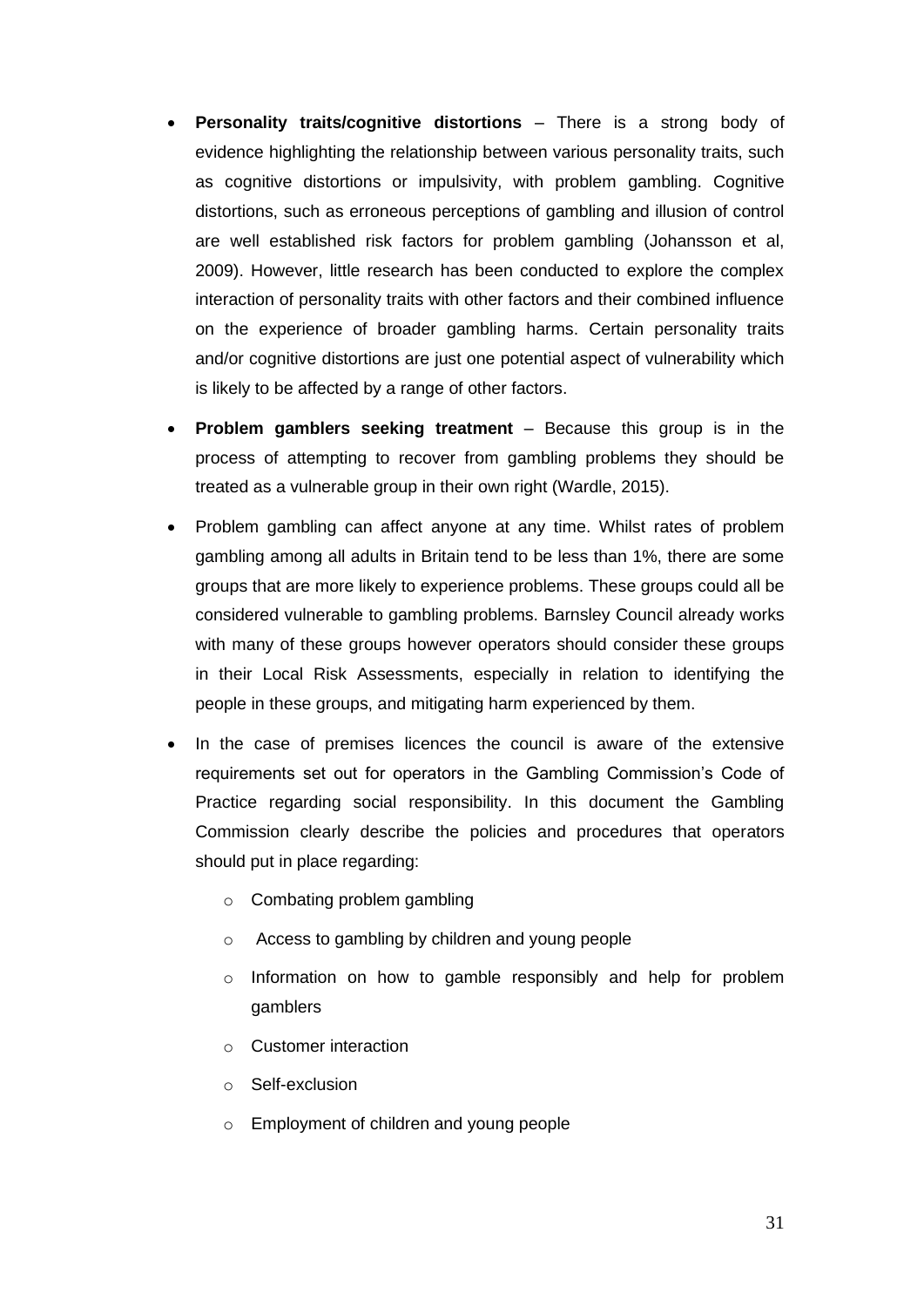- All applicants should familiarise themselves with the operator licence conditions and codes of practice relating to this objective and determine if these policies and procedures are appropriate in their circumstances. The council will communicate any concerns to the Gambling Commission about any absence of this required information.
- Applicants should consider the following proposed measures for protecting and supporting vulnerable people, for example:
	- o leaflets offering assistance to problem gamblers should be available on gambling premises in a location that is both prominent and discreet, such as toilets
	- o training for staff members which focuses on building an employee's ability to maintain a sense of awareness of how much (e.g. how long) customers are gambling, as part of measures to detect people who may be vulnerable
	- o trained personnel for the purpose of identifying and providing support to vulnerable people
	- o self exclusion schemes
	- o operators should demonstrate their understanding of best practice issued by organisations that represent the interests of vulnerable people
	- o posters with GamCare Helpline and website in prominent locations
	- o windows, entrances and advertisements to be positioned or designed not to entice children or vulnerable people.
- It should be noted that some of these measures form part of the mandatory conditions placed on premises licences.
- The council may consider any of the above or similar measures as licence conditions should these not be adequately addressed by any mandatory conditions, default conditions or proposed by the applicant.

2.6.9 The following must be included in any risk assessment;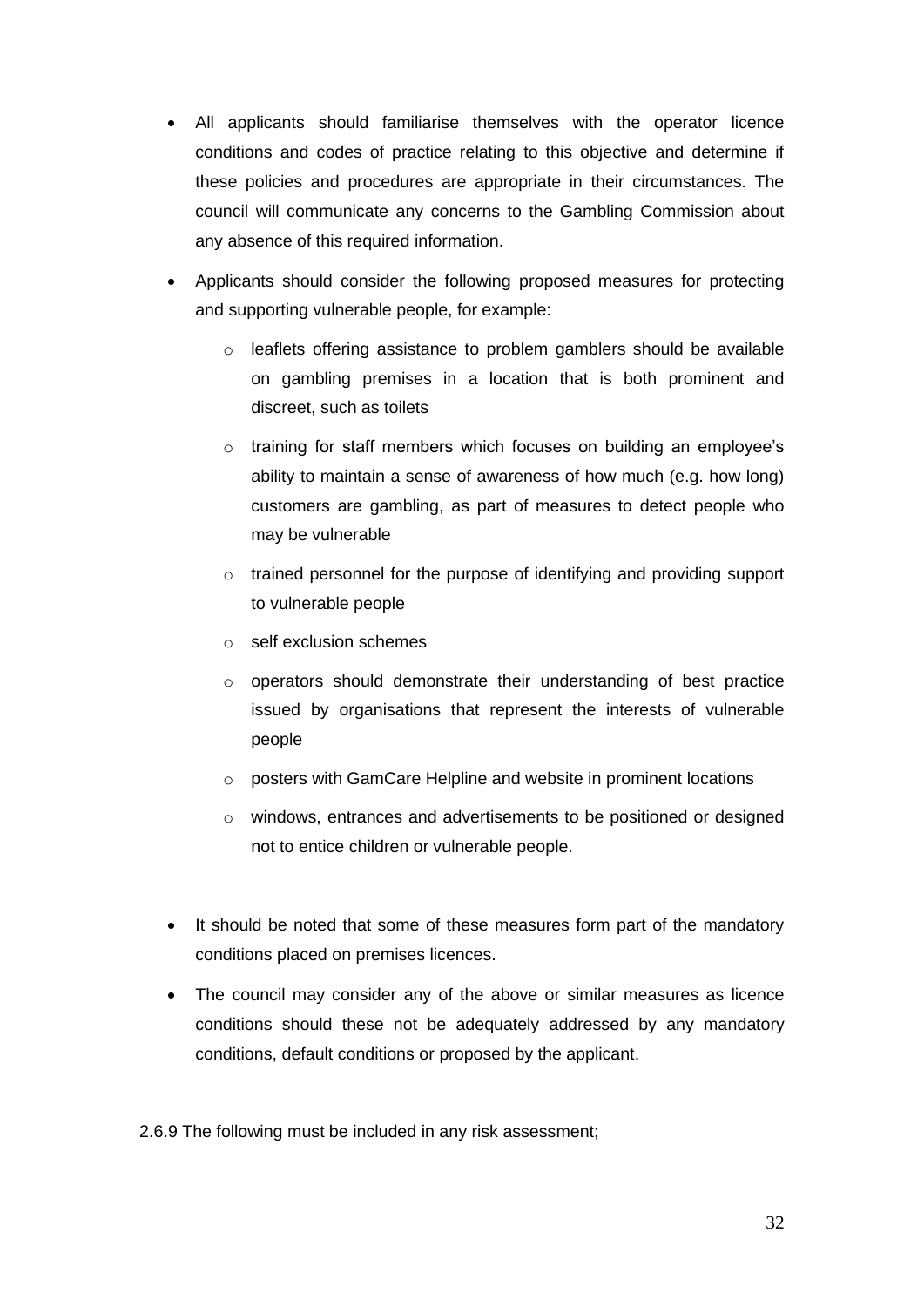- The location of the premises (eg. close to premises frequented by children or other vulnerable persons etc.)
- Whether any promotional material/advertising associated with the premises might encourage use of the premises by children or vulnerable adults.
- Whether there are management measures in place to ensure adequate staff training is in place to protect children, young persons and vulnerable people who could be harmed or exploited by gambling. Staff should receive refresher and induction training in relation to the procedures and operating systems for the protection of children and young people. Staff training records should be kept and made available to the Licensing Authority on request. Self testing procedures should be in place to identify staff training needs and staff competence in relation to age verification.
- There is sufficient evidence of links between suicidality and problem gambling for risk assessment for suicide to be offered to individuals identified to have "at risk" or problem gambling as a suicide prevention intervention.
- A risk assessment for safeguarding children and vulnerable people at gambling premises, the outcome of which should be used to inform staff training and operating policy.
- A member of staff to be designated to have lead responsibility for the operating systems relating to the protection of children and other vulnerable persons.
- A recognised Proof of Age scheme shall be operated in all areas of the premises where alcohol is on sale and at entrances to areas of the premises which give access to adult gambling facilities.
- A written record shall be maintained of all staff interventions that are made with customers for the protection of children and other vulnerable persons (eg. refusals of service or admission, the provision of self help information, membership records for the self exclusion scheme including photographic ID, records of interventions with parents/carers who fail to behave responsibly at the premises, record of persons barred).
- Signage to be displayed in areas where children are admitted.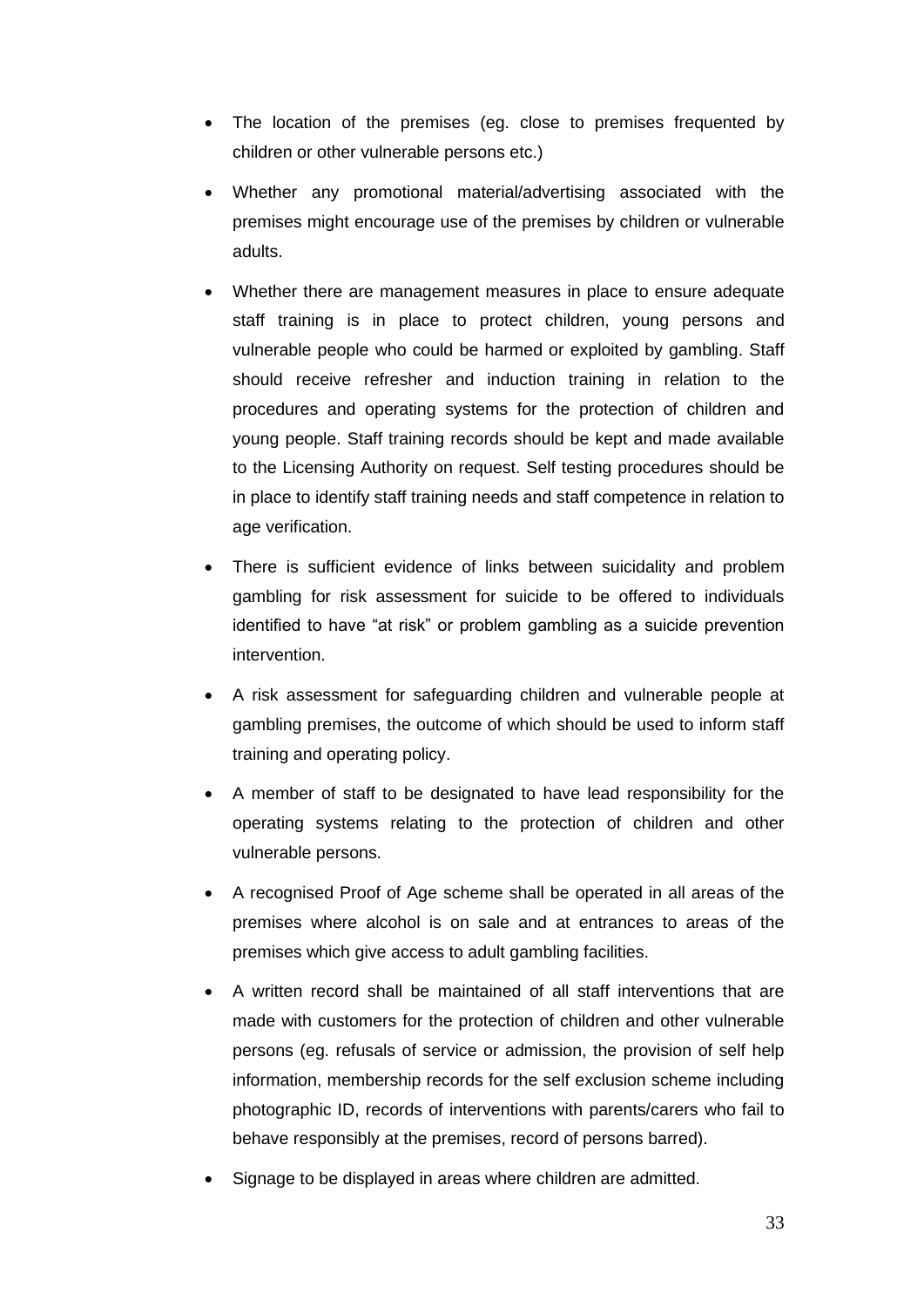• A customer charter promoting the principles of acceptable behaviour at the premises, including that adults must supervise their children at all times.

## **2.7 Codes of Practice**

2.7.1 The Council will take into account the Codes of Practice which the Gambling Commission issues from time to time with regards to the licensing objectives.

# **2.8 Conditions**

2.8.1 The Council is aware that the Secretary of State has set mandatory conditions and default conditions and the Gambling Commission has set Licence Conditions and Codes of Practice which are necessary for the general good conduct of gambling premises, therefore it is unlikely that the council will need to impose individual conditions imposing a more restricted regime in relation to matters that have already been dealt with.

2.8.2 Where there are specific risks or problems associated with a particular locality, or specific premises, or class of premises, the council will attach individual conditions to address this.

2.8.3 Any conditions attached to licences will be proportionate and will be:-

- relevant to the need to make the proposed building suitable as a gambling facility;
- directly related to the premises and the type of licence applied for;
- fairly and reasonably related to the scale and type of premises; and
- reasonable in all other respects.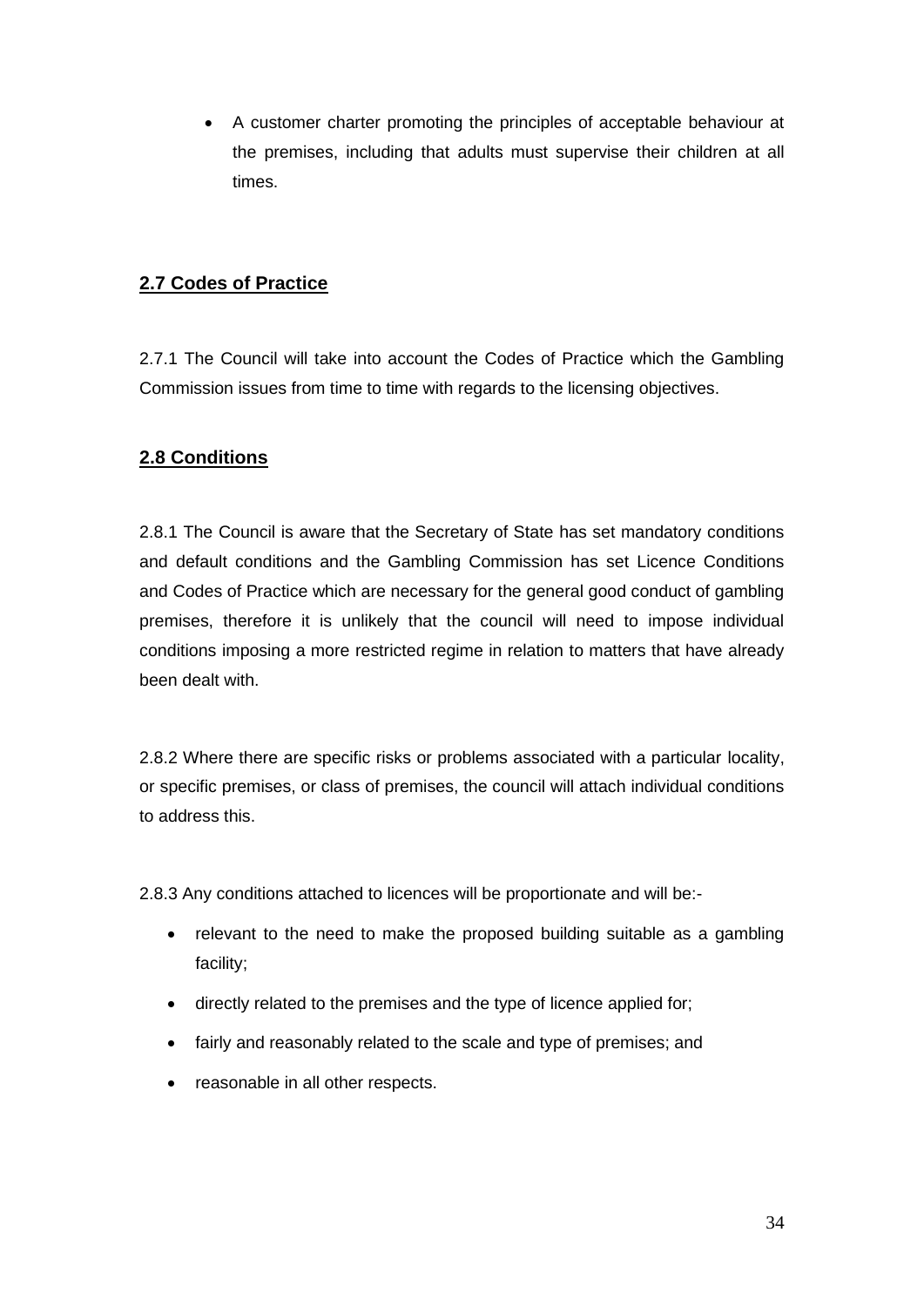2.8.4 Decisions upon individual conditions will be made on a case-by-case basis, although there will be a number of measures that the Council will consider utilising should there be a perceived need, such as the use of supervisors, appropriate signage for adult only areas etc. There are specific comments made in this regard under some of the licence types in this policy. The Council will also expect licence applicants to offer their own suggestions as to the way in which the licensing objectives can be met effectively.

2.8.5 The Council will consider specific measures which may be required for buildings which are subject to multiple premises licences. Such measures may include the supervision of entrances; segregation of gambling from non-gambling areas frequented by children; and the supervision of gaming machines in non-adult gambling specific premises in order to pursue the licensing objectives. These matters are in accordance with the Gambling Commission's Guidance.

2.8.6 The Council will ensure that where category C (see Annex 2) or above machines are on offer in premises to which children are admitted that:-

- all such machines are located in an area of the premises which is separated from the remainder of the premises by a physical barrier which is effective to prevent access other than through a designated entrance;
- only adults are admitted to the area where these machines are located;
- access to the area where the machines are located is supervised;
- the area where these machines are located is arranged so that it can be observed by the staff or the licence holder; and
- at the entrance to and inside any such areas there are prominently displayed notices indicating that access to the area is prohibited to persons under 18.

These considerations will apply to premises including buildings where multiple premises licences are applicable.

2.8.7 The Council is aware that tracks may be subject to one or more than one premises licence, provided each licence relates to a specified area of the track. The Council will consider the impact upon the third licensing objective and the need to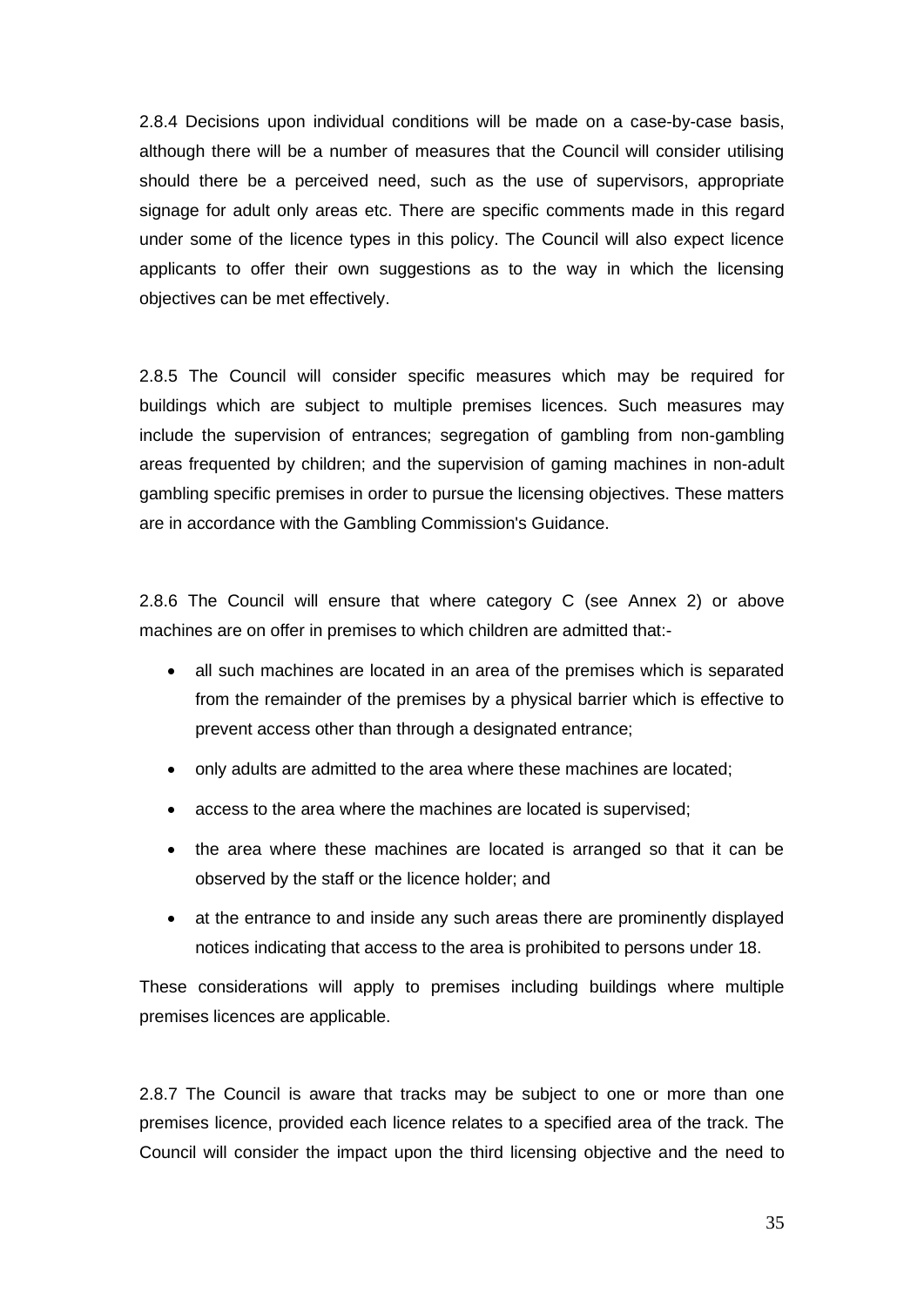ensure that entrances to each type of premises are distinct and that children are excluded from gambling areas where they are not permitted to enter.

2.8.8 The Council recognises that there are certain conditions which cannot be attached to premises licences which are:-

- any condition on the premises licence which makes it impossible to comply with an operating licence condition;
- conditions relating to gaming machine categories, numbers, or method of operation;
- conditions which provide that membership of a club or body be required (the Gambling Act 2005 specifically removes the membership requirement for casino and bingo clubs and this provision prevents it being reinstated; and
- conditions in relation to stakes, fees, winning or prizes.

#### **2.9 Door Supervisors**

2.9.1 The Gambling Commission guidance advises licensing authorities to consider whether there is a need for door supervisors in terms of the licensing objectives of the protection of children and vulnerable persons from being harmed or exploited by gambling, and in terms of preventing premises becoming a source of crime. It is also recognised that the door supervisors at casinos or bingo premises cannot be licensed by the Security Industry Authority (SIA) if the premises are being used wholly or mainly for the purposes for which such a licence is required. The Council will however consider on a case by case basis whether door supervisors are required to work at casino or bingo premises and may have specific requirements appropriate to the individual premises by attaching conditions subject to any codes of practice. This is in recognition of the nature of the work in terms of searching individuals and dealing with potentially aggressive persons.

2.9.2 For premises other than casinos and bingo premises, operators and licensing authorities may decide that supervision of entrances / machines is appropriate for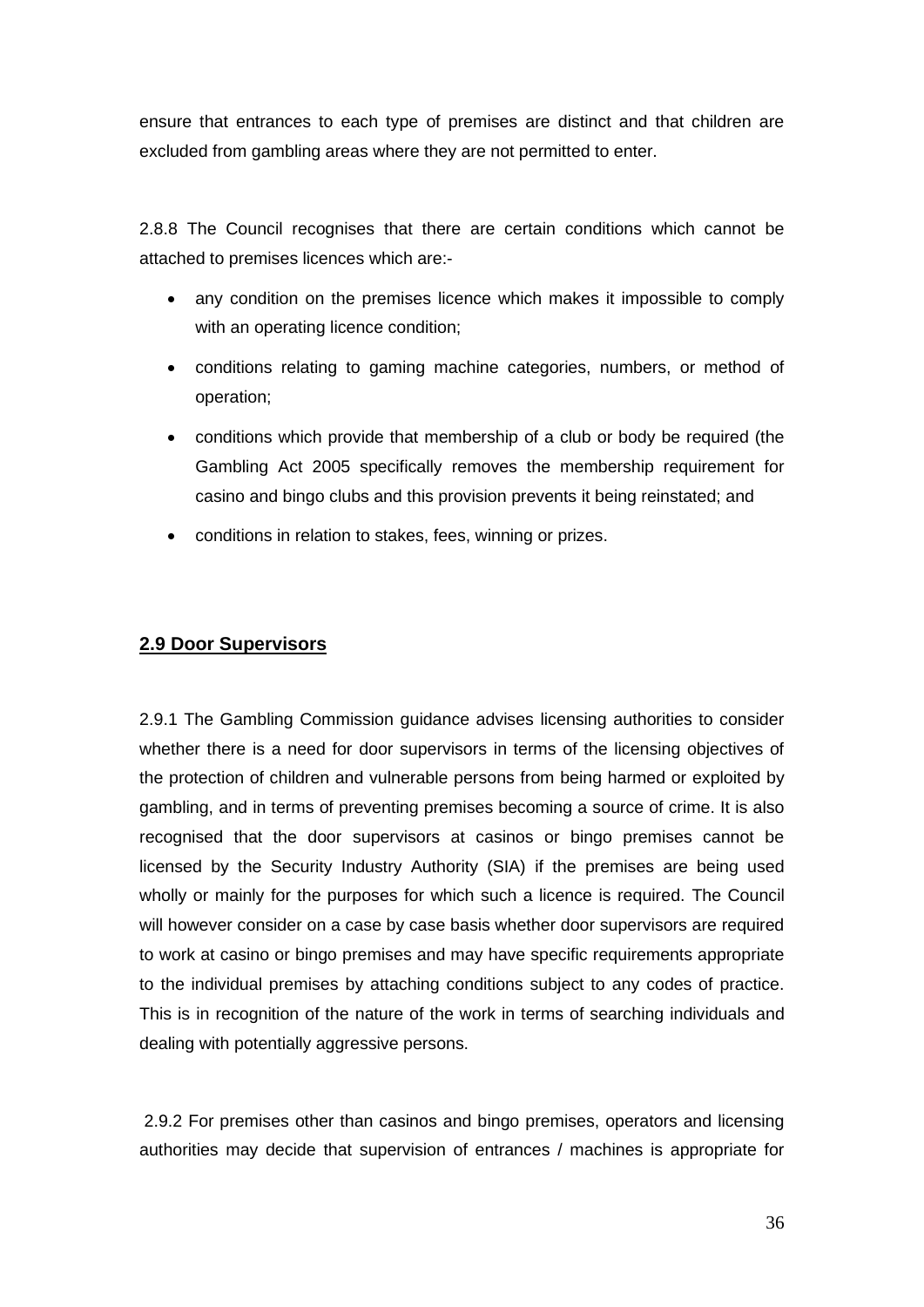particular cases but it will need to be decided whether these need to be SIA licensed or not. It will not be automatically assumed that they need to be.

## **2.10 Adult Gaming Centres**

2.10.1 Barnsley Metropolitan Borough Council will specifically have regard to the need to protect children and vulnerable persons from harm or being exploited by gambling and will expect the applicant to satisfy the authority that there will be sufficient measures to, for example, ensure that under 18 year olds do not have access to the premises.

2.10.2 The Council will expect applicants to offer their own measures to meet the licensing objectives however appropriate measures/ licence conditions may cover issues such as:-

- Proof of age schemes
- Staff training
- Record keeping
- CCTV
- Supervision of entrances / machine areas
- Physical separation of areas
- Location of entry
- Notices / signage
- Specific opening hours
- Self-barring schemes
- Provision of information leaflets / helpline numbers for gambling related organisations such as GamCare.
- Local area profiling.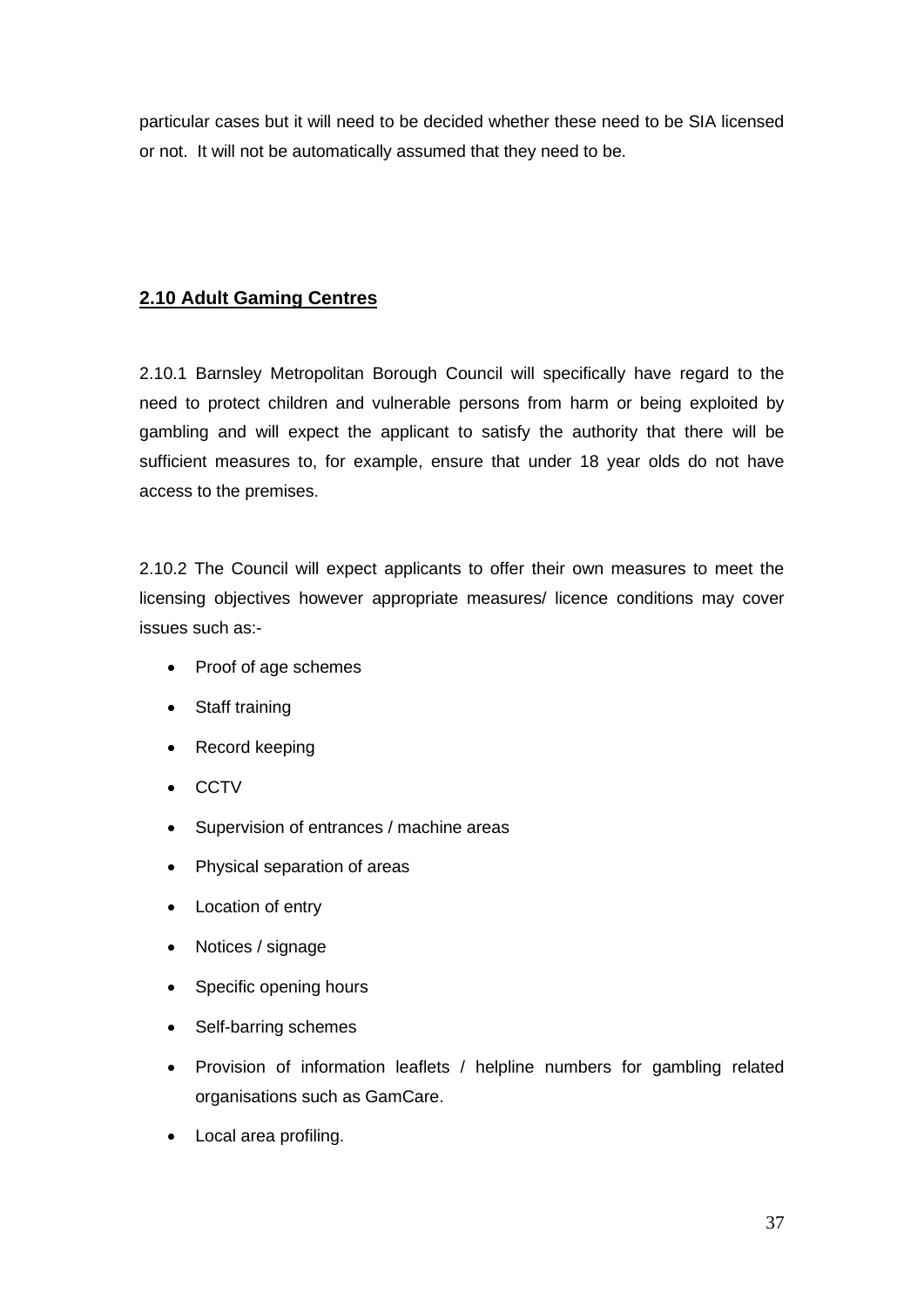The above list is not mandatory, nor exhaustive, and is merely indicative of example measures.

# **2.11 (Licensed) Family Entertainment Centres**

2.11.1 Barnsley Metropolitan Borough Council will specifically have regard to the need to protect children and vulnerable persons from harm or being exploited by gambling and will expect applicants to satisfy the authority, for example, that there will be sufficient measures to ensure that under 18 year olds do not have access to 'adult only' gaming machine areas. Applicants will be expected to address the following;

- Promotion of the licensing objectives and the Licensing Authorities requirements under this Policy;
- Measures and procedures for any staff supervision requirements;
- The suitability of the location through the applicants local area risk assessment (including proximity to residential areas, shopping centres, places of education, play or recreation, specialist services for children/ vulnerable adults and /or community buildings etc.).

2.11.2 The Council will expect applicants to offer their own measures to meet the licensing objectives and appropriate measures/ licence conditions may cover issues such as:-

- CCTV
- Supervision of entrances / machine areas
- Physical separation of areas
- Location of entry
- Notices / signage
- Specific opening hours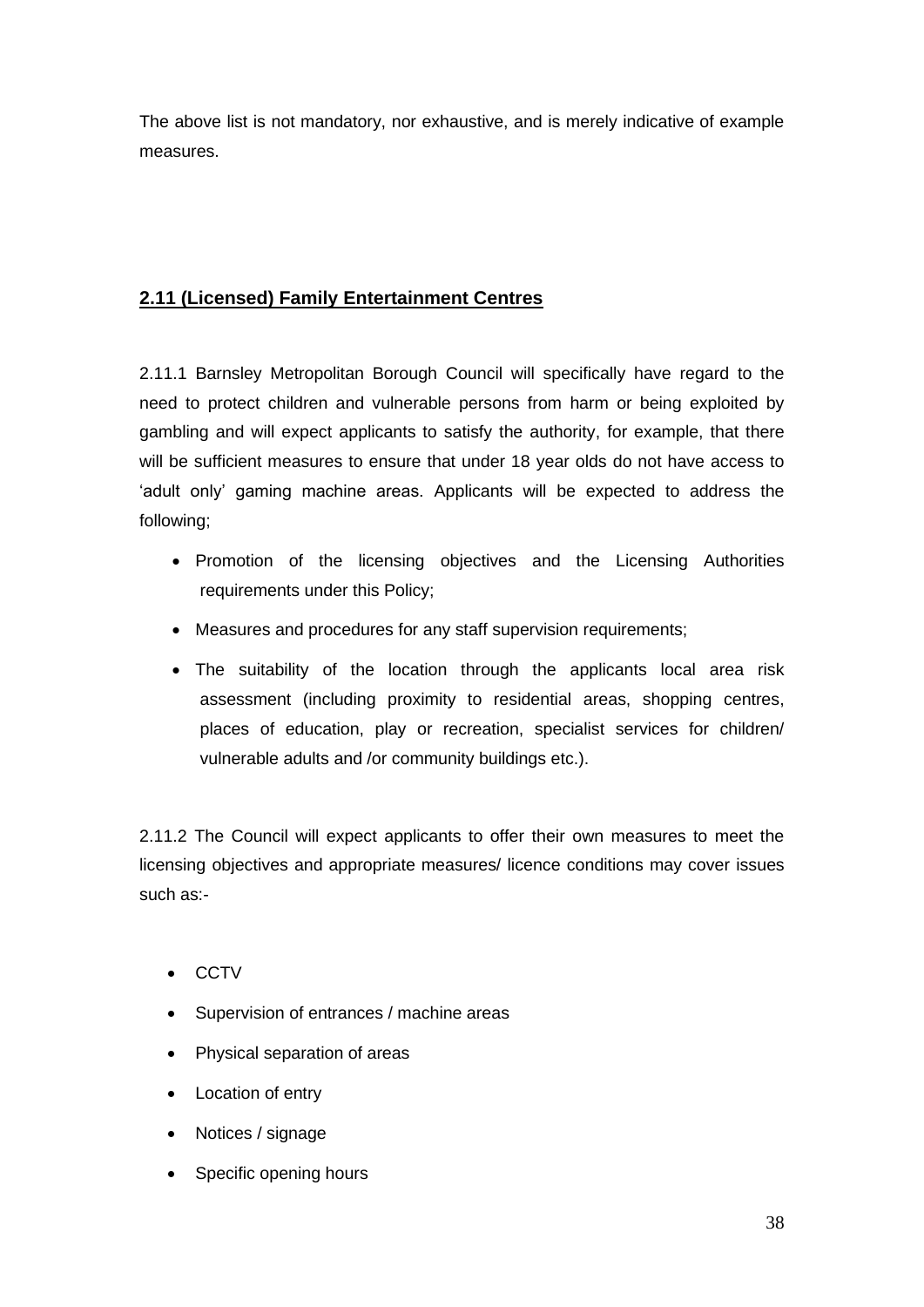- Self-barring schemes
- Provision of information leaflets / helpline numbers for gambling related organisations such as GamCare.
- Measures / training for staff on how to deal with suspected truant school children on the premises
- The suitability of the location of the premises through the applicant's local area risk assessment.

The above list is not mandatory, nor exhaustive, and is merely indicative of example measures.

2.11.3 The Council will, in line with the Gambling Commission's guidance, refer to the Commission's website to see any conditions that apply to operating licences covering the way in which the area containing the category C machines should be delineated. The Council will also make itself aware of any mandatory or default conditions on these premises licences.

# **2.12 Casinos**

2.12.1 There are currently no casinos within the Metropolitan Borough of Barnsley.

2.12.2 The Gambling Act 2005 prevents Barnsley Metropolitan Borough Council from accepting any applications for new Casino premises licences. The Council was not named as an authority which could issue small or large casino premises licences under the Act.

#### **2.13 Bingo Premises**

2.13.1 Bingo is not given a statutory definition in the Gambling Act 2005, although there are two main types;

• Cash bingo, where the stakes paid make up the cash prizes that are won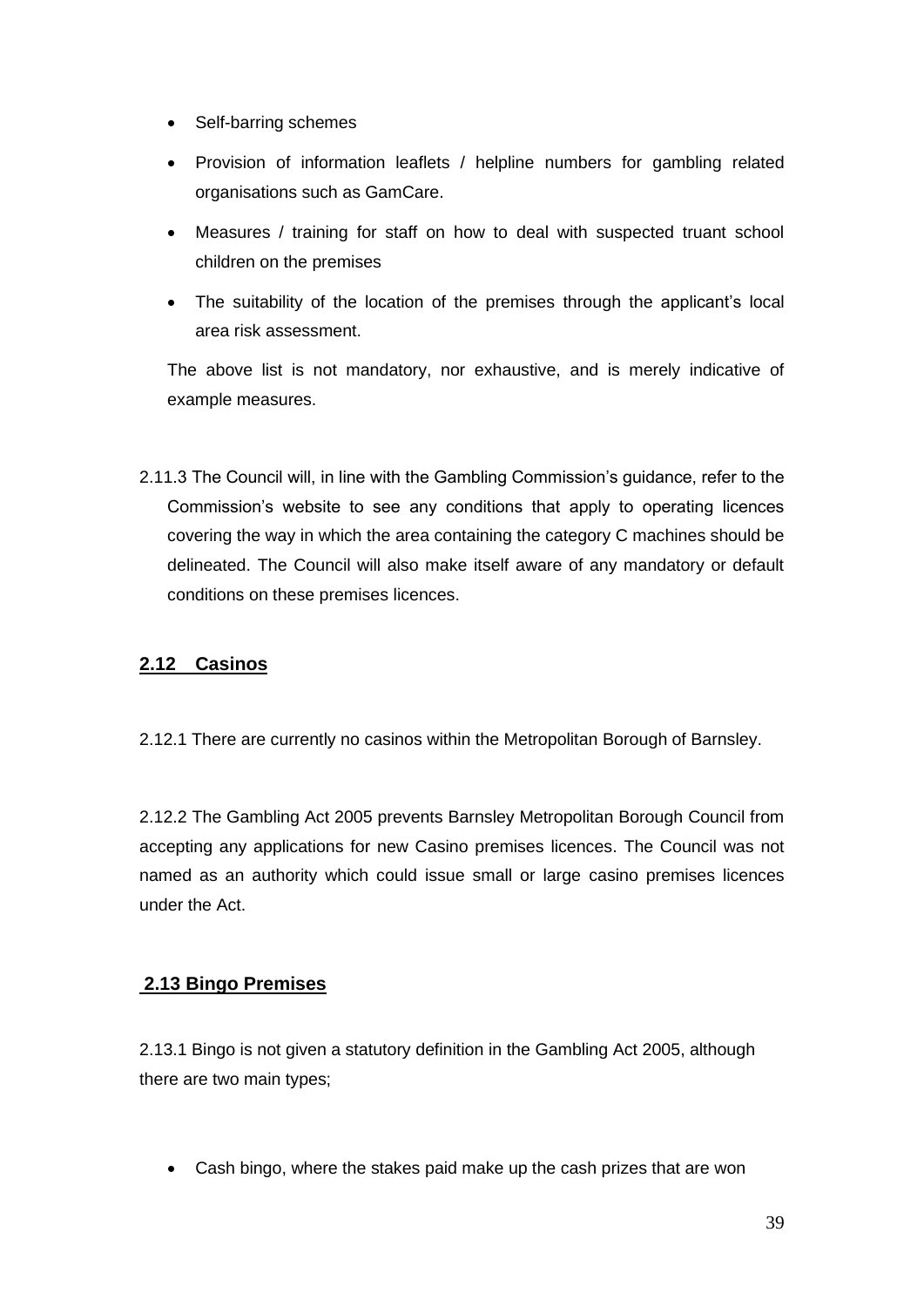• Prize bingo, where various forms of prizes are won, not directly related to the stakes paid.

2.13.2 The Council acknowledges the Gambling Commission's guidance to local authorities in connection with bingo premises. Paragraph 18.7 of the guidance states:-

• "Children and young people are allowed into bingo premises; however they are not permitted to participate in the bingo and if category B or C machines are made available for use these must be separated from areas where children and young people are allowed. Social Responsibility (SR) code 3.2.5(3) states that "licensees must ensure that their policies and procedures take account of the structure and layout of their gambling premises" in order to prevent underage gambling".

2.13.3 When determining an application for a bingo licence, the Licensing Authority will require the applicant to demonstrate:

- Promotion of the licensing objectives and the relevant considerations as listed in this policy;
- Local area profiling via the risk assessment;
- Location of the premises
- Suitability and layout of the premises

This list is not exhaustive, and each application will be judged on its merits.

#### **2.14 Betting Premises**

2.14.1 There are different types of premises, licensed under a single class of licence for betting. These are off course betting, on-course betting for tracks, betting machines and different categories of gaming machines (B2, B3, B4, C and D).

2.14.2 **Betting machines** - Section 181 contains an express power for licensing authorities to restrict the number of betting machines, their nature and the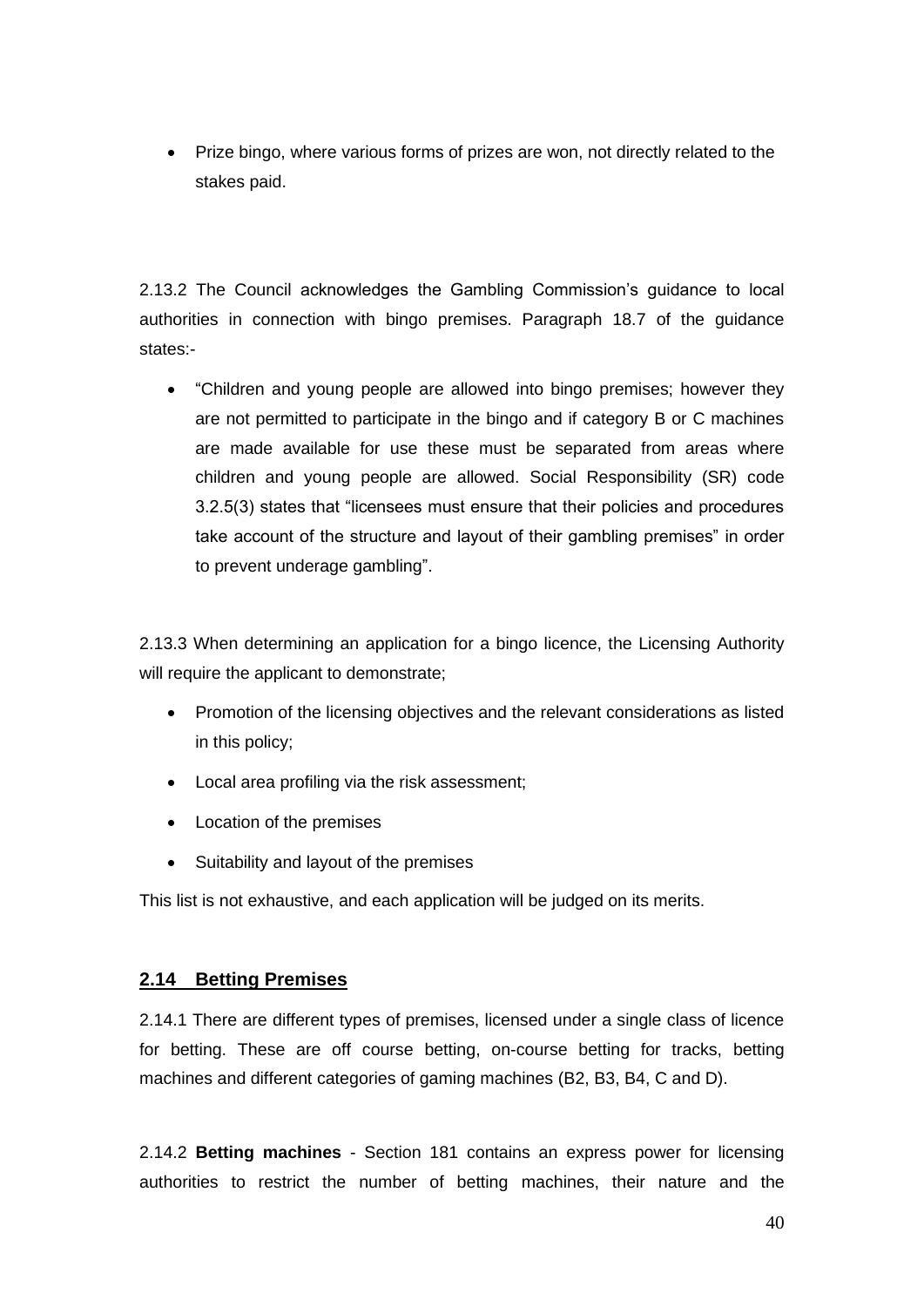circumstances in which they are made available by attaching a licence condition to a betting premises licence. When considering whether to impose a condition to restrict the number of betting machines in particular premises, the licensing authority, amongst other things, will take into account the size of the premises, the number of counter positions available for person-to-person transactions, and the ability of staff to monitor the use of the machines by children and young persons (it is an offence for those under 18 to bet) or by vulnerable persons.

2.14.3 **Credit** - section 177 does not prevent the licensee from permitting the installation of cash dispensers (ATMs) on the premises. Such machines may accept credit cards (and debit cards) and the arrangement is subject to a requirement that the licensee has no other commercial connection in relation to gambling (aside from the agreement to site the machines) with the service-provider and does not profit from the arrangement, nor make any payment in connection with the machines. The licensing authority will also take note of any restrictions and requirements on the Operating Licences for betting premises as regards credit.

2.14.4 **Betting shops** – Off course betting is betting that takes place other than at a track eg. a betting shop. When determining an application, the Licensing Authority will particularly take into account the following;

- The licensing objectives and relevant issues as listed in this policy;
- Local area profiling via risk assessment
- Location of the premises (in particular to young and vulnerable persons)
- Procedures in place to prevent access to under 18
- Suitability and layout of the premises
- Size of the premise in relation to the number of betting machines
- Ability of staff to monitor use /abuse of machines
- Self-exclusion systems
- Staff training in relation to responding to vulnerable or underage persons.

This list is not exhaustive and each case will be judged on its merits.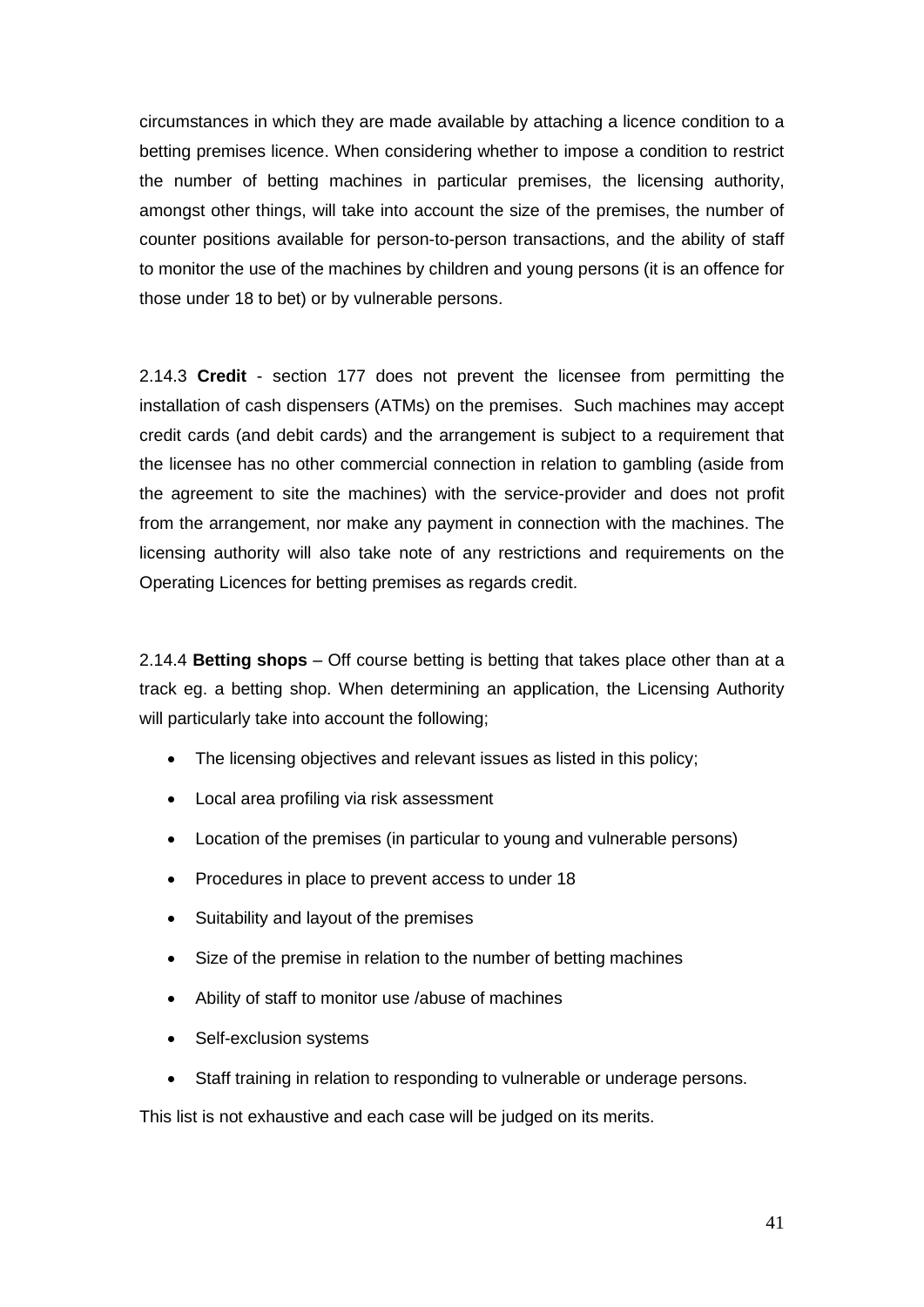# **2.15 Tracks**

2.15.1 A track is defined in the Act as a "horse racecourse, greyhound track or other premises of which a race or other sporting event takes place or is intended to take place".

2.15.2 The Council is aware that tracks may be subject to individual or multiple premises licences, provided each licence relates to a specified area of the track. In accordance with the Gambling Commission's guidance the Council will consider the impact upon the third licensing objective (i.e. the protection of children and vulnerable persons from being harmed or exploited by gambling) and the need to ensure that entrances to each type of premises are distinct and that children are excluded from gambling areas where they are not permitted to enter.

2.15.3 The Council will expect premises licence applicants to demonstrate suitable measures to ensure that children do not have access to adult only gaming facilities. It is noted that children and young persons will be permitted to enter track areas where facilities for betting are provided on days when dog-racing and/or horse racing takes place, but that they are still prevented from entering areas where gaming machines (other than category D machines) are provided.

2.15.4 Barnsley Metropolitan Borough Council will expect applicants to offer their own measures to meet the licensing objectives however appropriate measures / licence conditions may cover issues such as:-

- Proof of age schemes
- CCTV
- Supervision of entrances / machine areas
- Physical separation of areas
- **Location of entry**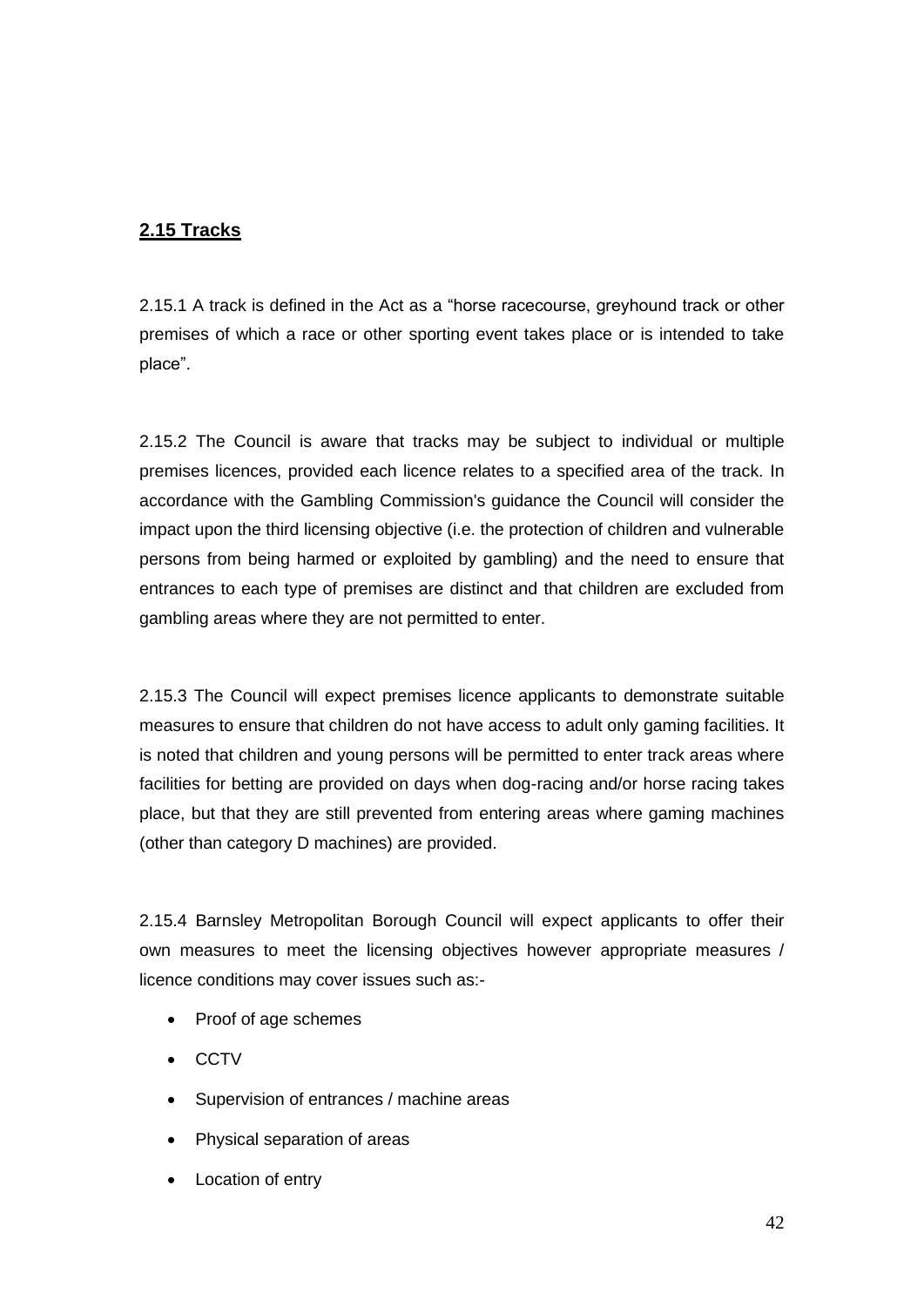- Notices / signage
- Specific opening hours
- Self-barring schemes
- Provision of information leaflets / helpline numbers for organisations such as **GamCare**
- Customer charter to promote responsibility behaviour and the supervision of children.

The above list is not mandatory, nor exhaustive, and is merely indicative of example measures.

2.15.5 **Gaming machines used on Tracks** - All machines must be located in accordance with Gambling Commission guidance and any special considerations that should apply in relation to, for example, supervision of the machines and preventing children from playing them. The Council supports the Commission's guidance that licensing authorities need to consider the location of gaming machines at tracks, and applications for track premises licences will need to demonstrate that, where the applicant holds a pool betting operating licence and is going to use his entitlement to four gaming machines, these machines are located in areas from which children are excluded. Children and young persons will not be prohibited from playing category D gaming machines on a track.

2.15.6 **Betting machines used on Tracks** – The Council will take into account the size of the premises and the ability of staff to monitor the use of the machines by children and young persons (it is an offence for those under 18 to bet) or by vulnerable people, when considering the number/nature/circumstances of betting machines an operator wants to offer. It also supports the Gambling Commission's suggestion that licensing authorities will want to consider restricting the number and location of such machines in respect of applications for track betting premises licences.

2.15.7 **Condition on rules being displayed** - The Gambling Commission's guidance advises that licensing authorities should attach a condition to track premises licences requiring the track operator to ensure that the rules are prominently displayed in or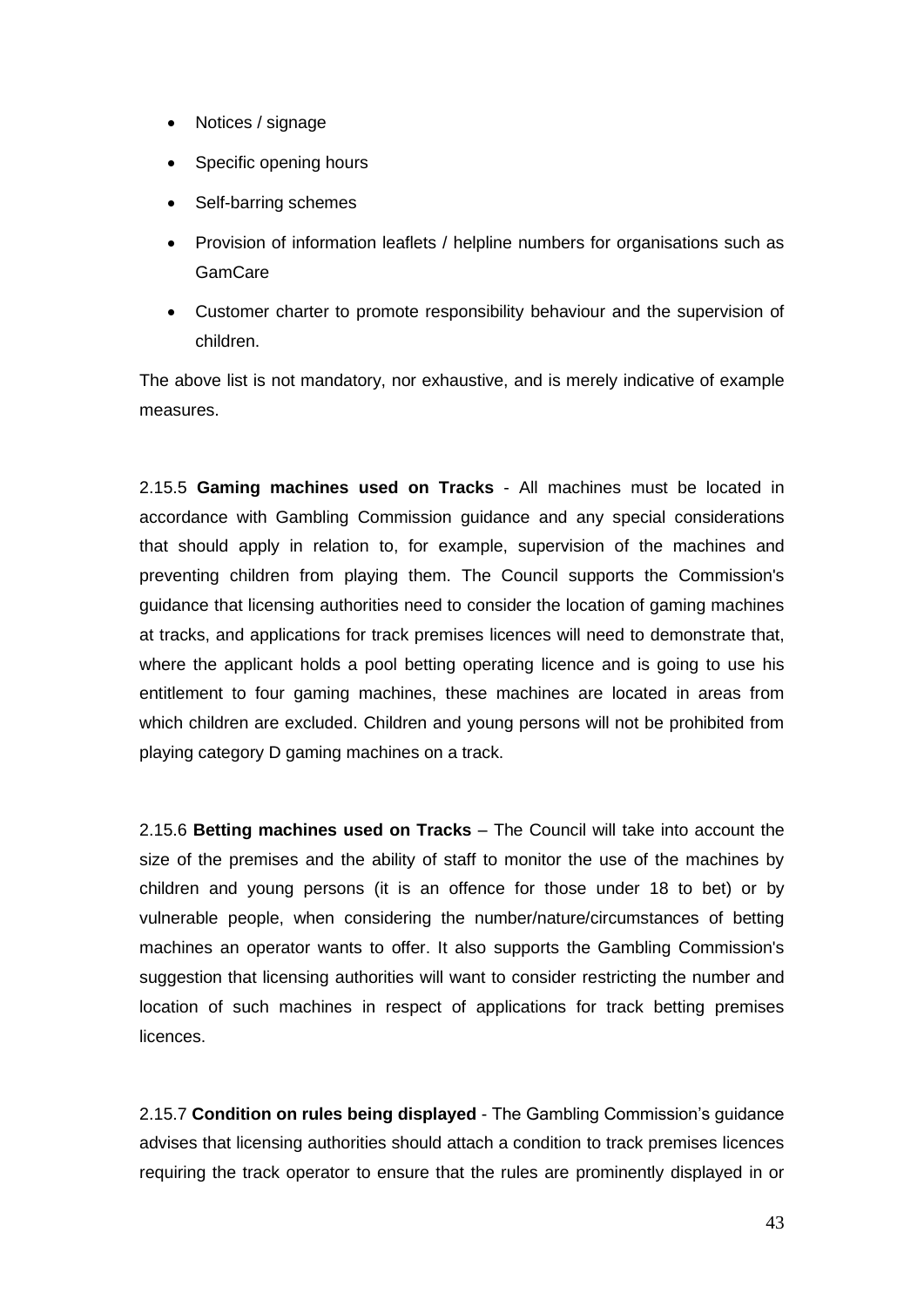near the betting areas, or that other measures are taken to ensure that they are made available to the public.

2.15.8 **Applications and plans** – All application must be made in accordance with the appropriate Regulations for premises licences and in accordance with the Gambling Commission's suggestion in its guidance. Plans should make clear what is being sought for authorisation under the track betting premises licence and what, if any, other areas are to be subject to a separate application for a different type of premises licence.

2.15.9 The Council accepts the Gambling Commission's view that it would be preferable for all self-contained premises operated by off-course betting operators on a track to be the subject of separate premises licences, to ensure that there is clarity between the respective responsibilities of the track operator and the off-course betting operator running a self-contained unit on the premises.

#### **2.16 Travelling Fairs**

2.16.1 Barnsley Metropolitan Borough Council will decide whether, where category D machines and/ or equal chance prize gaming (see Annex 2) without a permit is to be made available for use at travelling fairs, the statutory requirement that the facilities for gambling amount to no more than an ancillary amusement at the fair is met.

2.16.2 The Council will also consider whether the applicant falls within the statutory definition of a travelling fair.

2.16.3 The 27-day statutory maximum for land being used as a fair is per calendar year, and that applies to the piece of land on which the fairs are held, regardless of whether it is the same or different travelling fairs occupying the land. The Council will work with neighbouring authorities to ensure that land which crosses Council boundaries is monitored so that the statutory limits are not exceeded.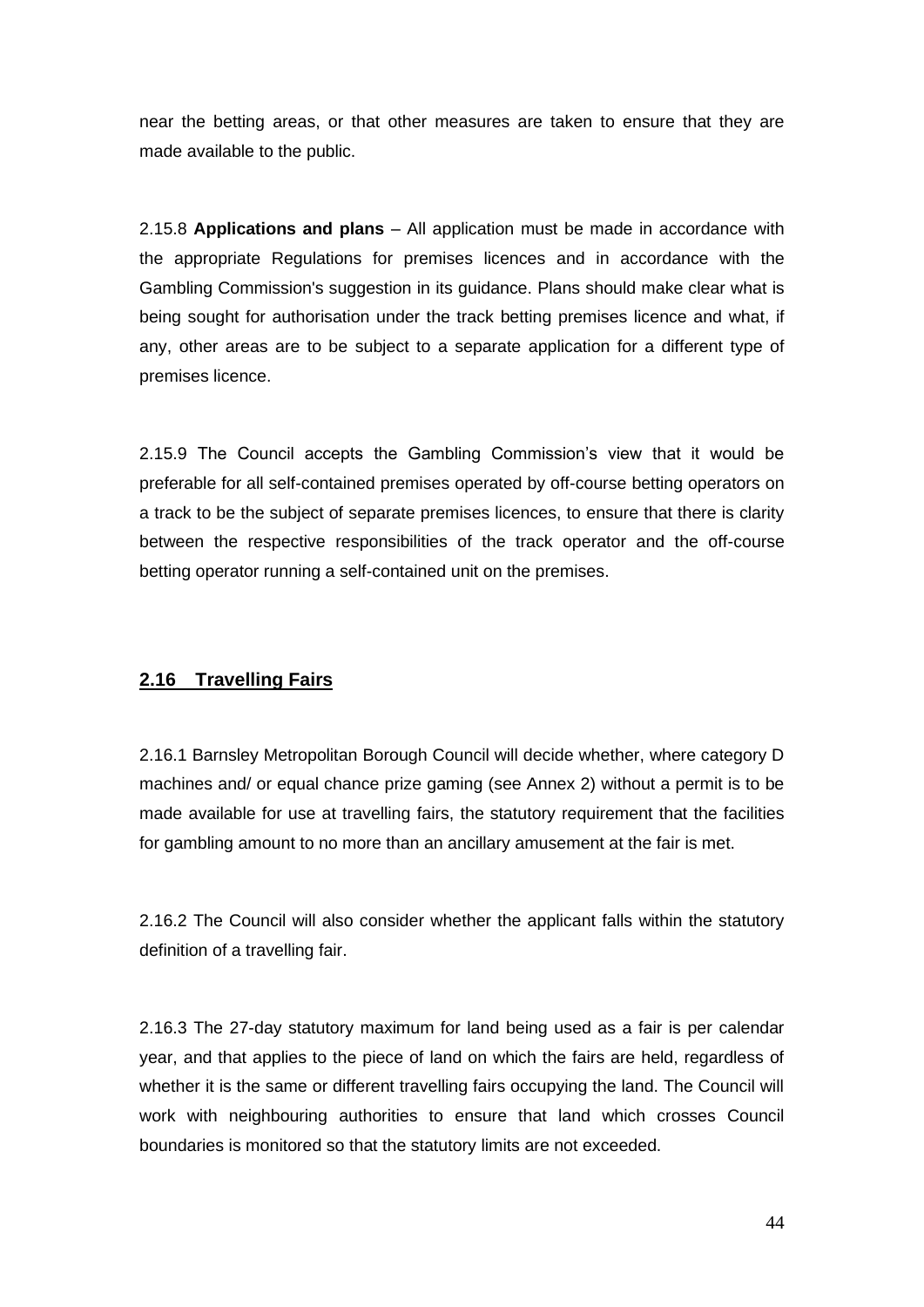# **2.17 Provisional Statements**

2.17.1 Section 204 of the Act provides for a person to make an application to the licensing authority for a provisional statement in respect of premises that they:

- Expect to be constructed
- Expect to be altered
- Expect to acquire a right to occupy

Developers may wish to apply for provisional statements before they enter into a contract to buy or lease property or land, to judge whether a development is worth taking forward in light of the need to obtain a premises licence.

2.17.2 The Council notes the Guidance from the Gambling Commission on this issue. It is a question of fact and degree whether premises are finished to a degree that they can be considered for a premises licence and requiring the building to be complete ensures that the authority could, if necessary, inspect it fully.

2.17.3 In terms of representations about premises licence applications, following the grant of a provisional statement, no further representations from relevant authorities or interested parties can be taken into account unless they concern matters which could not have been addressed at the provisional statement stage, or they reflect a change in the applicant's circumstances. In addition, the authority may refuse the premises licence (or grant it on terms different to those attached to the provisional statement) only by reference to matters:-

(a) which could not have been raised by objectors at the provisional licence stage; or

(b) which is in the authority's opinion reflect a change in the operator's circumstances.

2.17.4 The Council recognises that, as a licensing authority, it should not take into account irrelevant matters. An example of an irrelevant matter would be the likelihood of the applicant obtaining planning permission or building regulations approval for the proposal.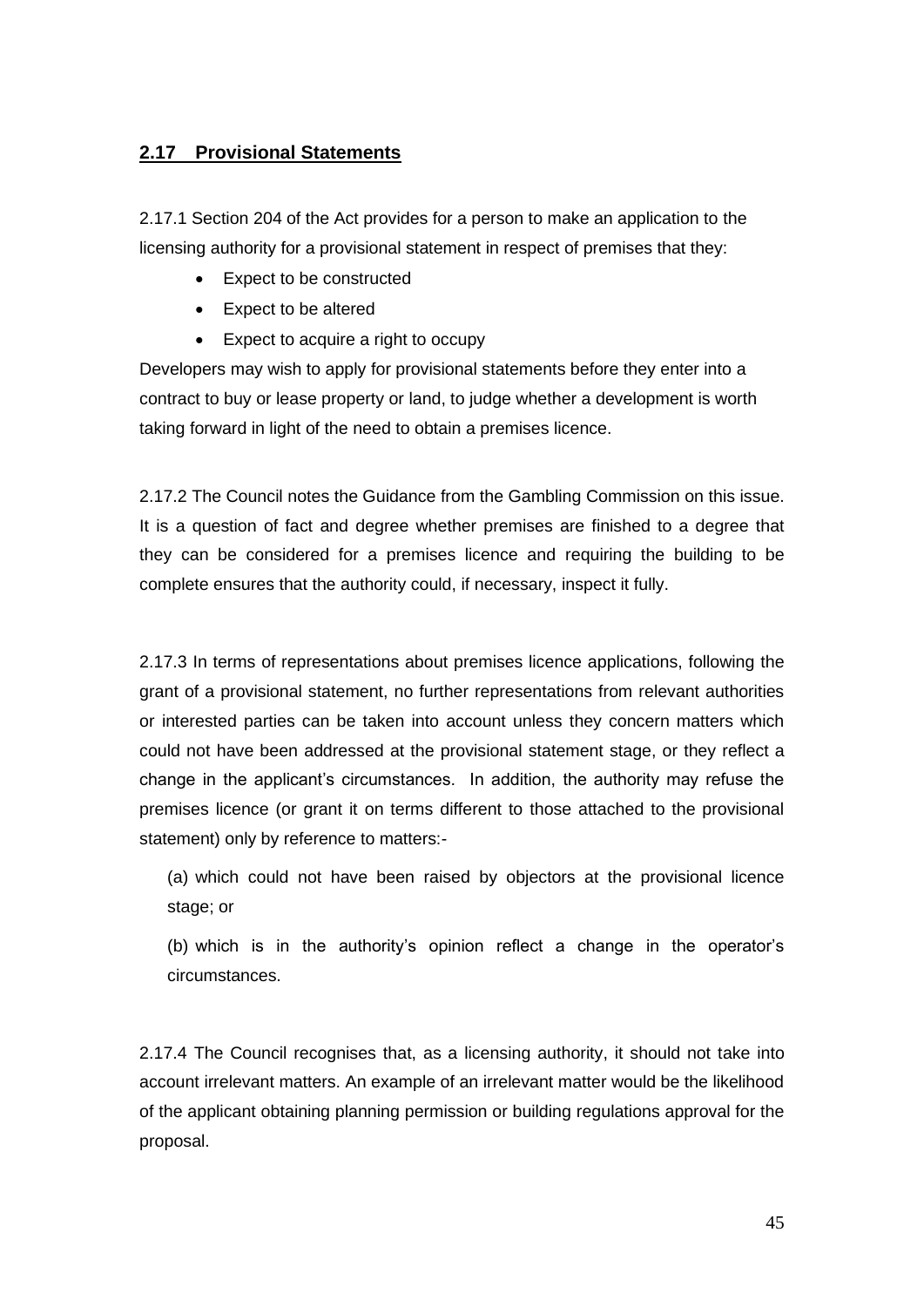#### **2.18 Reviews and Representations**

- 2.18.1 The Council will carry out a review of a Premises Licence where it has received a formal application for review in accordance with the Act that is relevant to one of more of the Licensing Objectives. Representations may include issues relating to the following:
	- a) Use of licensed premises for the sale and distribution of class A drugs and/or the laundering of the proceeds of drugs crimes;
	- b) Use of licensed premises for the sale and distribution of illegal firearms;
	- c) Use of licensed premises for prostitution or the sale of unlawful pornography;
	- d) Use of licensed premises as a base for organised crime activity;
	- e) Use of licensed premises for the organisation of racist, homophobic or sexual abuse or attacks;
	- f) Use of licensed premises for the sale of smuggled tobacco or goods;
	- g) Use of licensed premises for the sale of stolen goods;
	- h) Children and/or vulnerable persons being put at risk.

Representations should include as much detail and evidence as possible.

2.18.2 Due consideration will be given to all relevant representations unless they fit the following:-

- a) The grounds are frivolous;
- b) The grounds are vexatious;
- c) The grounds are irrelevant;
- d) The grounds will not cause the Licensing Authority to revoke or suspend a licence or to remove, amend or attach conditions on the premises licence;
- e) The grounds are substantially the same as the grounds cited in a previous application relating to the same premises; or
- f) The grounds are substantially the same as representations made at the time the application for a premises licence was considered.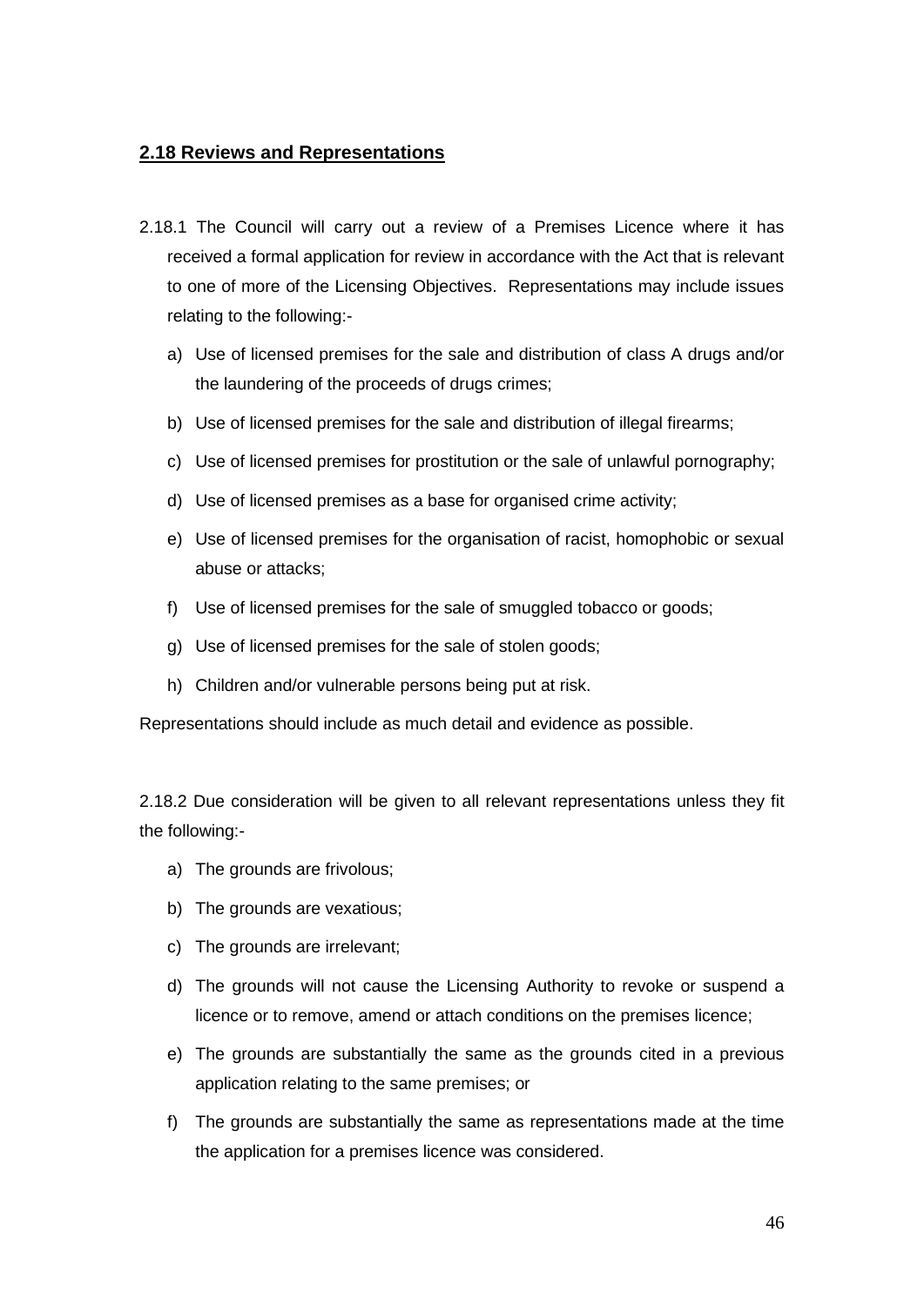2.18.3 The Council (licensing authority) can also initiate a review of a licence based on any reason that it thinks is appropriate.

2.18.4 Representations made outside of the statutory period for making such representations or which otherwise fail to comply with the regulations will not be valid and will not be taken into consideration.

2.18.5 Where valid representations are received, the Authority will hold a hearing.

### **2.19 Decision Making**

2.19.1 The Council will be involved in a wide range of licensing decisions and functions and has established a Statutory Licensing Board to administer them.

2.19.2 Appreciating the need to provide a speedy, efficient and cost-effective service to all parties involved in the licensing process, the Board has delegated certain decisions and functions and has established a Sub-Committee to deal with them.

2.19.3 A Licensing Sub-Committee of three Councillors will sit to hear applications where representations have been received from interested parties and responsible authorities. Ward Councillors will not sit on a Sub-Committee involving an application within their ward.

2.19.4 The Statutory Licensing Board will also sit to determine general licensing matters that have been delegated to it by the full Council that are not associated with the Gambling Act 2005.

2.19.5 Where a Councillor who is a member of the Statutory Licensing Board is making or has made representations regarding a licence on behalf of an interested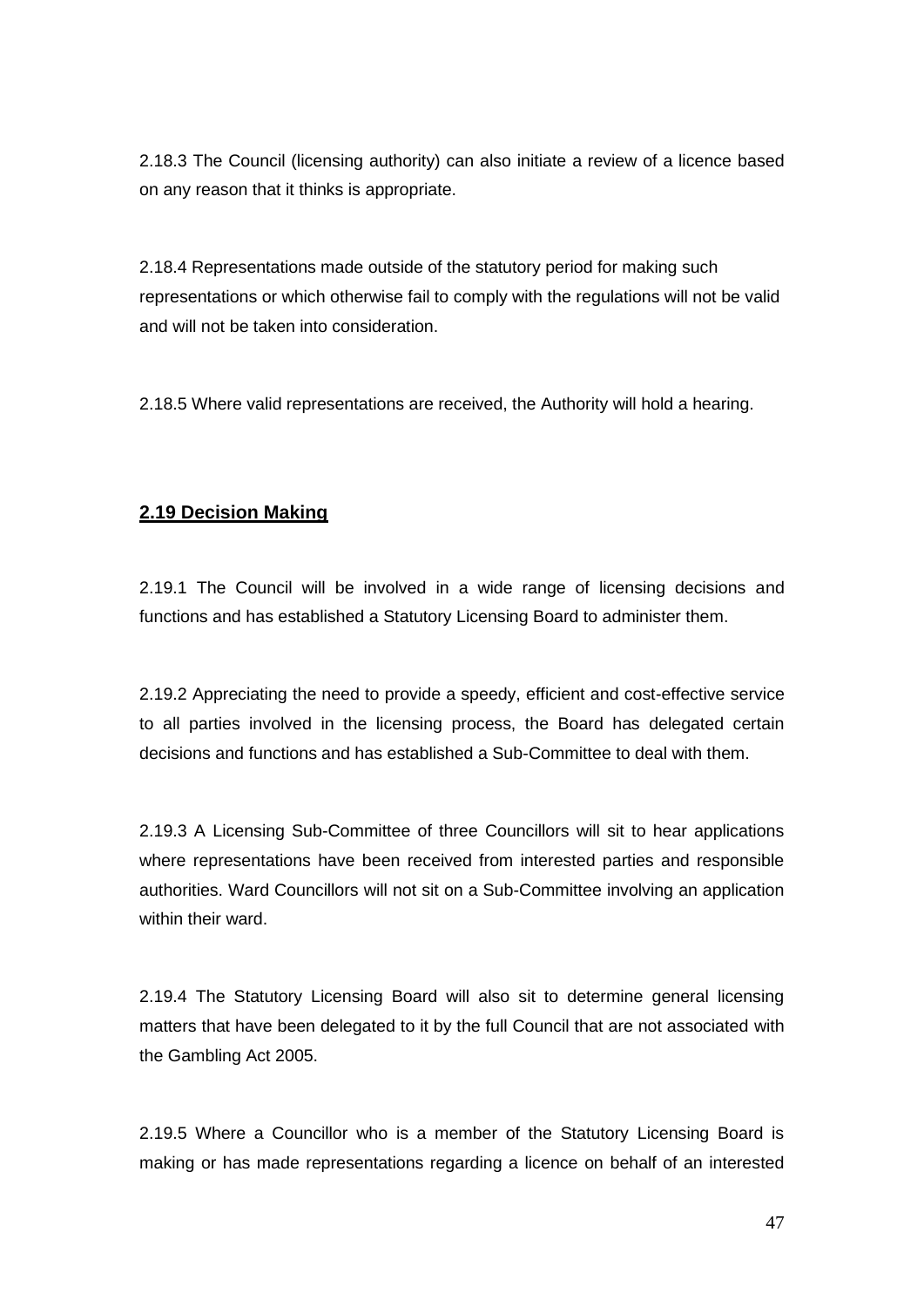party, in the interests of good governance they will disqualify themselves from any involvement in the decision making process affecting the licence in question.

2.19.6 The Licensing Sub-Committee will also refer to the Statutory Licensing Board any matter it is unable to deal with because of the number of its members who are unable to take part in the consideration or discussion of any matter or vote on any question with respect to it.

2.19.7 The Statutory Licensing Board will refer to the full Council any matter it is unable to deal with because of the number of its members who are unable to take part in the consideration or discussion of any matter or vote on any question with respect to it.

2.19.8 Every determination of a licensing decision by the Statutory Licensing Board or a Licensing Sub-Committee shall be accompanied by clear, cogent reasons for the decision. The decision and the reasons for that decision will be sent to the applicant and those who have made relevant representations as soon as practicable. A summary of the decision shall also be posted on the Council's website as soon as possible after the decision has been confirmed, where it will form part of the statutory licensing register required to be kept by the Council.

2.19.9 The Council's Licensing Officers will deal with all other licensing applications where either no representation has been received, or where representations have been received and it is agreed by the parties that a hearing is not necessary.

2.19.10 Decisions as to whether representations are irrelevant, frivolous or vexatious will be made by Council Officers, who will make the decisions on whether representations or applications for licence reviews should be referred to the Statutory Licensing Board or Sub-Committee. Where representations are rejected, the person making that representation will be given a written reason as to why that is the case. There is no right of appeal against a determination that representations are not admissible.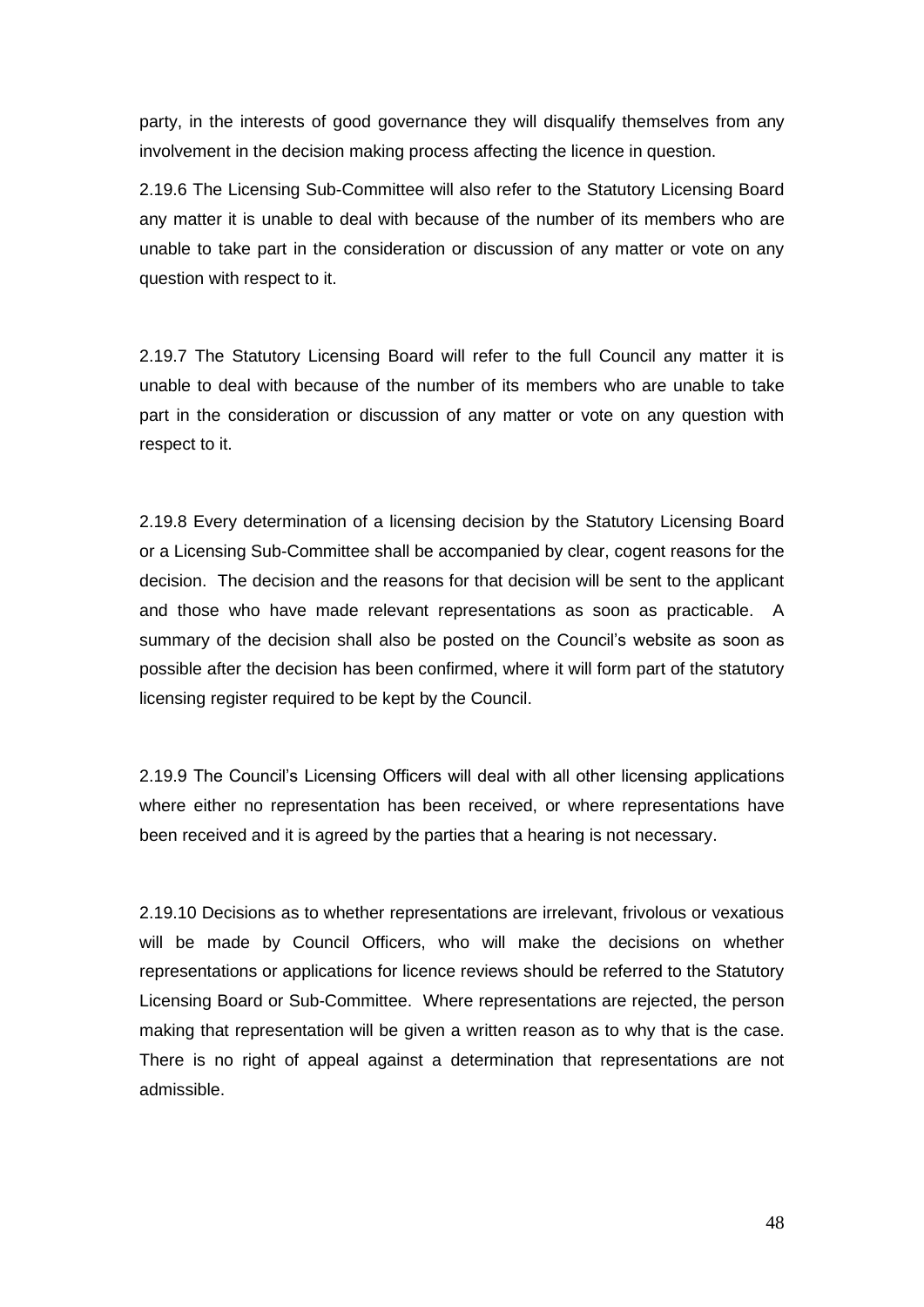2.19.11 The table shown at Annex 1 sets out the agreed delegation of decisions and functions to Statutory Licensing Board, Sub-Committee and Officers.

2.19.12 This form of delegation is without prejudice to Officers referring an application to a Sub-Committee or Statutory Licensing Board if considered appropriate in the circumstances of any particular case.

2.19.13 An applicant or person making representations will have a right of appeal to the Magistrates' Court if they are unhappy with any decision made by the Council.

# **2.20 Departure from Policy**

2.20.1 The Licensing Authority may choose to depart from this Policy if the individual circumstances of a case warrant such a departure, in the interests of fairness. and it is relevant to the matters listed below;

- in accordance with any relevant code of practice issued by the Gambling Commission;
- in accordance with any relevant guidance issued by the Gambling Commission;
- reasonably consistent with the licensing objectives; and
- in accordance with the authority's statement of principles.

2.20.2 In such an event, the Licensing Authority will give full reasons for the decision to depart from this Policy, and each case will be dealt with on its own merits.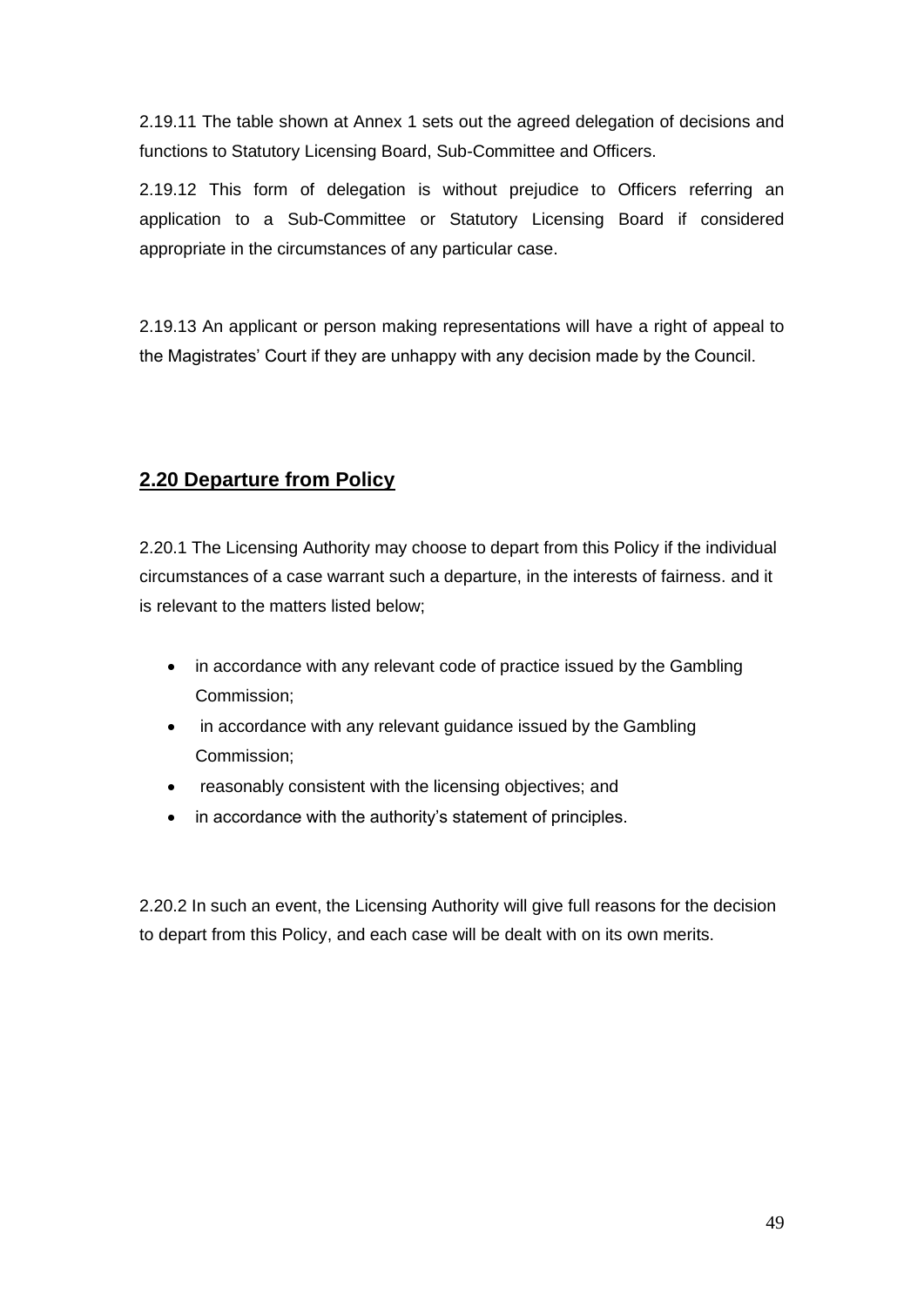# **Part C – Permits / Temporary And Occasional Use Notices**

# **3.1 Unlicensed Family Entertainment Centre gaming machine permits (Statement of Principles on Permits - Schedule 10 paragraph 7)**

3.1.1 Where a premise does not hold a premises licence but wishes to provide category D gaming machines only, it may apply to the licensing authority for this permit. Applicants must show that the premises will be wholly or mainly used for making gaming machines available for use.

3.1.2 The Gambling Act 2005 states that; "… a licensing authority may prepare a statement of principles that they propose to consider in determining the suitability of an applicant for a permit and in preparing this statement, and/or considering applications, it need not (but may) have regard to the licensing objectives and shall have regard to any relevant guidance issued by the Commission under section 25." The Gambling Commission's guidance also states; "a licensing authority may include a statement of principles that it proposes to apply when exercising its functions in considering applications for permits. In particular it may want to set out the matters that it will take into account in determining the suitability of the applicant. Given that the premises is likely to appeal particularly to children and young persons, licensing authorities may wish to give weight to matters relating to protection of children from being harmed or exploited by gambling and to ensure that staff supervision adequately reflects the level of risk to this group."

3.1.3 An application for a permit may be granted only if the Council (licensing authority) is satisfied that the premises will be used as an unlicensed FEC, and if the Chief Officer of Police has been consulted on the application. In addition, the Council will require applicants to demonstrate:-

- a full understanding of the maximum stakes and prizes of the gambling that is permissible in unlicensed FECs;
- A risk management plan is in place in relation to protecting children and vulnerable people;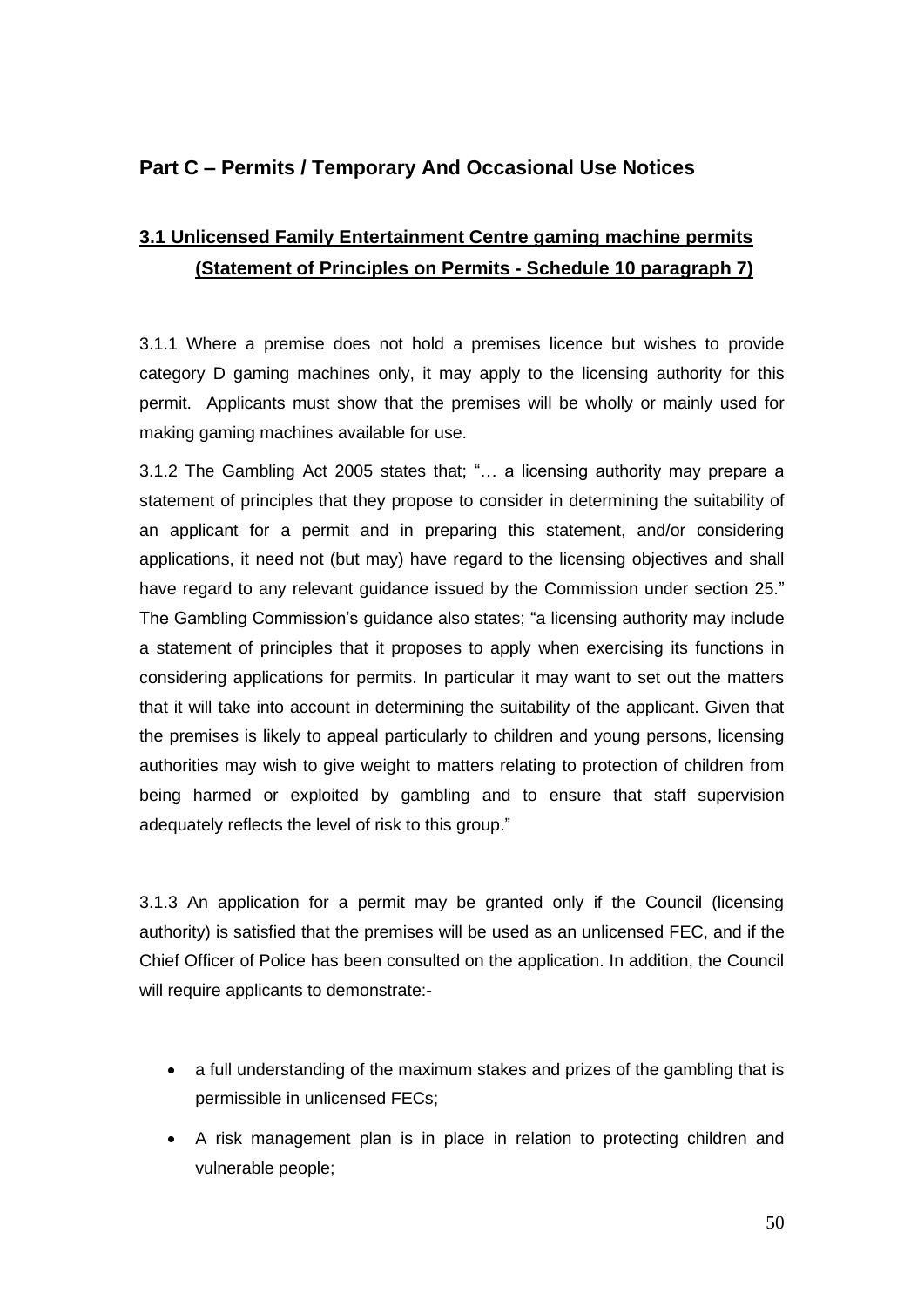- The Police and the Safeguarding Children Board have been consulted on the application;
- that the applicant has no relevant convictions (those that are set out in Schedule 7 of the Act; and
- that staff are trained to have a full understanding of the maximum stakes and prizes, and all other relevant issues.
- That the applicant is over 18 years of age;
- That proper and appropriate procedures are in place to protect children and vulnerable persons from harm;
- That there are measures set out to promote the licensing objectives;
- The location of the premises;
- local area profiling through via the risk assessment
- that a member of staff is designated with lead responsibility for safeguarding children and other vulnerable people;
- that there are policies and training available for safeguarding children and vulnerable others;
- provide details of the supplier of the machines and the licence number.
- provide a plan of the premises.

3.1.4 It should be noted that the Council (licensing authority) cannot attach conditions to this type of permit.

3.1.5 Applicants are required to obtain an enhanced disclosure from the Disclosure and Barring Service as part of the application process and regard will be given to any "Relevant convictions" (as defined by Schedule 7 of the Act) which may be revealed.

3.1.6 In addition to the Police, the Safeguarding Children's Board will also be consulted on the application. The Council will expect applicants to show that there are policies and procedures in place to protect children from harm. Harm in this context is not limited to harm from gambling but includes wider child protection considerations.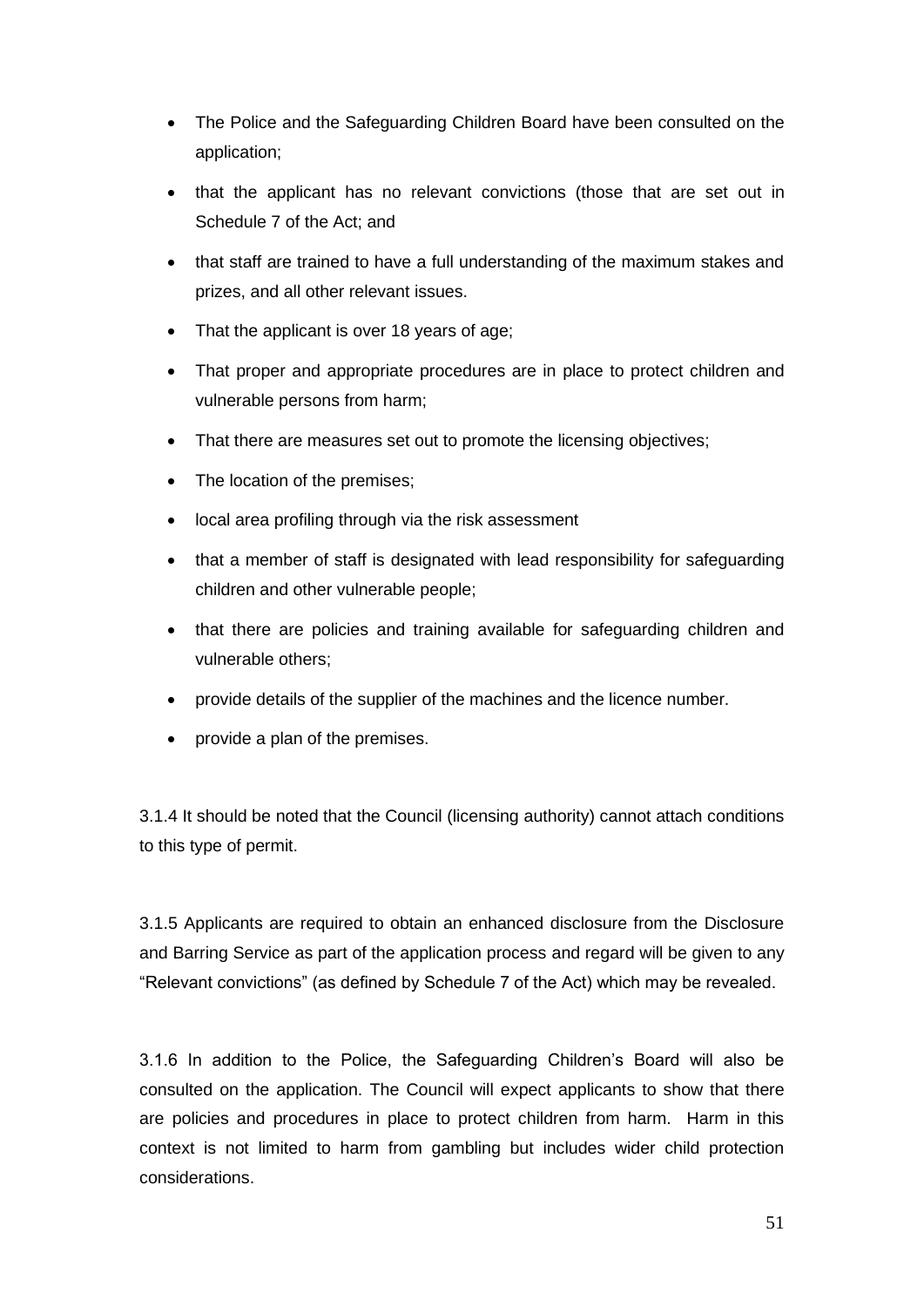# *3.2 (Alcohol) Licensed premises gaming machine permits - (Schedule 13 paragraph 4(1))*

3.2.1 There is provision in the Act for premises licensed to sell alcohol for consumption on the premises, to automatically have 2 gaming machines, of categories C and/or D (see Annex 2). These premises merely need to notify the licensing authority. The licensing authority can remove the automatic authorisation in respect of any particular premises if:-

- provision of the machines is not reasonably consistent with the pursuit of the licensing objectives;
- gaming has taken place on the premises that breaches a condition of section 282 of the Gambling Act (i.e. that written notice has been provided to the licensing authority, that a fee has been provided and that any relevant code of practice issued by the Gambling Commission about the location and operation of the machine has been complied with);
- the premises are mainly used for gaming; or
- an offence under the Gambling Act has been committed on the premises.

3.2.2 If a premises wishes to have more than 2 machines, then it needs to apply for a permit and the licensing authority must consider that application based upon the licensing objectives, any guidance issued by the Gambling Commission issued under Section 25 of the Gambling Act 2005, and "such matters as they think relevant." The Council considers that "such matters" will be decided on a case by case basis but generally there will be regard to the need to protect children and vulnerable persons from harm or being exploited by gambling and will expect applicants to satisfy the authority that there will be sufficient measures to ensure that under 18 year olds do not have access to the adult only gaming machines. Measures which will satisfy the authority that there will be no access may include the adult machines being in sight of the bar, or in the sight of staff who will monitor that the machines are not being used by those under 18. Notices and signage may also help. As regards the protection of vulnerable persons, applicants may wish to consider the provision of information leaflets / helpline numbers for organisations such as GamCare.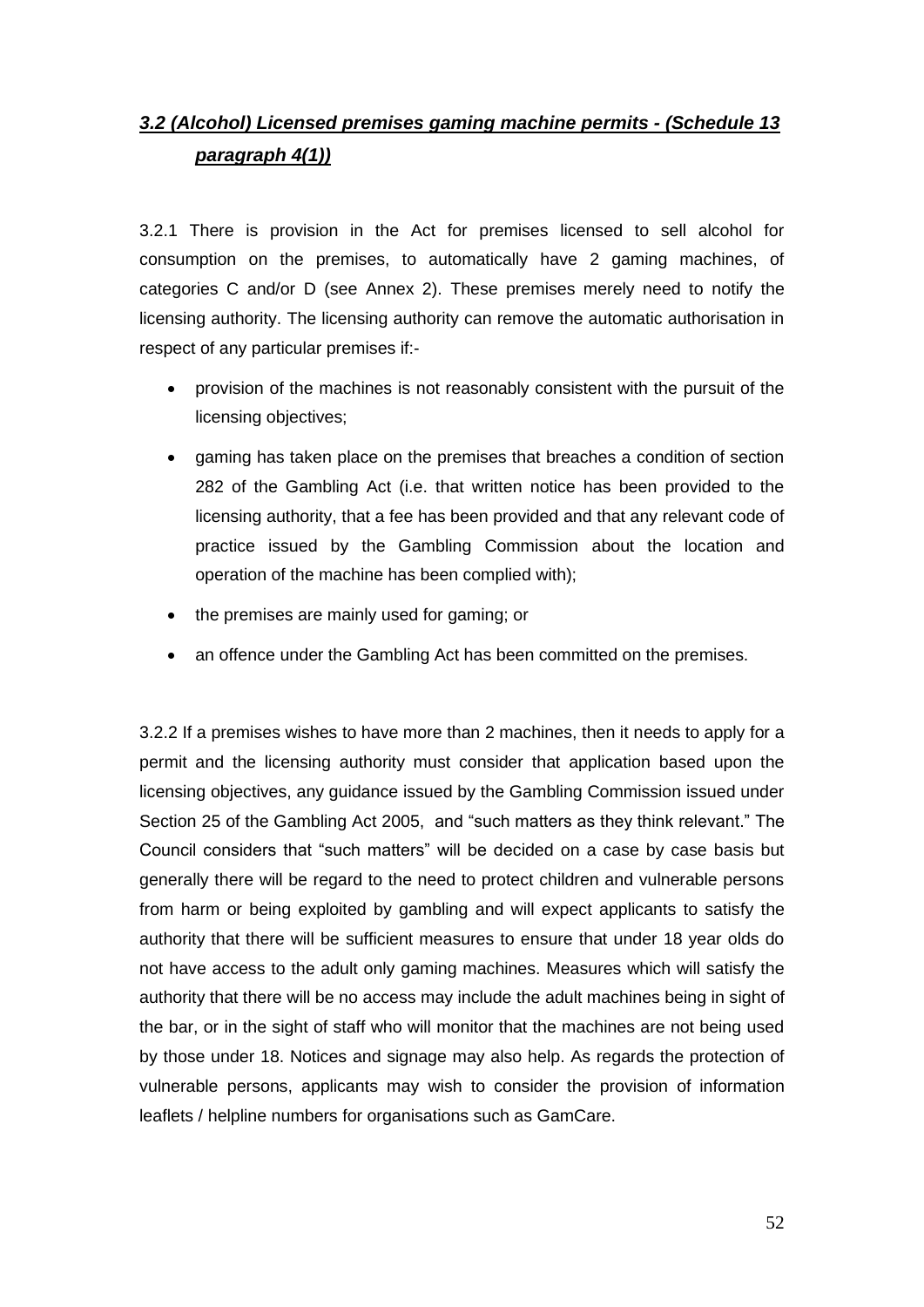3.2.3 It is recognised that some alcohol licensed premises may apply for a premises licence for their non-alcohol licensed areas. Any such application would most likely need to be applied for, and dealt with as an Adult Gaming Centre premises licence.

3.2.4 The licensing authority can decide to grant the application with a smaller number of machines and/or a different category of machines than that applied for. Conditions (other than these) cannot be attached.

3.2.5 Holders of permits must comply with any Code of Practice issued by the Gambling Commission about the location and operation of the machine.

# *3.3 Prize Gaming Permits*

3.3.1 The Gambling Act 2005 states that a licensing authority may "prepare a statement of principles that they propose to apply in exercising their functions under this Schedule" which "may, in particular, specify matters that the Licensing Authority proposes to consider in determining the suitability of the applicant for a permit".

3.3.2 Barnsley Metropolitan Borough Council's Statement of Principles require applicants to set out the types of gaming that they intend to offer and be able to demonstrate:-

- that they understand the limits to stakes and prizes that are set out in Regulations;
- and that the gaming offered is within the law.

3.3.3 In making its decision on an application for a permit, applicants will be expected to demonstrate the following;

- the type of gaming they are intending to offer;
- that the applicant is over 18 years of age;
- that proper and appropriate procedures are in place to protect children and vulnerable persons from harm;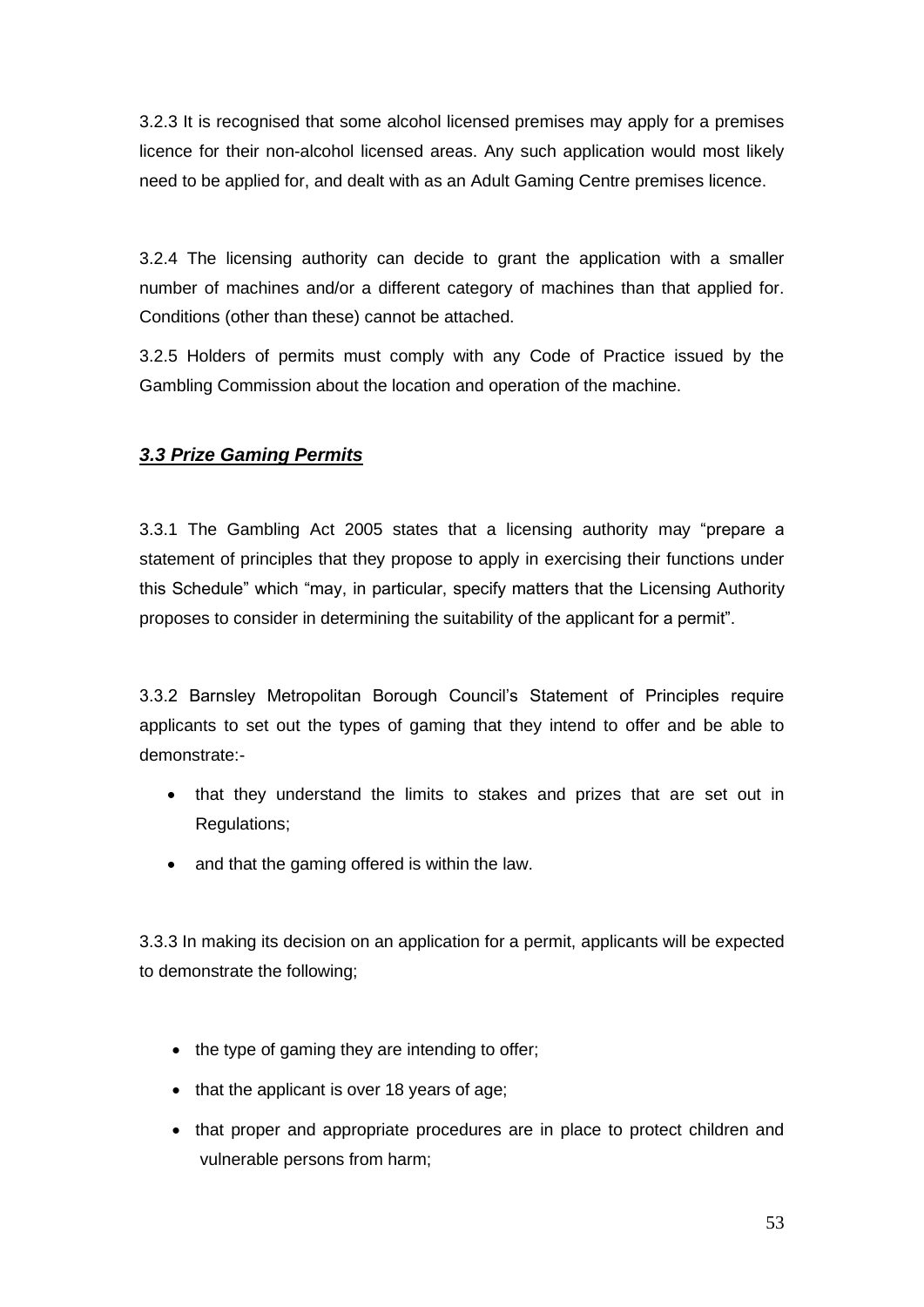- that all staff have been fully trained in all the relevant issues;
- that the applicant has no relevant convictions;
- that there are measures in place to promote the Licensing Objectives;
- the location of premises;
- a local area profile risk assessment;
- that a member of staff is designated with lead responsibility for safeguarding children and vulnerable others;
- there are policies available for safeguarding children and other vulnerable persons;
- that the application has been copied to the Police and the Safeguarding Children Board

3.3.4 Applicants are required to obtain an enhanced disclosure from the Disclosure and Barring Service as part of the application process and regard will be had to any "Relevant convictions" (defined by Schedule 7 of the Act) which may be revealed.

3.3.5 There are conditions in the Gambling Act 2005 by which permit holders must comply, but that the licensing authority cannot attach conditions. The conditions in the Act are:-

- the limits on participation fees, as set out in regulations, must be complied with;
- all chances to participate in the gaming must be allocated on the premises on which the gaming is taking place and on one day; the game must be played and completed on the day the chances are allocated; and the result of the game must be made public in the premises on the day that it is played;
- the prize for which the game is played must not exceed the amount set out in regulations (if a money prize), or the prescribed value (if non-monetary prize); and
- participation in the gaming must not entitle the player to take part in any other gambling.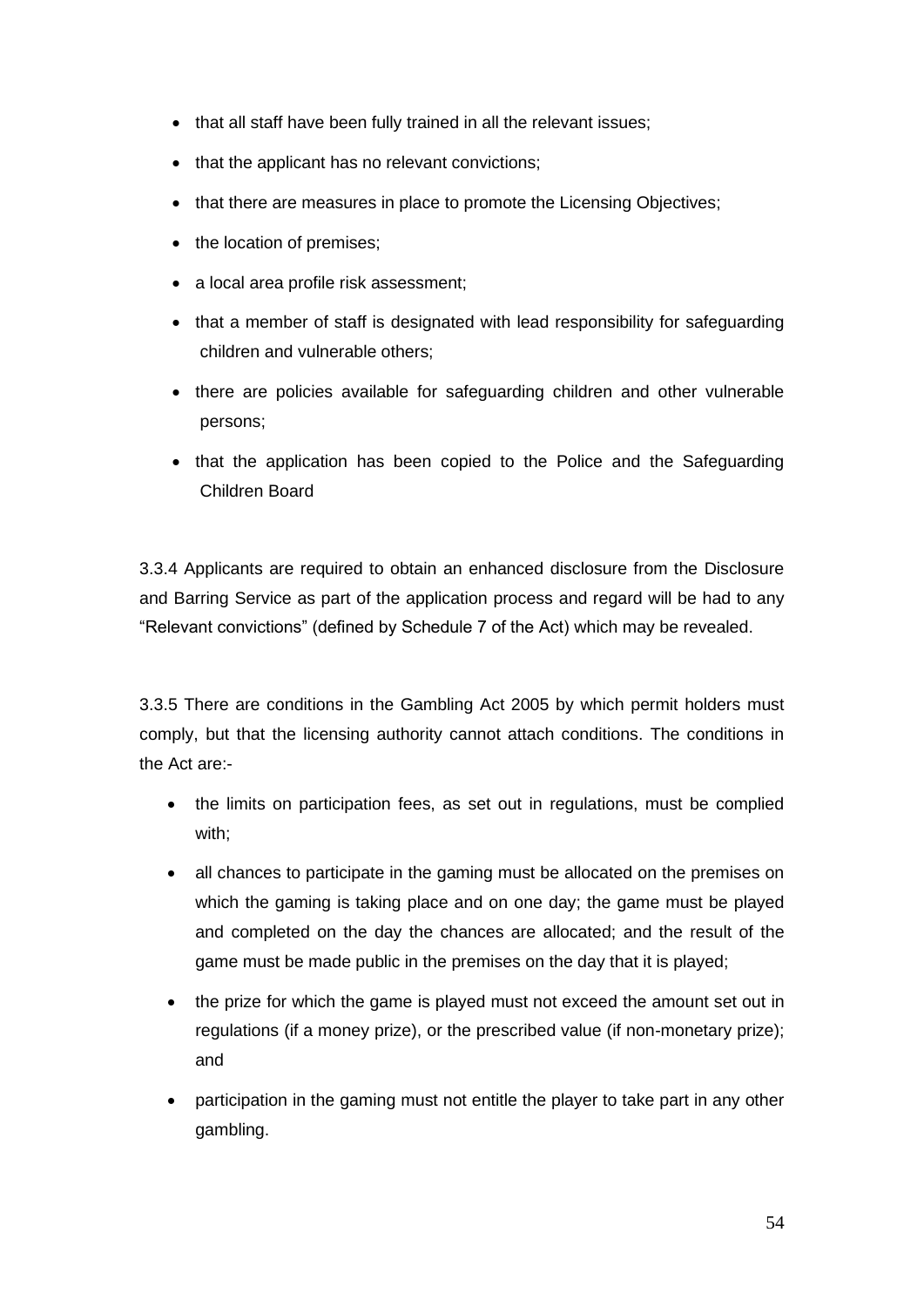#### *3.4 Club Gaming and Club Machines Permits*

3.4.1 Members Clubs and Miners' welfare institutes (but not Commercial Clubs) may apply for a Club Gaming Permit or a Clubs Gaming machines permit. The Club Gaming Permit will enable the premises to provide gaming machines (3 machines of categories B, C or D), equal chance gaming and games of chance as set-out in forthcoming regulations. A Club Gaming machine permit will enable the premises to provide gaming machines (3 machines of categories B, C or D).

3.4.2 Members clubs must have at least 25 members and be established and conducted "wholly or mainly" for purposes other than gaming, unless the gaming is permitted by separate regulations. It is anticipated that this will cover bridge and whist clubs, which will replicate the position under the Gaming Act 1968. A members' club must be permanent in nature, not established to make commercial profit, and controlled by its members equally. Examples include working men's clubs, branches of Royal British Legion and clubs with political affiliations.

3.4.3 The Council may only refuse an application on the grounds that:-

- a) the applicant does not fulfil the requirements for a members' or commercial club or miners' welfare institute and therefore is not entitled to receive the type of permit for which it has applied;
- b) the applicant's premises are used wholly or mainly by children and/or young persons;
- c) an offence under the Act or a breach of a permit has been committed by the applicant while providing gaming facilities;
- d) a permit held by the applicant has been cancelled in the previous ten years; or
- e) an objection has been lodged by the Commission or the police.

3.4.4 There is a 'fast-track' procedure available under the Act for premises which hold a Club Premises Certificate under the Licensing Act 2003 (Schedule 12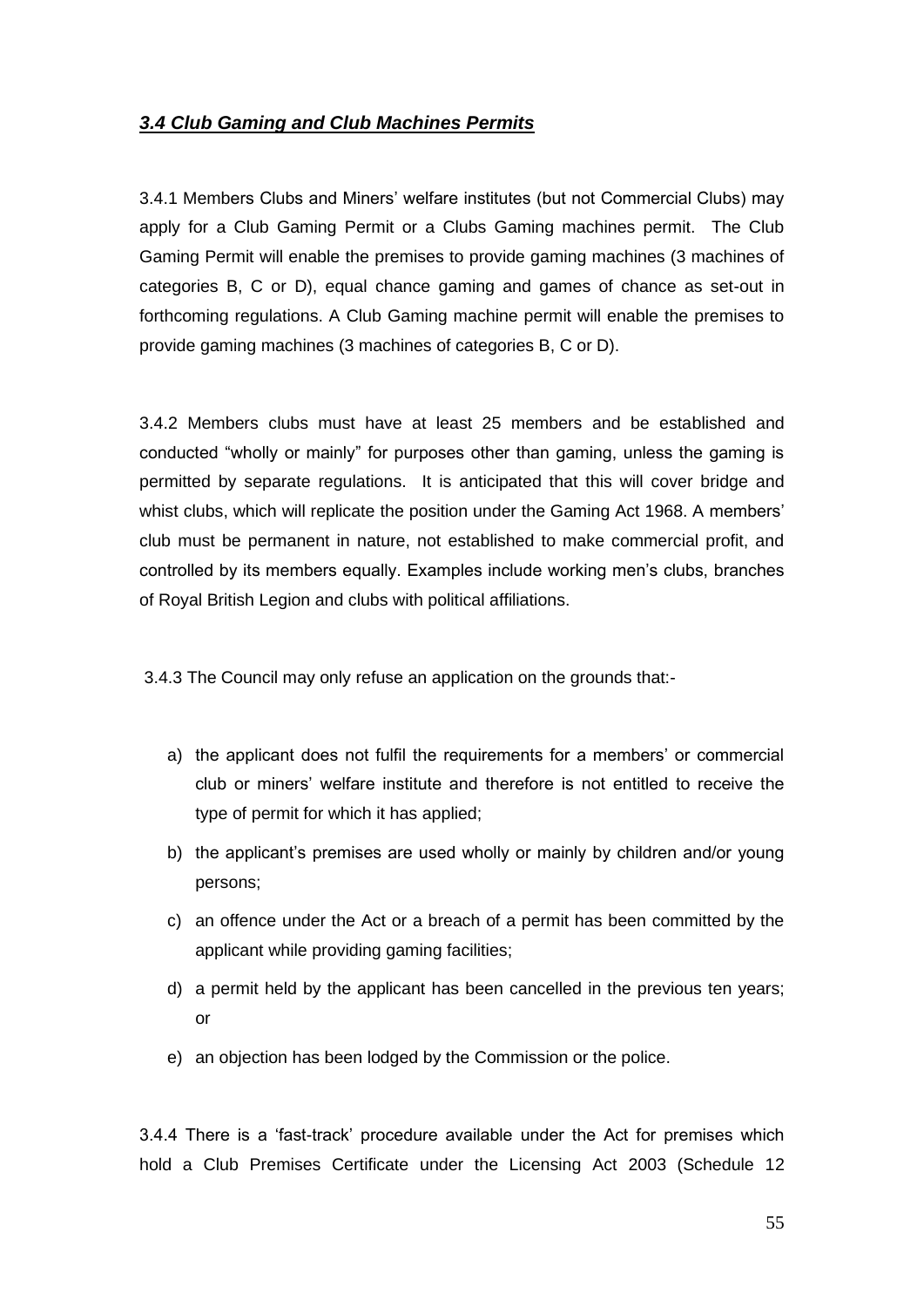paragraph 10). Under the fast-track procedure there is no opportunity for objections to be made by the Commission or the Police, and the grounds upon which an authority can refuse a permit are reduced. The grounds on which an application under the process may be refused are:-

- a) that the club is established primarily for gaming, other than gaming prescribed under schedule 12;
- b) that in addition to the prescribed gaming, the applicant provides facilities for other gaming; or
- c) that a club gaming permit or club machine permit issued to the applicant in the last ten years has been cancelled.

3.4.5 There are statutory conditions on club gaming permits that no child uses a category B or C machine on the premises and that the holder complies with any relevant provision of a code of practice about the location and operation of gaming machines.

# *3.5 Temporary Use Notices*

3.5.1 Temporary Use notices allow the use of premises for gambling where there is no premises licence, but where an operator wishes to use the premises temporarily for providing facilities for gambling.

3.5.2 There are a number of statutory limits with regards to temporary use notices. Section 218 of the Act in relation to these notices refers to a "set of premises", which differs from the definition of premises in Part 8 of the Act. In considering whether a place falls within the definition, the licensing authority will consider the ownership, occupation and control of the premises.

3.5.3 Operators should note the following;

• A Temporary Use Notice can only be used to provide facilities for equal chance gaming which must be intended to produce a single overall winner;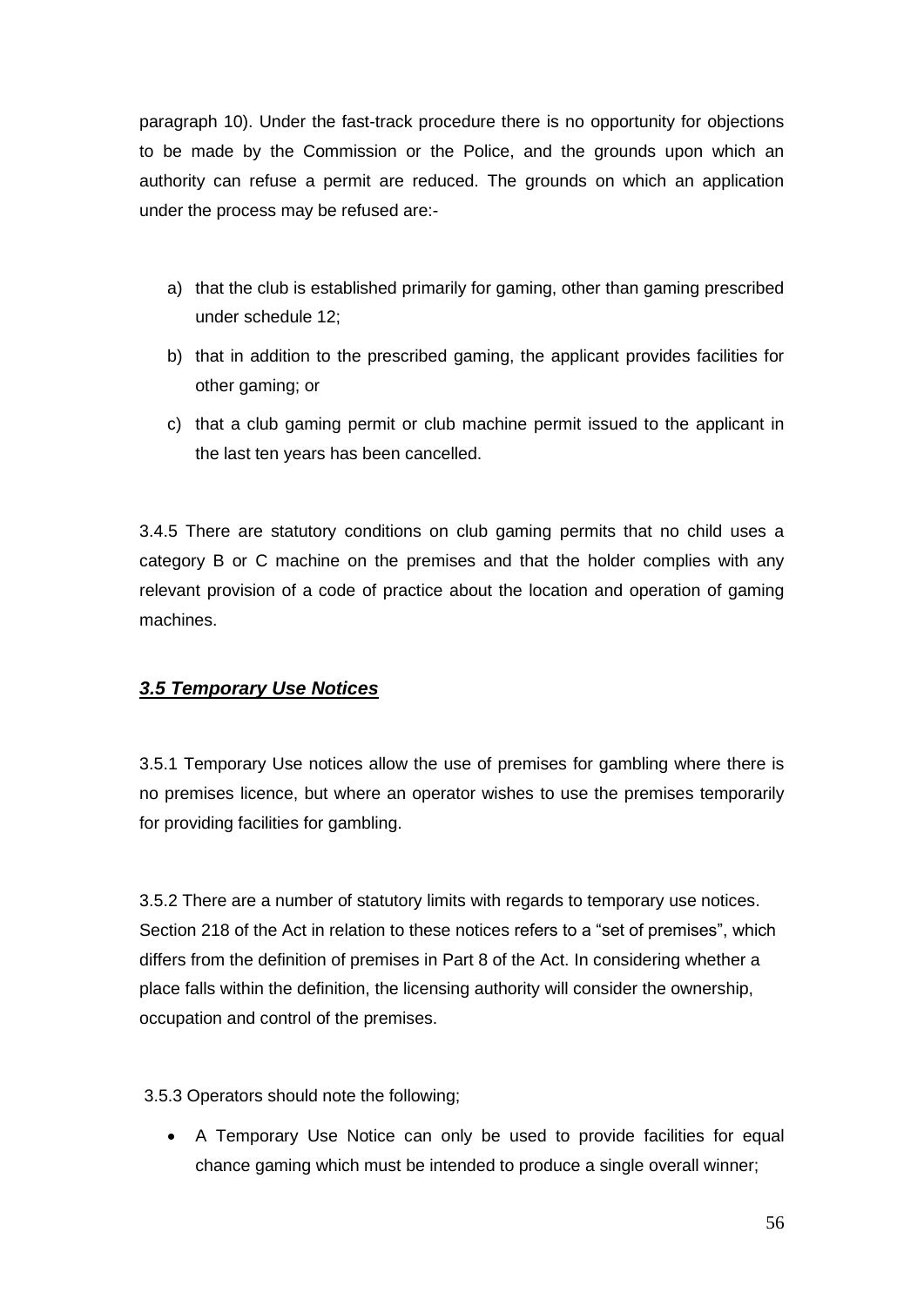- Cash games are not permitted;
- The Gambling Commission licensed operator which notifies the Temporary Use Notice bears full responsibility for the compliance of the event;
- All relevant licence conditions that apply to the Gambling Commission licensed operator responsible for the Temporary Use Notice, apply to the temporary premises.

3.5.4 In considering a Temporary Use Notice, the Local Authority will consider the following;

- Promotion of the licensing objectives;
- Suitability of the premises;
- Suitability of the location;
- Measures put in place for safeguarding; and
- Any guidance issued by the Gambling Commission or relevant authorities.

# **3.6 Occasional Use Notices**

3.6.1 The Council has very little discretion as regards these notices aside from ensuring that the statutory limit of 8 days in a calendar year is not exceeded. The Council will though consider the definition of a "track" and whether the applicant is permitted to avail him/herself of the notice.

# **Part D – Legislation, Policies and Strategies**

# **4.1 Legislation**

4.1.1 In undertaking its licensing function under the Gambling Act 2005, the Council is also bound by other legislation, including:-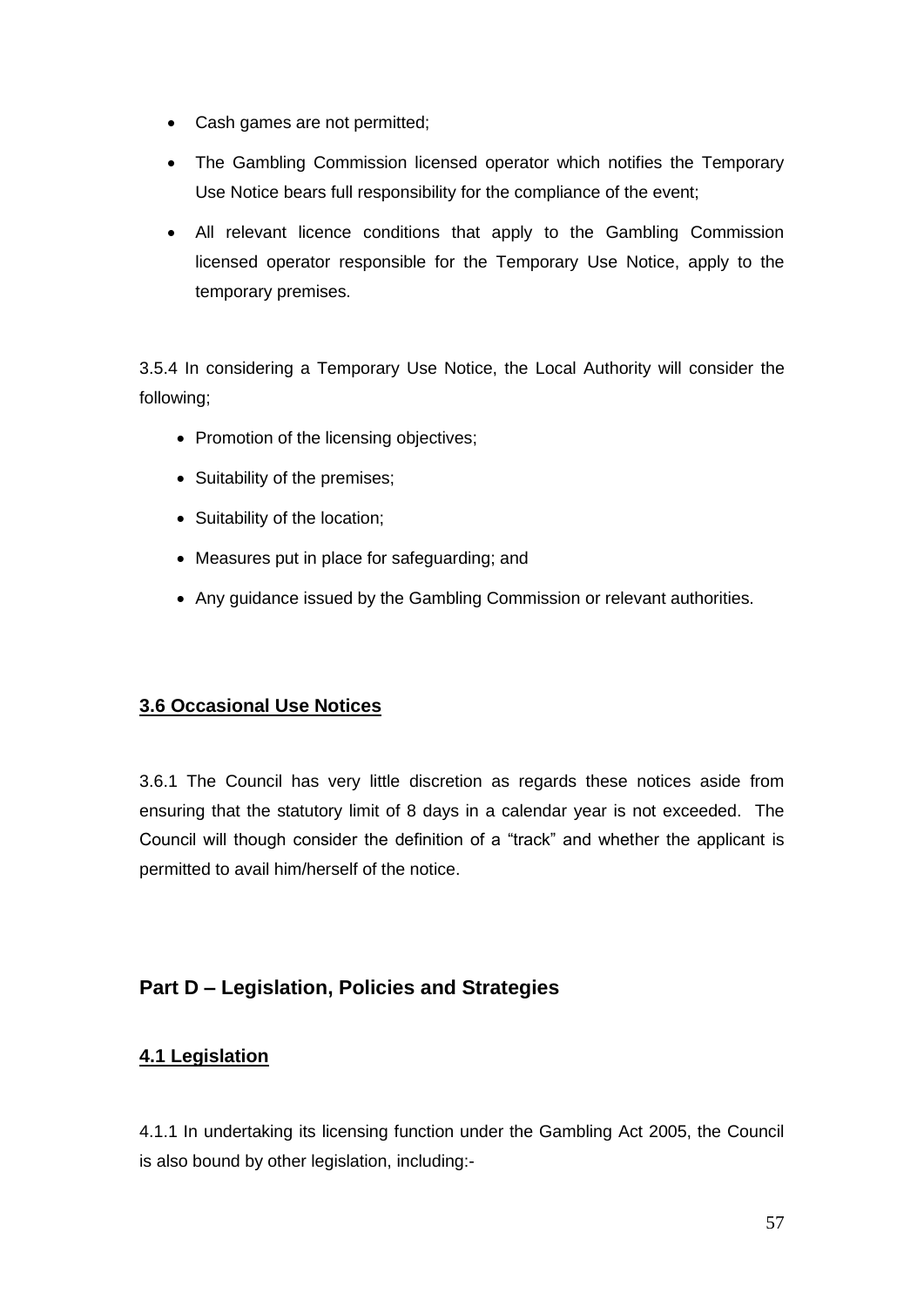- a) Section 17 of the Crime and Disorder Act 1988;
- b) Human Rights Act 1998;
- c) Health and Safety at Work Act 1974;
- d) Environmental Protection Act 1990;
- e) The Anti-Social Behaviour Act 2003;
- f) The Race Relations Act 1976 (as amended);

However, the policy is not intended to duplicate existing legislation and regulation regimes that already place obligations on employers and operators.

### **4.2 National Strategies**

4.2.1 The Council will seek to discharge its responsibilities identified by other Government Strategies, in so far as they impact on the objectives of the licensing function.

#### **4.3 Local Strategies and Policies**

4.3.1 Where appropriate, the Council will consider applications with reference to other adopted local strategies and polices, including the following:-

- The Council's Corporate Strategy;
- The Community Safety Strategy;
- Regulators Code of Conduct and Regulatory Services Enforcement Policy.
- Safer and Sustainable Communities Plan

#### **4.4 Integrating Strategies**

4.4.1 There are many stakeholders involved in the Leisure industry and many are involved in the promotion of the licensing objectives. A number of stakeholders'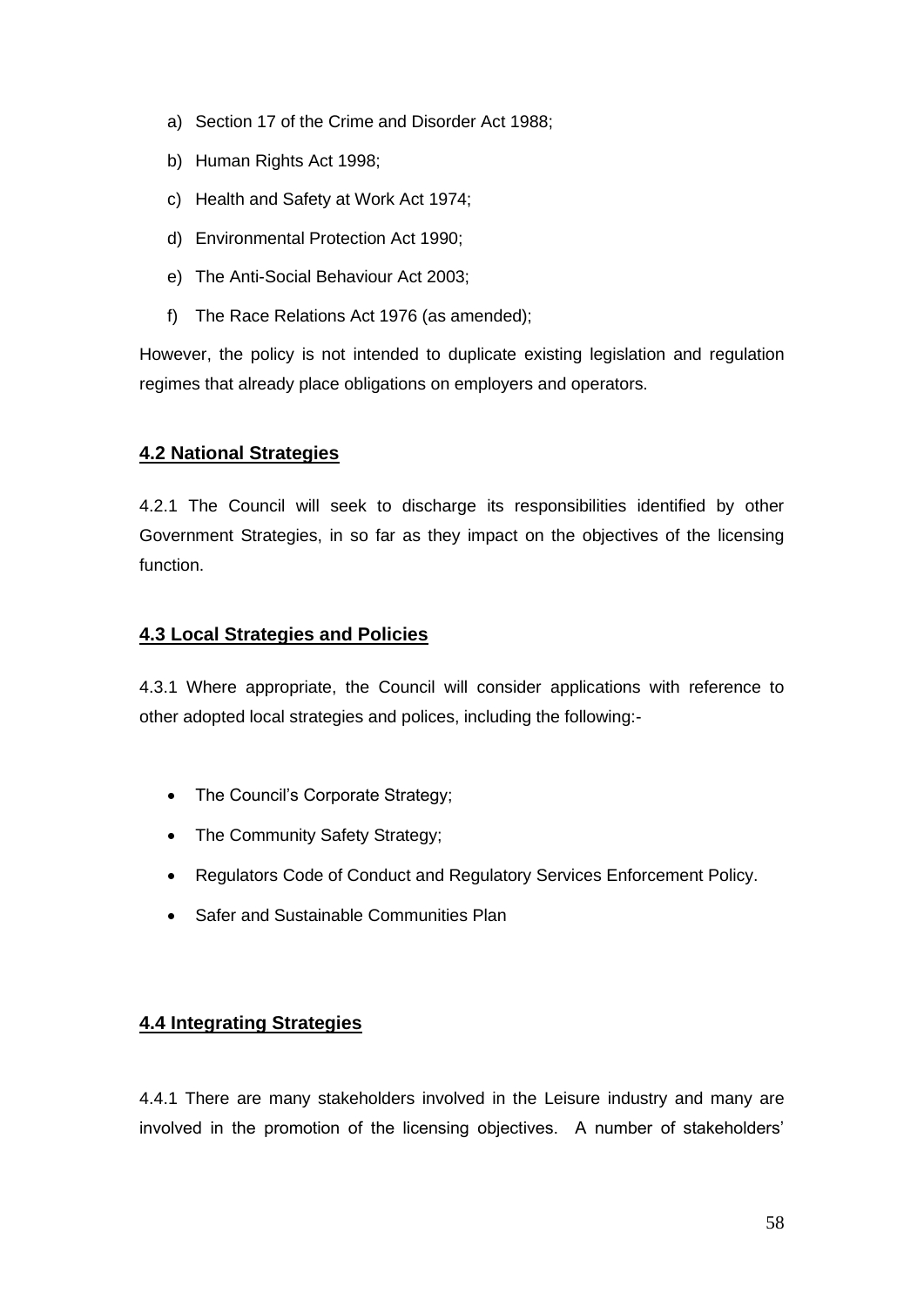plans and strategies deal with matters related to the licensing function. Where this is the case, the Council will aim, as far as possible, to co-ordinate them.

4.4.2 The Council recognises in particular the importance of the co-ordination and integration of the Gambling policy with other plans aimed at the management of town centres and the night-time economy. Relevant plans and strategies include:-

- a) **Crime and Disorder Strategy** The Council will fulfil its duty under section 17 of the Crime and Disorder Act 1998 to do all it reasonably can to prevent crime and disorder in the Borough. As far as possible, licensing decisions will aim to contribute to the targets set in the Crime and Disorder Strategy and conditions attached to licences and certificates will reflect local crime prevention strategies.
- b) **Local Transport Plan** the Council aims to work with the local transport authority and will consider ways in which the public can be dispersed from licensed premises and events so as to avoid disturbance, crime and disorder. The Police will be encouraged to report on matters related to the swift and safe dispersal of people from licensed premises.
- c) **Racial Equality** The Council is required under race relations legislation to have due regard to the need to eliminate unlawful discrimination and to promote equality of opportunity and good relations between persons of different racial groups. The impact on these issues of the Gambling Policy will be monitored and amendments will be made as necessary.
- d) **Human Rights** The Human Rights Act 1998 incorporates the European Convention on Human Rights and makes it unlawful for a local authority to act in a way which is incompatible with a Convention right. The Council will have particular regard to the following relevant provisions of the European Convention on Human Rights:
	- i. Article 6 that in the determination of civil rights and obligations, everyone is entitled to a fair and public hearing within a reasonable time by an independent and impartial tribunal established by law;
	- ii. Article 8 that everyone has the right to respect for his home and private and family life;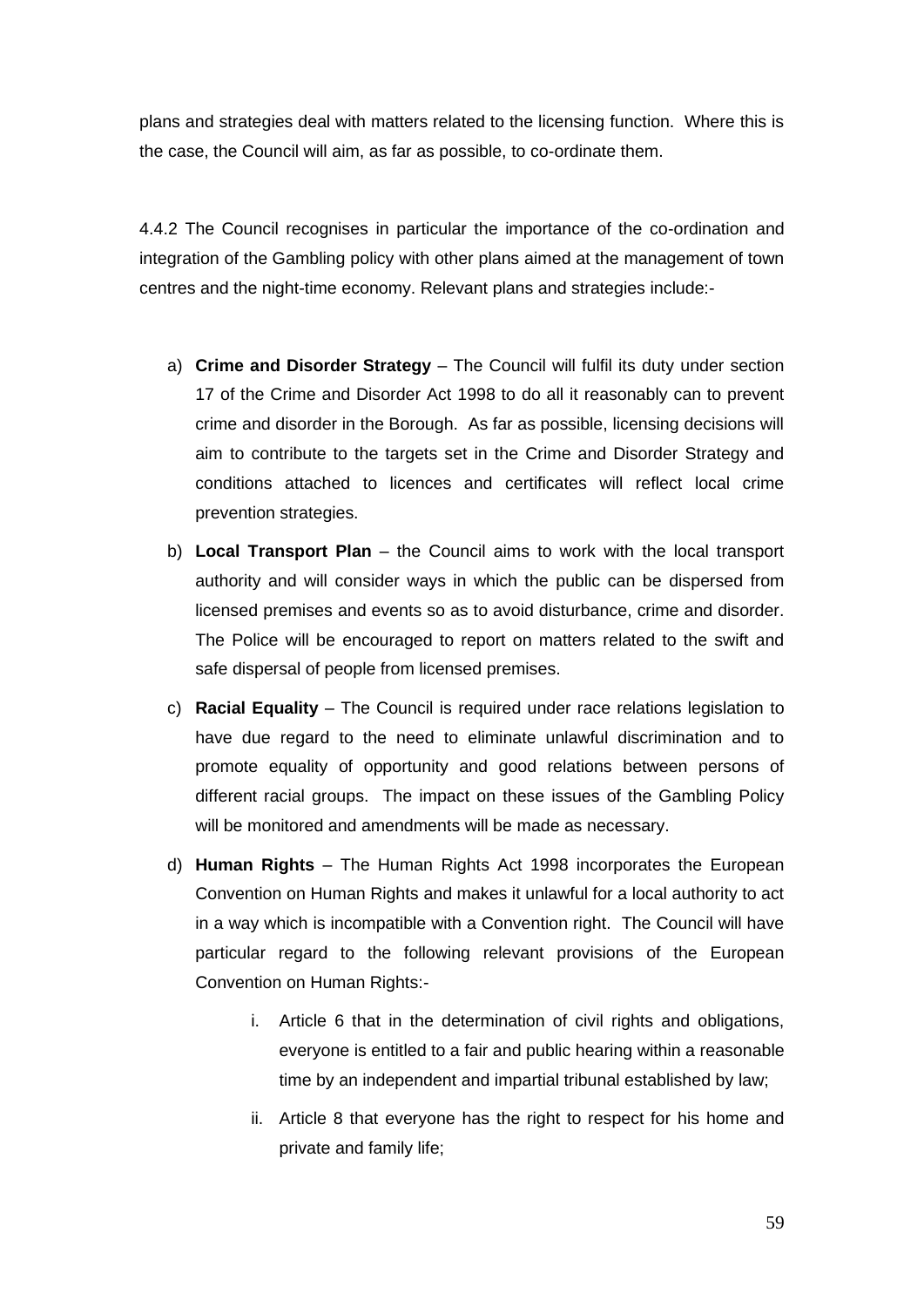- iii. Article 1 of the First Protocol that every person is entitled to the peaceful enjoyment of his or her possessions, including for example the possession of a licence.
- e) The Licensing Authority's Statutory Licensing Board will provide reports, when appropriate, to its Planning Committee on the situation regarding licensed premises in the area, including the general impact of gambling related crime and disorder, to enable the Planning Committee to have regard to such matters when taking its decisions.
- f) **Tourism and Town Centre Management** The Council aims to promote a high quality thriving night-time economy.
- g) The Council will ensure that the Statutory Licensing Board receives reports, when appropriate, on the needs of the local tourist economy to ensure that these are reflected in their considerations.
- h) **Economic Strategies** The Council will ensure that the Statutory Licensing Board is appraised of the employment situation in the area and the need for new investment and employment where appropriate.
- i) **Enforcement Policy** All licensing enforcement will be conducted in accordance with the Regulators Code and the Regulatory Services Enforcement Policy.

4.4.3 In order to avoid duplication with other statutory regimes, the Council will not attach conditions to a licence unless they are considered necessary for the promotion of the licensing objectives. Conditions will generally be considered unnecessary if they are already adequately covered by other legislation.

4.4.4 Non-compliance with other statutory requirements may be taken into account in reaching a decision about whether to grant a licence, but only if relevant representations are received.

# *5.1 Ongoing Responsibilities of Licensed Premises*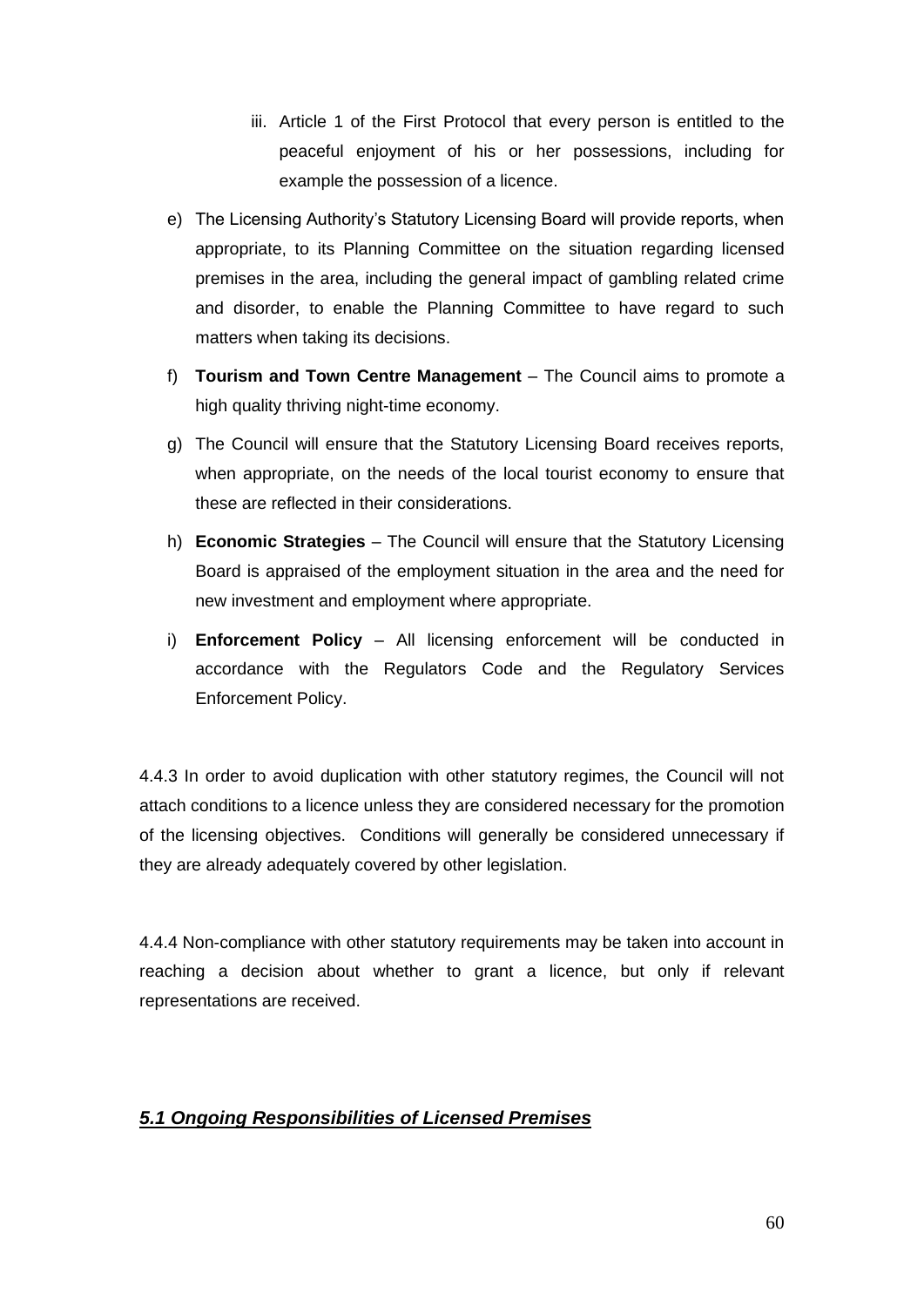5.1.1 The responsibility to promote the licensing objectives does not end when a licence is granted. Operators must continue to tackle the risks associated with the activities they provide.

5.1.2 All customer-facing and management staff in licensed premises are expected to have sufficient knowledge to promote responsible gambling and to address risks associated with gambling. This should include (where appropriate);

- The importance of social responsibility.
- Staff are familiar with partnership agencies, have relevant contact details and know how to report any concerns.
- The causes and consequences of problem gambling.
- Identifying and communicating with vulnerable persons; including primary intervention and escalation.
- How to deal with problem gamblers; including exclusion (mandatory and voluntary) and escalating for advice/treatment.
- The importance of maintaining records (such as refusals, self-exclusions, incident logs, age challenges).
- Refusal of entry (alcohol and drugs).
- Age verification procedures and the need to return stakes/withdraw winnings if underage persons are found gambling.
- The importance and enforcement of time/spend limits.
- Licence conditions.
- Offences under the Gambling Act.
- Categories of gaming machines and the stakes and odds associated with each machine.
- Types of gaming and the stakes and odds associated with each.
- Staff exclusions from gambling at the premises where they are employed and the reasons for that restriction.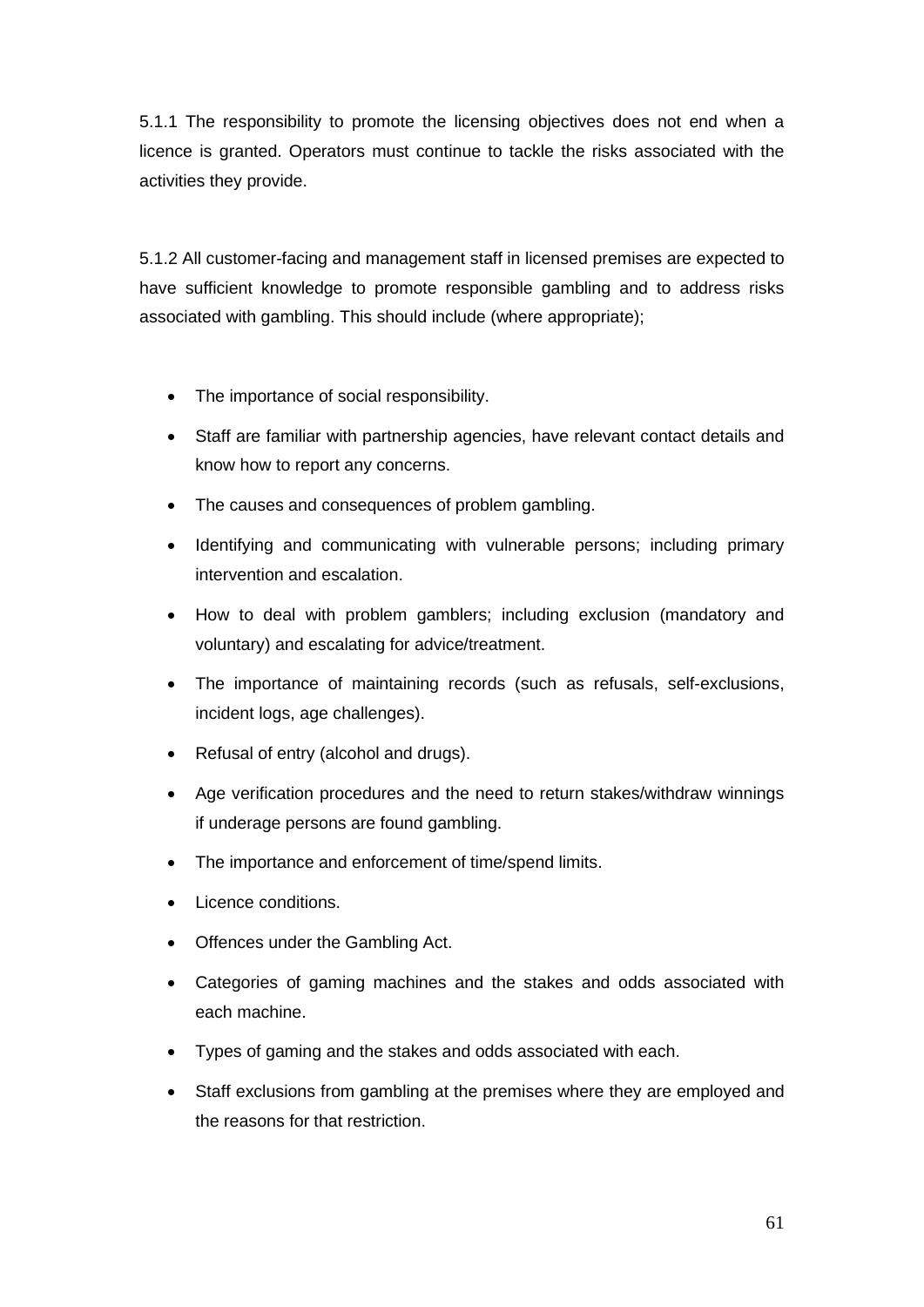- The ability to signpost customers to support services with respect to problem gambling, financial management, debt advice etc.
- Safe cash handling and the payment of winnings.
- How to identify forged ID, report it and procedures in relation to the offender (such as report to the Police, bar offenders from the premises).
- Knowledge of a problem gambling helpline number.
- The importance of not encouraging customers to increase the amount of money they have decided to gamble; enter into continuous gambling for a prolonged period; continue gambling when they have expressed a desire to stop; re-gamble winnings or chase losses.

#### **Support for Problem Gamblers**

#### **GamCare**

"The Licensing Authority recommends that licence holders support and are in partnership with GamCare".

There should be an expectation that operators work in partnership with Gamcare and local health/vulnerable people/welfare services could be more clearly stated e.g. that we would expect screening for problem gambling using reliable tools, signposting and referral to national and local services, and support to self-exclude. Where someone has mental capacity but is a vulnerable person and displaying problem gambling behaviours then the operator should work in partnership with their key worker to manage the risk of harm.

#### **There is very little on support for problem gamblers**

- Support for problem gamblers and vulnerable individuals –there should be a stronger responsibility on operators to link vulnerable individuals they identify to support services for problem gamblers
- Local support services could be provided in an appendix. This could be provided 'print ready' for operators to use. – Using Gamcare
- I'd be keen to see Krysallis, the local Gamcare provider's details given in the document<http://www.krysallis.org.uk/barnsley.html> this would raise the profile of Krysallis and increase referalls. It could also be suggested that Krysallis could be listed under "Useful contacts".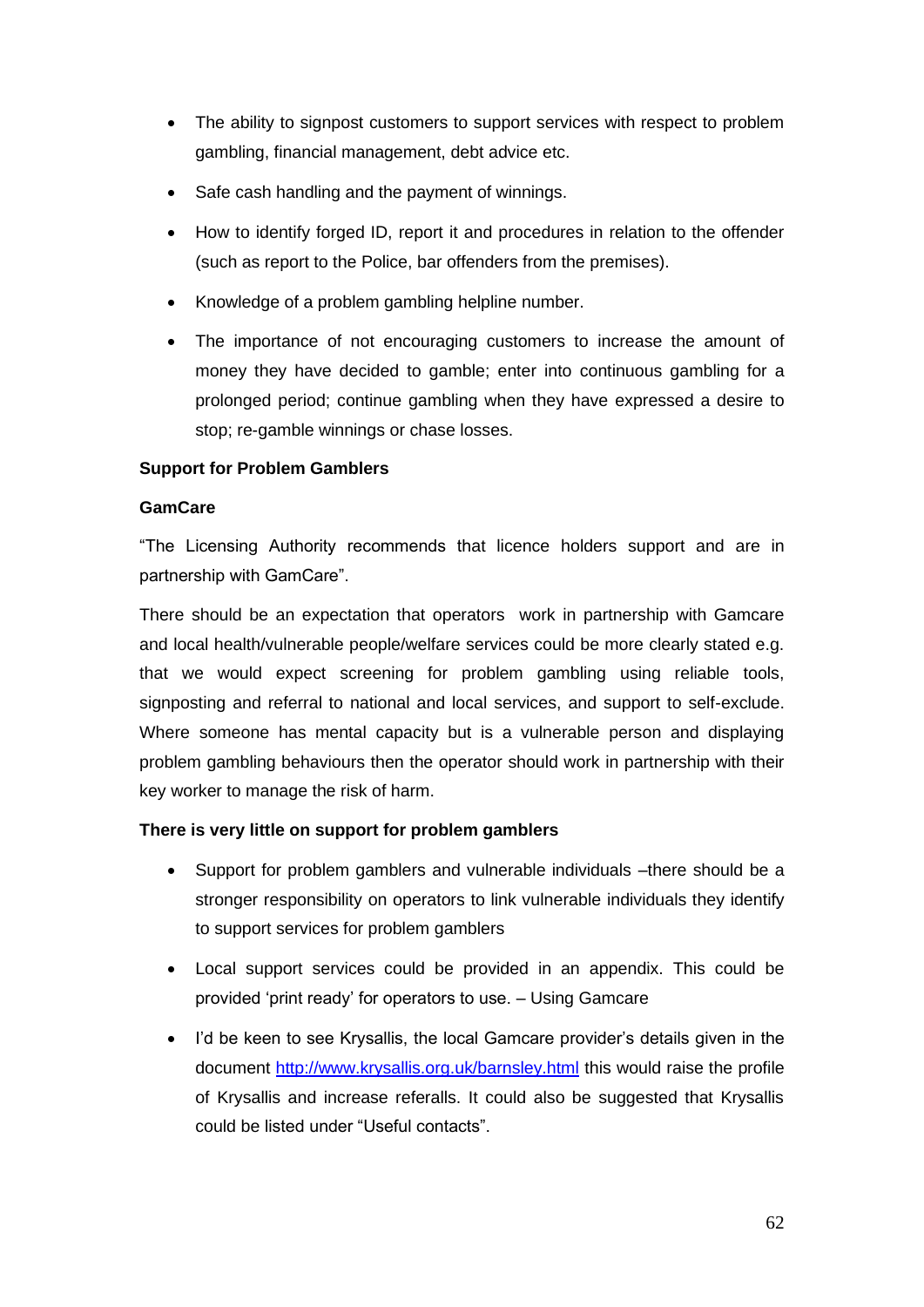• Other Barnsley support services can be found on the Live Well site https://www.livewellbarnsley.co.uk/

It would also be helpful if this section included the requirement to train staff in and use evidence-based reliable screening tools such as the two question screening tool "Lie/Bet" as this is a less subjective measure than other more lengthy checklists used by operators. Those who score a "yes" on either question in Lie/Bet should be referred or signposted to specialist problem gambling support services such as those provided by Gamcare.

The Lie/Bet tool is a simple two question tool and is recommended by the Royal College of General Practice for use by GPs – answering yes to either or both of the screening questions indicates that further assessment is needed. The brevity of this tool has led to this being widely used.

### **6.1 Self Exclusion scheme.**

6.1.1 The Licensing Authority expects all premises to operate a voluntary exclusion scheme; which means that whenever a customer requests to be excluded from the premises, they are excluded for an agreed time-frame taking into account the Gambling Commissions Licence Conditions and Code of Practice minimum requirements.

6.1.2 A self-exclusion policy should be supported by a written agreement drawn up in accordance with the relevant Codes of Practice and trade association advice.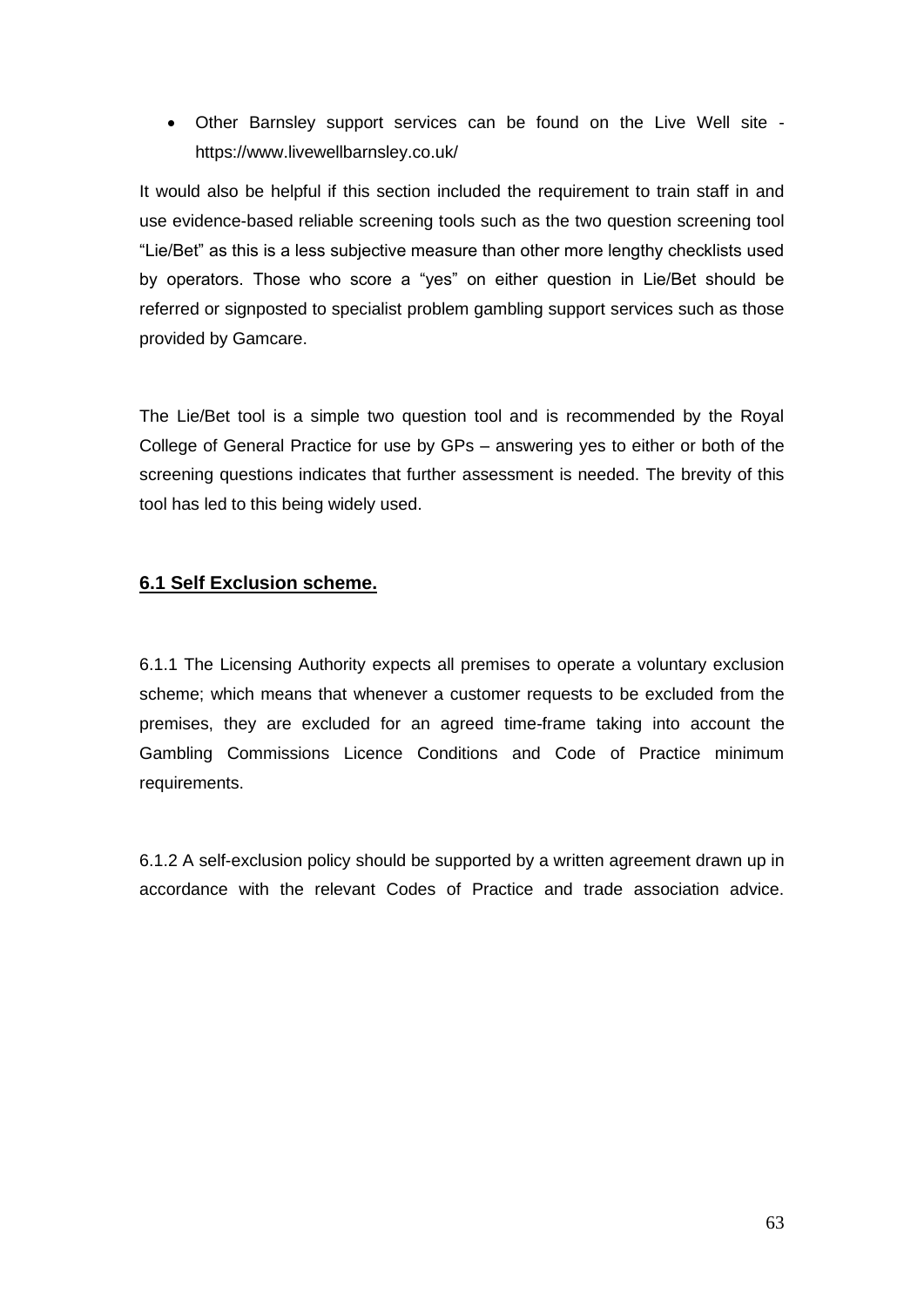# **Annex 1 – Delegations of Licensing Functions**

| <b>MATTER TO BE DEALT WITH</b>                                    | <b>FULL</b><br><b>COUNCIL</b> | <b>SUB-COMMITTEE</b>                                               | <b>OFFICERS</b>                                                              |
|-------------------------------------------------------------------|-------------------------------|--------------------------------------------------------------------|------------------------------------------------------------------------------|
| Three year licensing policy                                       | Yes                           |                                                                    |                                                                              |
| Policy not to permit casinos                                      | Yes                           |                                                                    |                                                                              |
| Fee Setting - when appropriate                                    |                               |                                                                    | Yes (to be approved by<br><b>Executive Councillor)</b>                       |
| Application for premises<br>licences                              |                               | Where representations have<br>been received and not<br>withdrawn   | Where no representations<br>received/representations<br>have been withdrawn  |
| Application for a variation to a<br>licence                       |                               | Where representations have<br>been received and not<br>withdrawn   | Where no representations<br>received/representations<br>have been withdrawn  |
| Application for a transfer of a<br>licence                        |                               | Where representations have<br>been received from the<br>Commission | Where no representations<br>received from the<br>Commission                  |
| Application for a provisional<br>statement                        |                               | Where representations have<br>been received and not<br>withdrawn   | Where no representations<br>received/representations<br>have been withdrawn  |
| Review of a premises licence                                      |                               | Yes                                                                |                                                                              |
| Application for club gaming<br>/club machine permits              |                               | Where representations have<br>been received and not<br>withdrawn   | Where no representations<br>received/ representations<br>have been withdrawn |
| Cancellation of club gaming/<br>club machine permits              |                               | Yes                                                                |                                                                              |
| Applications for other permits                                    |                               |                                                                    | Yes                                                                          |
| Cancellation of licensed premises<br>gaming machine permits       |                               |                                                                    | Yes                                                                          |
| Consideration of temporary use<br>notice                          |                               |                                                                    | Yes                                                                          |
| Decision to give a counter<br>notice to a temporary use<br>notice |                               | Yes                                                                |                                                                              |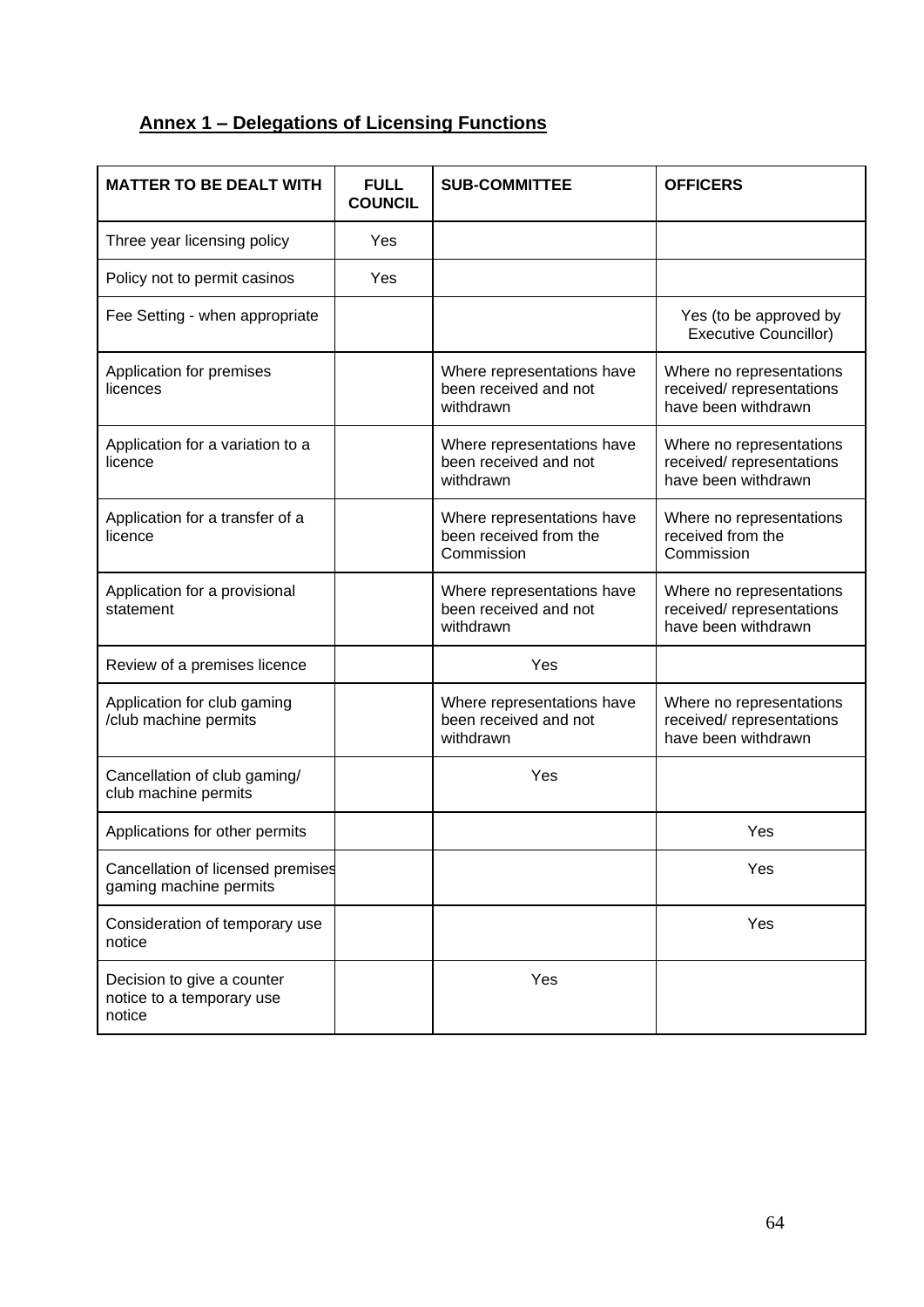# **Annex 2 – Definition of Gaming Machines**

# **Definition of Gaming Machines**

#### **Based on Gambling Commissions' guidance to Licensing Authorities**

Section 235 of the Act defines a "gaming machine" as; "a machine which is designed or adapted for use by individuals to gamble (whether or not it can also be used for other purposes)". This definition is wider than those included in previous gaming legislation and covers all types of gambling activity which can take place on a machine, including betting on virtual events. However, the following should be noted:

- there remains a distinction between skill machines and gaming machines. Skill machines are unregulated; and
- section 235 contains important exemptions for equipment that is not to be considered a gaming machine, even when gambling can be performed on it. For example, a home PC is not to be classed as a gaming machine, even though someone can access remote gambling on it.

#### **Categories of gaming machines**

The maximum stakes and prizes for certain gaming machines were updated by the Gambling Commission in June 2009.

| <b>Category of machine</b>  | <b>Maximum Stake</b> | <b>Maximum Prize</b>  |
|-----------------------------|----------------------|-----------------------|
| А                           | Unlimited            | Unlimited             |
| <b>B1</b>                   | £2                   | £4,000                |
| <b>B2</b>                   | £2                   | £500                  |
| B <sub>3</sub>              | £1                   | £500                  |
| B <sub>3</sub> A            | £1                   | £500                  |
| <b>B4</b>                   | £1                   | £250                  |
|                             | £1                   | £70                   |
| D non-monetary prize (other | 30 <sub>p</sub>      | £8                    |
| than crane grab machines)   |                      |                       |
| D non-monetary prize (crane | 10 <sub>p</sub>      | £50                   |
| grab machines)              |                      |                       |
| D money prizes              | 10 <sub>p</sub>      | £5                    |
| D combined money and non-   | 10 <sub>p</sub>      | £15 cash (of which no |
| money prize (coin pusher or |                      | more than £8 may be   |
| penny falls machine         |                      | a money prize)        |

#### **Age restrictions**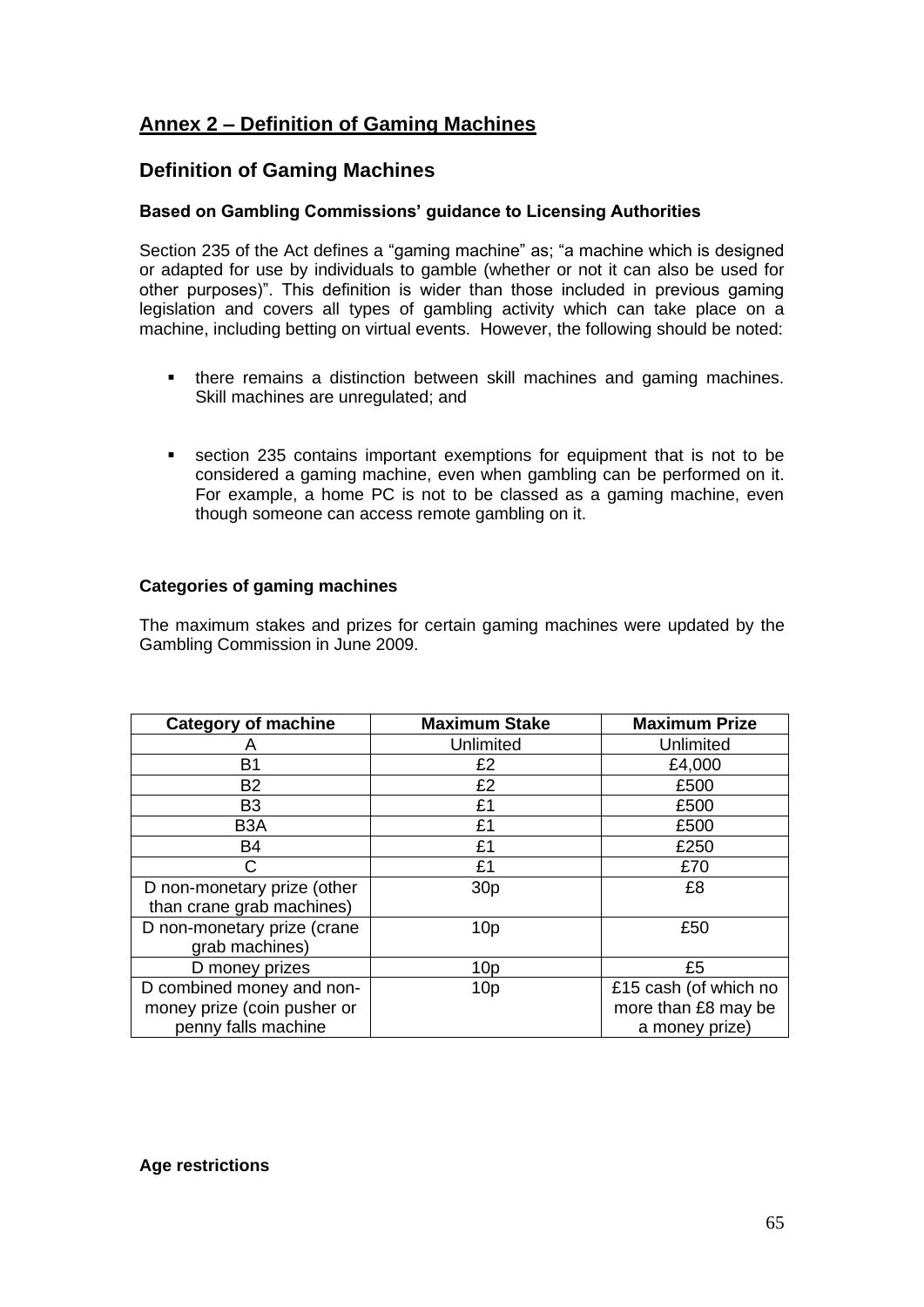- Categories A, B and C machines minimum age of 18 years for all players;
- Category  $D no$  minimum age for players, however the Secretary of State has a reserve of power to set a minimum age for playing category D machines with an associated power to exempt certain machines like cranes and penny pushers;
- The holder of a permit or premises licence will have to ensure that he complies with the Codes of Practice issued by the Commission on the location of and access to such machines by children and young persons, and their separation from category C and B machines where those are also located on the same premises.

#### **Summary of maximum number of machines by premises type**

#### **Gaming machines on arcade premises**

Gaming machines fall into categories depending on the maximum stake and prize available. Arcades are allowed to offer a certain number of gaming machines from each category:

|                                                                  | <b>Machine category</b>          |    |  |                                         |
|------------------------------------------------------------------|----------------------------------|----|--|-----------------------------------------|
|                                                                  | <b>B3</b>                        | Β4 |  | D                                       |
| <b>Adult gaming centre</b> Maximum of 4 machines in category     | B <sub>3</sub> or B <sub>4</sub> |    |  | No limit on category<br>C or D machines |
| <b>Family entertainment</b><br>centre (with premises<br>licence) |                                  |    |  | No limit on category<br>C or D machines |
| <b>Family entertainment</b><br><b>centre</b> (with permit)       |                                  |    |  | No limit on<br>category D               |

category D machines

#### **Gaming machines on betting premises**

Gaming machines can be sited on betting premises. All gaming machines sited on betting premises must comply with the Gambling Commission's [gaming machines](file:///C:/gambling_sectors/gaming_machines/holding_a_licence_what_you_ne/key_information_for_the_gaming/gaming_machine_technical_stand.aspx)  [technical standards,](file:///C:/gambling_sectors/gaming_machines/holding_a_licence_what_you_ne/key_information_for_the_gaming/gaming_machine_technical_stand.aspx) and be tested to the appropriate standard by an approved test house.

#### **What gaming machines can betting premises offer?**

Gaming machines fall into categories depending on the maximum stake and prize available. A general betting (standard) operating licence, together with a betting premises licence, allows for up to four gaming machines from any of the following categories to be sited on that premises:

| <b>Machine category</b> |    |    |  |  |  |
|-------------------------|----|----|--|--|--|
| <b>B2</b>               | B3 | R4 |  |  |  |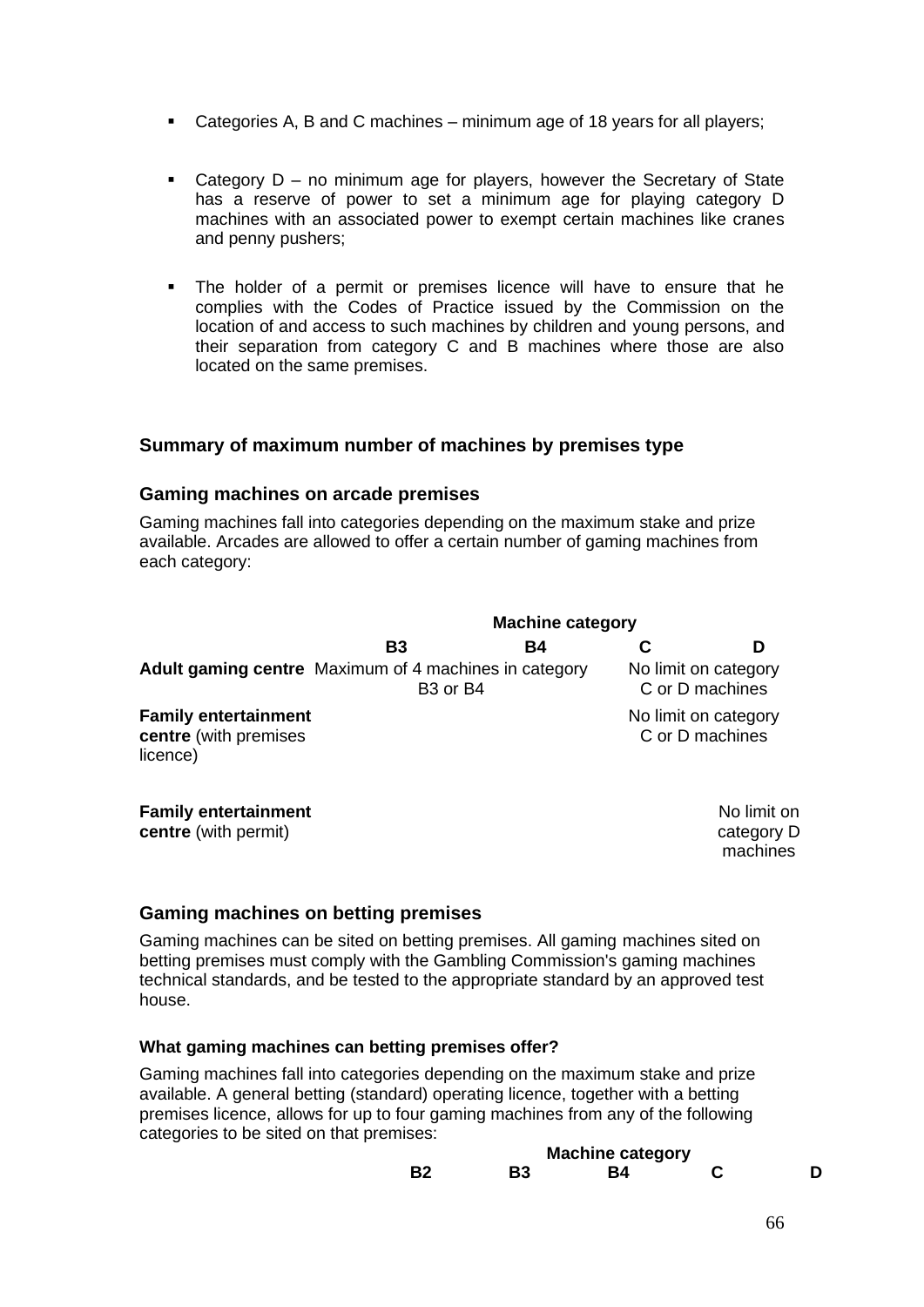**Betting premises and tracks occupied by pool betting**

#### **Gaming machines on bingo premises**

Gaming machines can be sited on bingo premises. The rules for the positioning of gaming machines, in relation to other activities on a premises, are listed in the Gambling Act 2005 (Mandatory and Default Conditions) (England and Wales) Regulations 2007 and the (Mandatory and Default Conditions) (Scotland) Regulations 2007.

All gaming machines sited on bingo premises must comply with the Gambling Commission's Gaming Machine Technical Specifications and be tested to the appropriate standard by an approved test house.

#### **What gaming machines can bingo premises offer?**

Gaming machines fall into categories depending on the maximum stake and prize available. A licensed bingo operator is permitted up to eight gaming machines from category B3 or B4, and any number of category C or category D machines.

| <b>Machine category</b>                                          |    |                                         |  |
|------------------------------------------------------------------|----|-----------------------------------------|--|
| Β3                                                               | B4 |                                         |  |
| <b>Bingo premises</b> Maximum of 8 machines in category B3 or B4 |    | No limit on category<br>C or D machines |  |

#### **Gaming machines on casino premises**

Barnsley Metropolitan Borough Council currently has no casino premises and therefore information relating to gaming machines on casino premises has not been included within this policy. Further information on machine categories for casinos can be found at the Gambling Commission website.

#### **Pubs, clubs, and other qualifying alcohol licensed premises**

#### **Clubs or miners' welfare institutes**

Gaming machines fall into categories depending on the maximum stake and prize available.

|                                    | <b>Machine category</b> |                            |                |  |
|------------------------------------|-------------------------|----------------------------|----------------|--|
|                                    | Β4                      |                            |                |  |
| Clubs or miners' welfare           |                         | Maximum of 3 machines in   |                |  |
| <b>institute</b> (with permits)    |                         | categories B3A or B4 to D* |                |  |
| <b>Qualifying alcohol-licensed</b> | 1 or 2 machines of      |                            |                |  |
| premises                           | category C or D         |                            |                |  |
|                                    |                         |                            | automatic upon |  |
|                                    |                         |                            | notification   |  |
| <b>Qualifying alcohol-licensed</b> | Number as specified     |                            |                |  |
| premises (with                     |                         |                            | on permit      |  |
| gaming machine permit)             |                         |                            |                |  |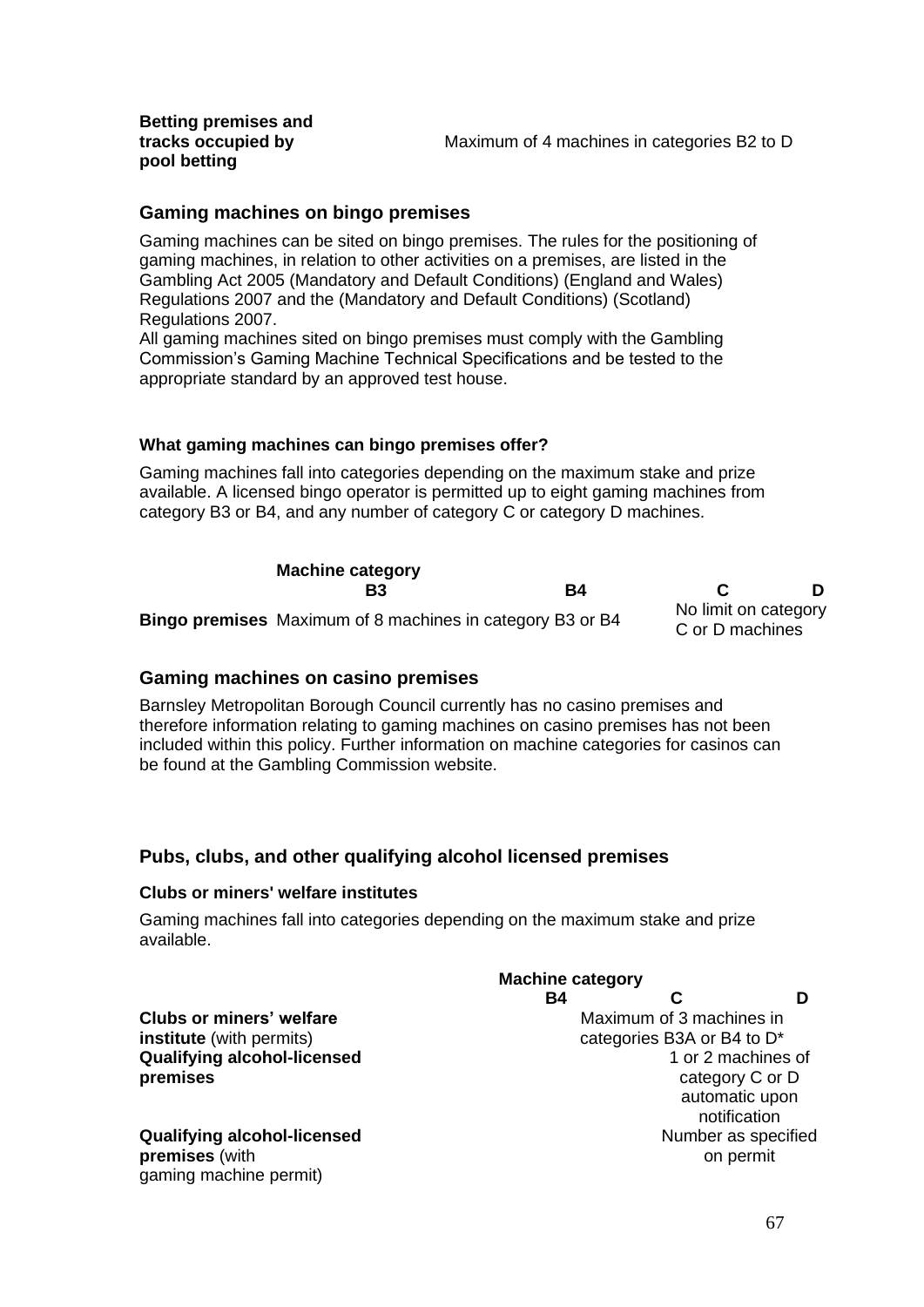#### **Permits for additional gaming machines**

In addition to their automatic entitlement, pubs and other alcohol licensed premises may apply to the Council for a gaming machine permit which allows the provision of additional machines. The number of machines allowed will be specified on the permit.

#### **Travelling fairs**

Gaming machines fall into [categories](file:///C:/gambling_sectors/gaming_machines/about_gaming_machines/about_gaming_machines/gaming_machine_categories.aspx) depending on the maximum stake and prize available.

**Machine category D**

**Travelling fair** No limit on category D machines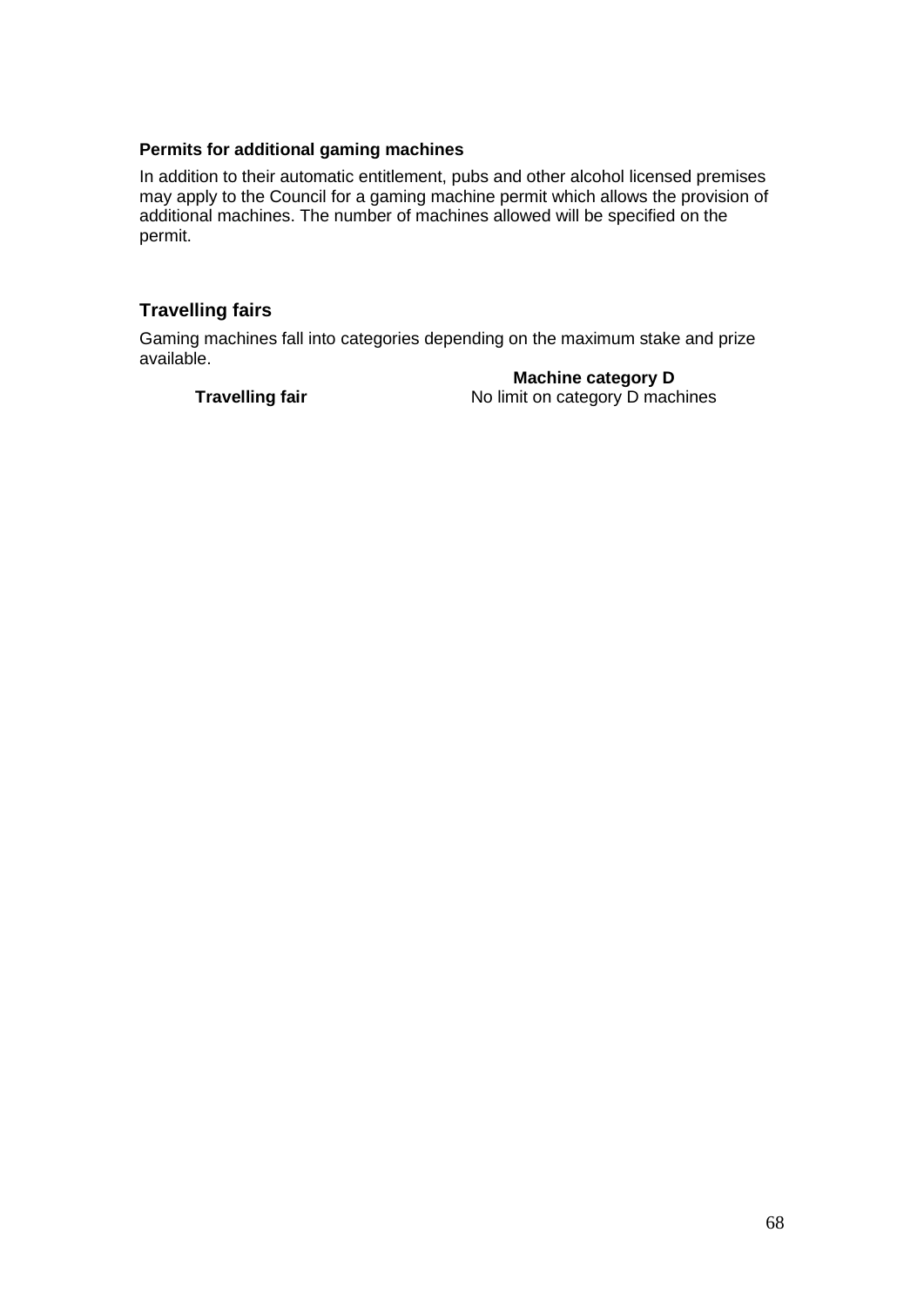

*Appendix A – Map of Barnsley Metropolitan Borough*